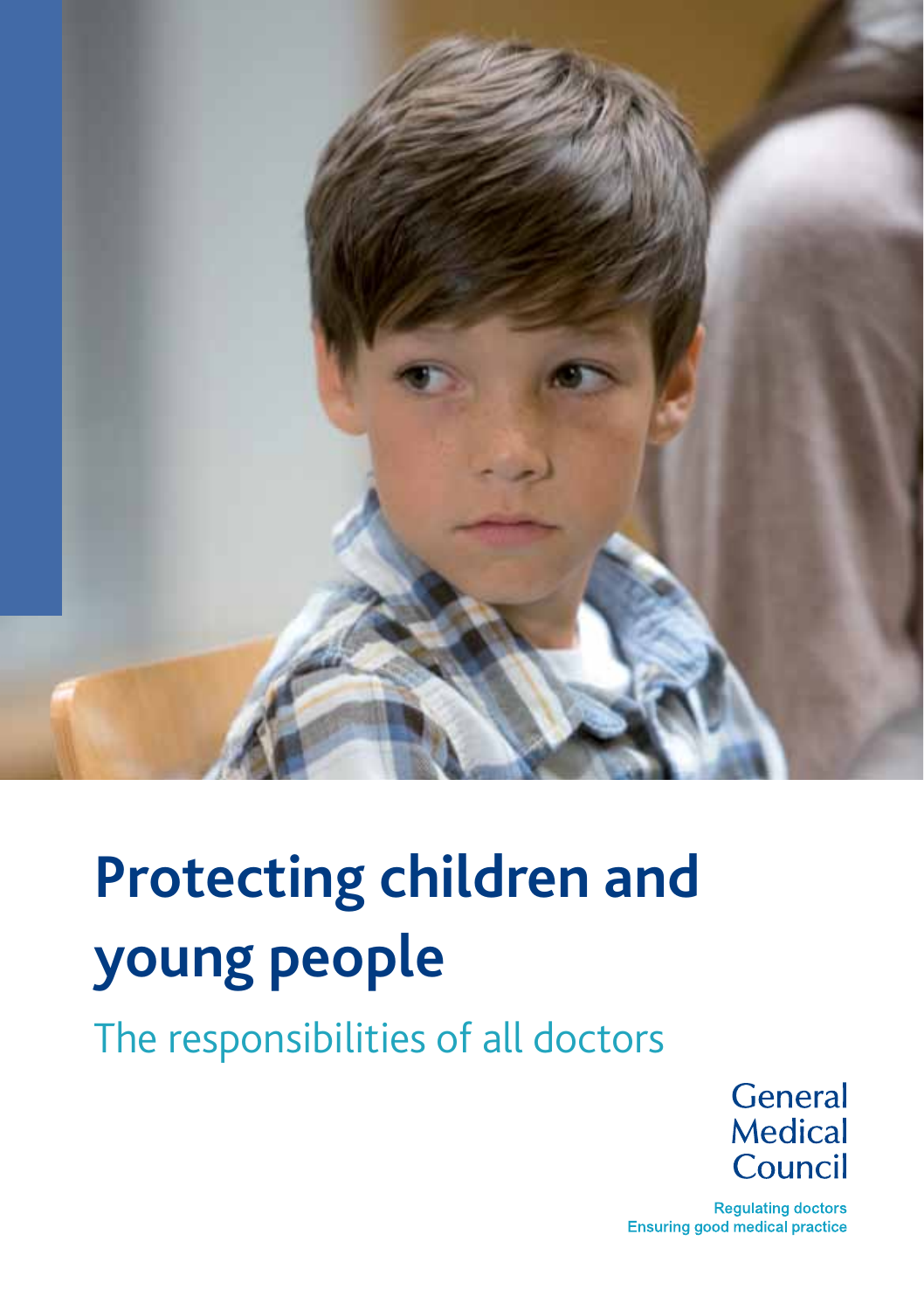# The duties of a doctor registered with the General Medical Council

Patients must be able to trust doctors with their lives and health. To justify that trust you must show respect for human life and you must:

- $\blacksquare$  Make the care of your patient your first concern.
- **n** Protect and promote the health of patients and the public.
- **n** Provide a good standard of practice and care.
	- **EXECT** Keep your professional knowledge and skills up to date.
	- **•** Recognise and work within the limits of your competence.
	- <sup>l</sup> Work with colleagues in the ways that best serve patients' interests.
- **n** Treat patients as individuals and respect their dignity.
	- **•** Treat patients politely and considerately.
	- **•** Respect patients' right to confidentiality.
- $\blacksquare$  Work in partnership with patients.
	- **Izmer 2** Listen to patients and respond to their concerns and preferences.
	- $\bullet$  Give patients the information they want or need in a way they can understand.
	- Respect patients' right to reach decisions with you about their treatment and care.
	- **In Support patients in caring for themselves to improve and maintain** their health.
- Be honest and open and act with integrity.
	- $\bullet$  Act without delay if you have good reason to believe that you or a colleague may be putting patients at risk.
	- **In Never discriminate unfairly against patients or colleagues.**
	- Never abuse your patients' trust in you or the public's trust in the profession.

You are personally accountable for your professional practice and must always be prepared to justify your decisions and actions.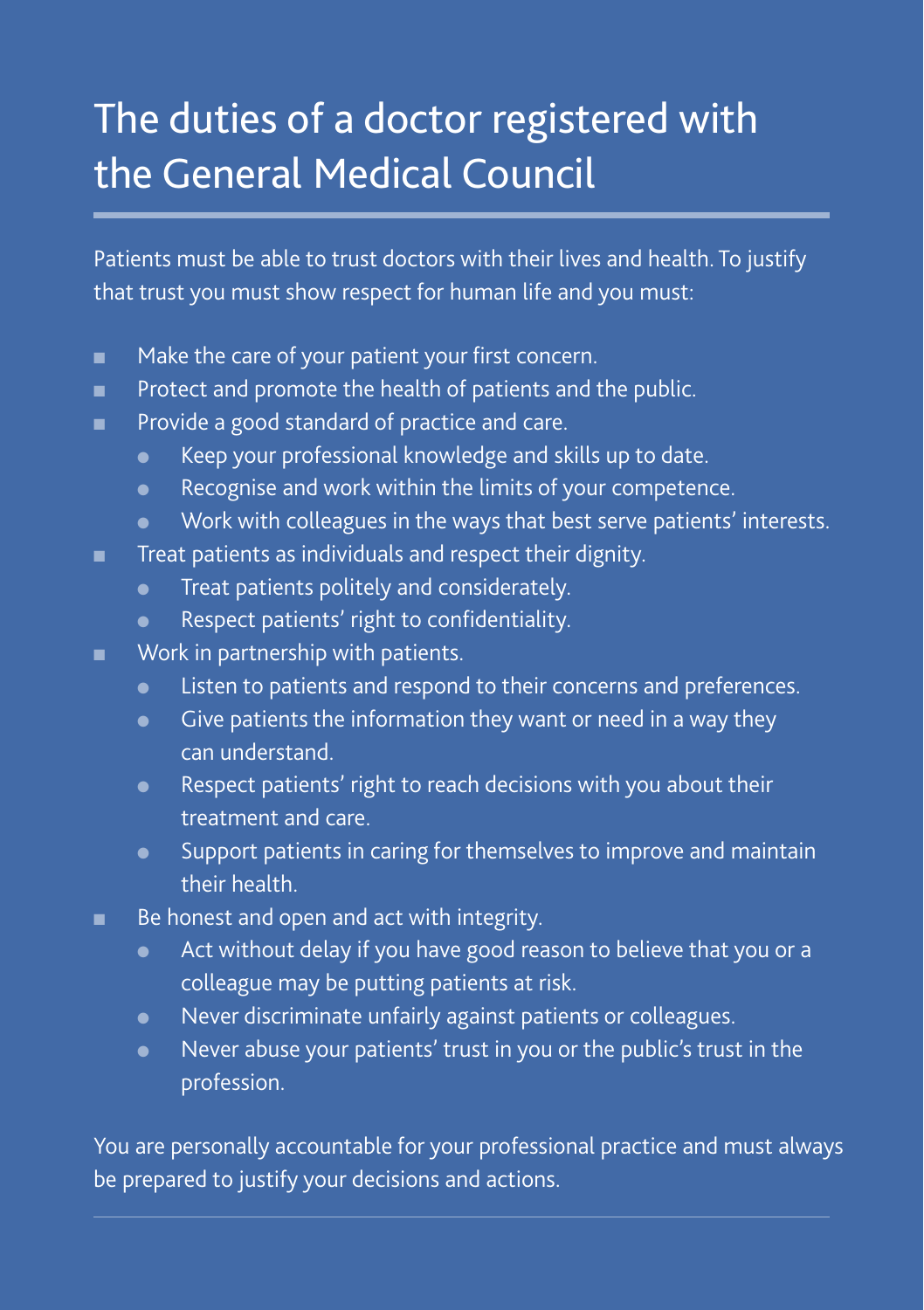# Protecting children and young people: the responsibilities of all doctors

This guidance has been edited for plain English.

Published July 2012 Comes into effect 3 September 2012



Regulating doctors Ensuring good medical practice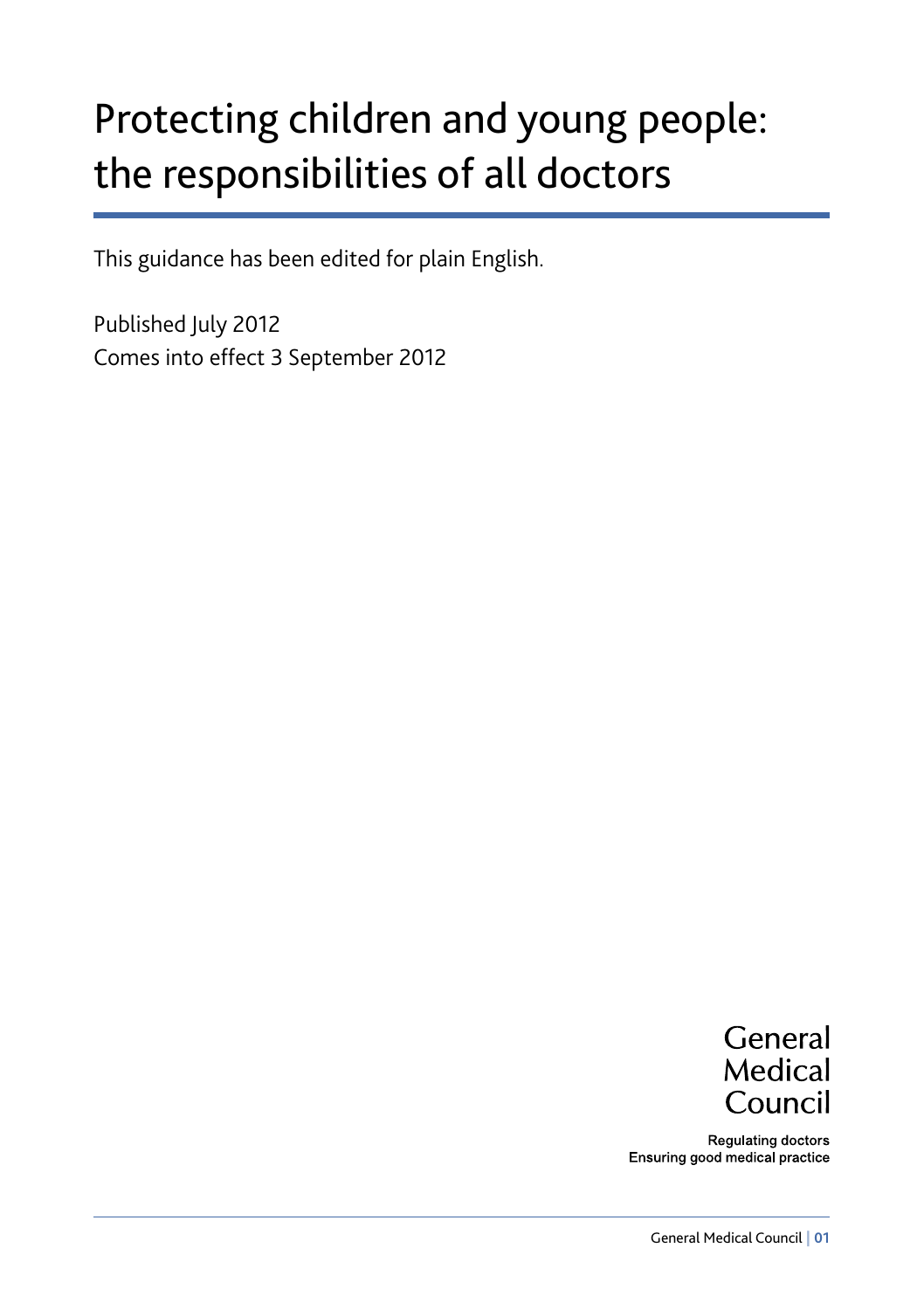All children and young people are entitled to protection from abuse and neglect. This guidance aims to help doctors keep children and young people safe, and to support doctors in what will always be a difficult area of practice.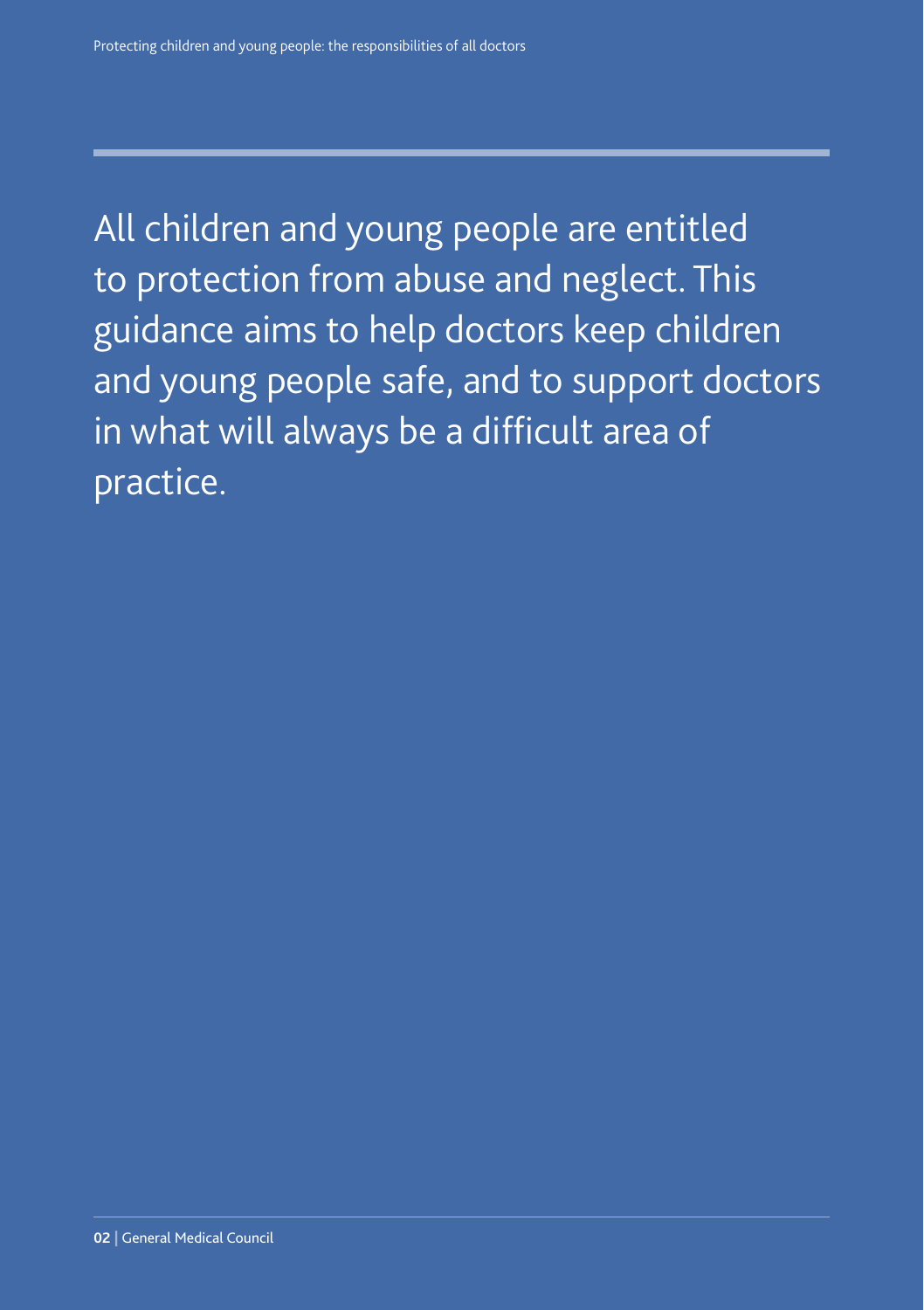### Contents

| Paragraph(s)                                                                     |           | Page |
|----------------------------------------------------------------------------------|-----------|------|
| <b>About this guidance</b>                                                       |           | 06   |
| Principles for protecting children and young<br>people                           | 1         | 09   |
| Identifying children and young people at risk of,                                | $2 - 12$  | 11   |
| or suffering, abuse or neglect                                                   |           |      |
| Key points                                                                       |           | 11   |
| Roles of all doctors                                                             | $2 - 5$   | 11   |
| Roles of doctors who work with children or                                       | $6 - 12$  | 13   |
| young people                                                                     |           |      |
| <b>Communication and support</b>                                                 | $13 - 22$ | 15   |
| Key points                                                                       |           | 15   |
| Meeting communication needs                                                      | $13 - 14$ | 15   |
| Communicating with children and young<br>people                                  | $15 - 17$ | 16   |
| Communicating with parents                                                       | $18 - 22$ | 17   |
| <b>Working in partnership</b>                                                    | $23 - 27$ | 19   |
| Key points                                                                       |           | 19   |
| Working jointly with others and communicating<br>effectively                     | $23 - 25$ | 19   |
| Participating in child protection procedures                                     | $26 - 27$ | 20   |
| <b>Confidentiality and sharing information</b>                                   | $28 - 51$ | 21   |
| Key points                                                                       |           | 21   |
| The principles of confidentiality                                                | $28 - 31$ | 21   |
| Sharing information where you are concerned                                      | $32 - 35$ | 23   |
| that a child or young person is at risk of,<br>or is suffering, abuse or neglect |           |      |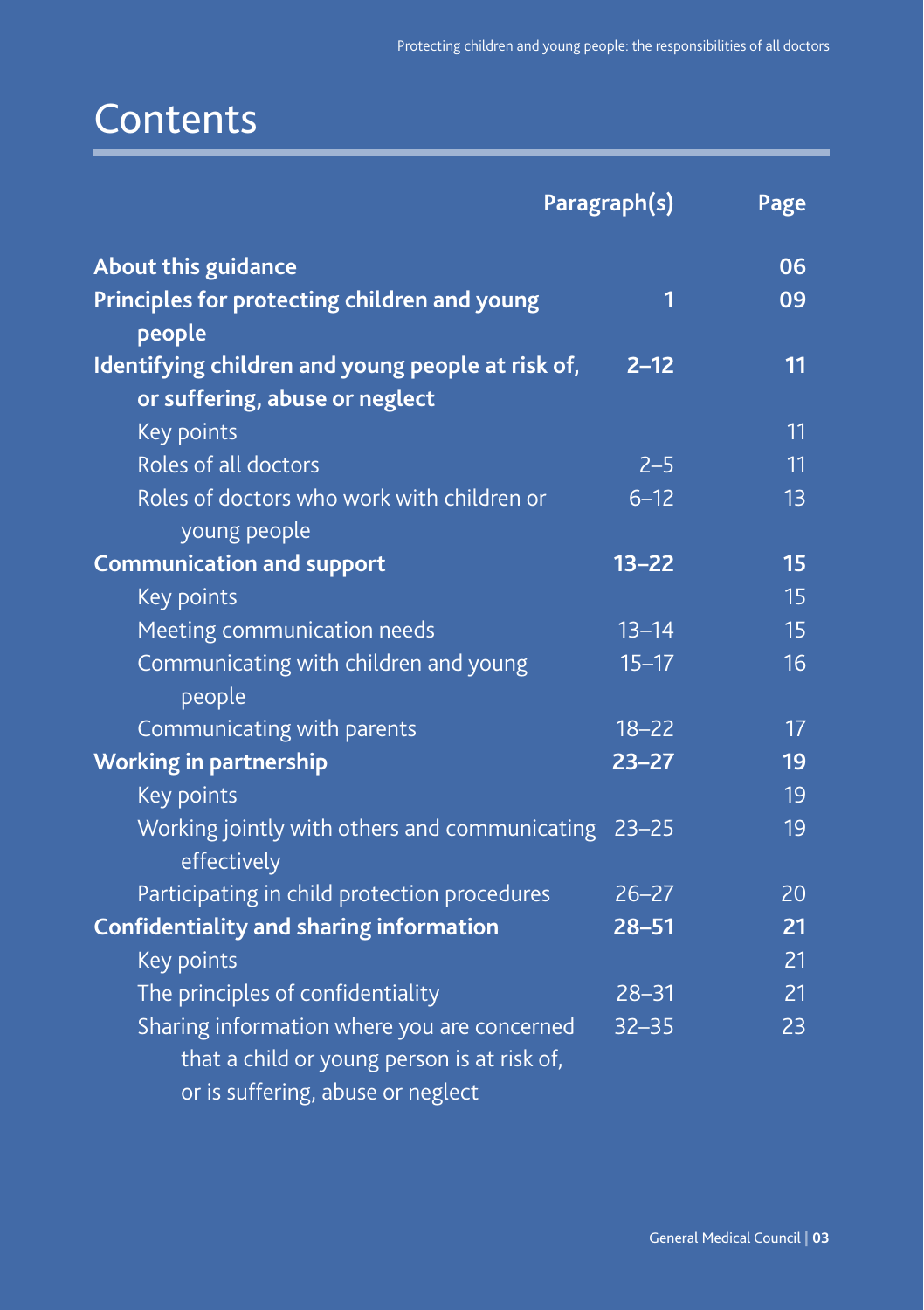| Paragraph(s)                                                                |           | Page |
|-----------------------------------------------------------------------------|-----------|------|
| Sharing information without consent                                         | $36 - 38$ | 25   |
| Delay in sharing information                                                | $39 - 41$ | 26   |
| Following up your concerns                                                  | 42        | 27   |
| Minor concerns that might be part of a wider<br>picture                     | $43 - 45$ | 27   |
| Responding to requests for information                                      | $46 - 50$ | 28   |
| Sharing information in the healthcare team or<br>with others providing care | 51        | 30   |
| <b>Keeping records</b>                                                      | $52 - 60$ | 31   |
| Key points                                                                  |           | 31   |
| What you should record                                                      | $52 - 57$ | 31   |
| Storage and access to records                                               | $58 - 60$ | 33   |
| <b>Child protection examinations</b>                                        | $61 - 70$ | 35   |
| Key points                                                                  |           | 35   |
| Carrying out a child protection examination                                 | $61 - 62$ | 35   |
| Asking for consent                                                          | $63 - 67$ | 36   |
| When consent is not given                                                   | 68-70     | 38   |
| <b>Training and development</b>                                             | $71 - 75$ | 39   |
| Key points                                                                  |           | 39   |
| Maintaining your knowledge and skills                                       | $71 - 73$ | 39   |
| Learning from others                                                        | $74 - 75$ | 40   |
| Doctors giving evidence in court                                            | 76-96     | 41   |
| Key points                                                                  |           | 41   |
| Duties of all witnesses                                                     | $76 - 80$ | 41   |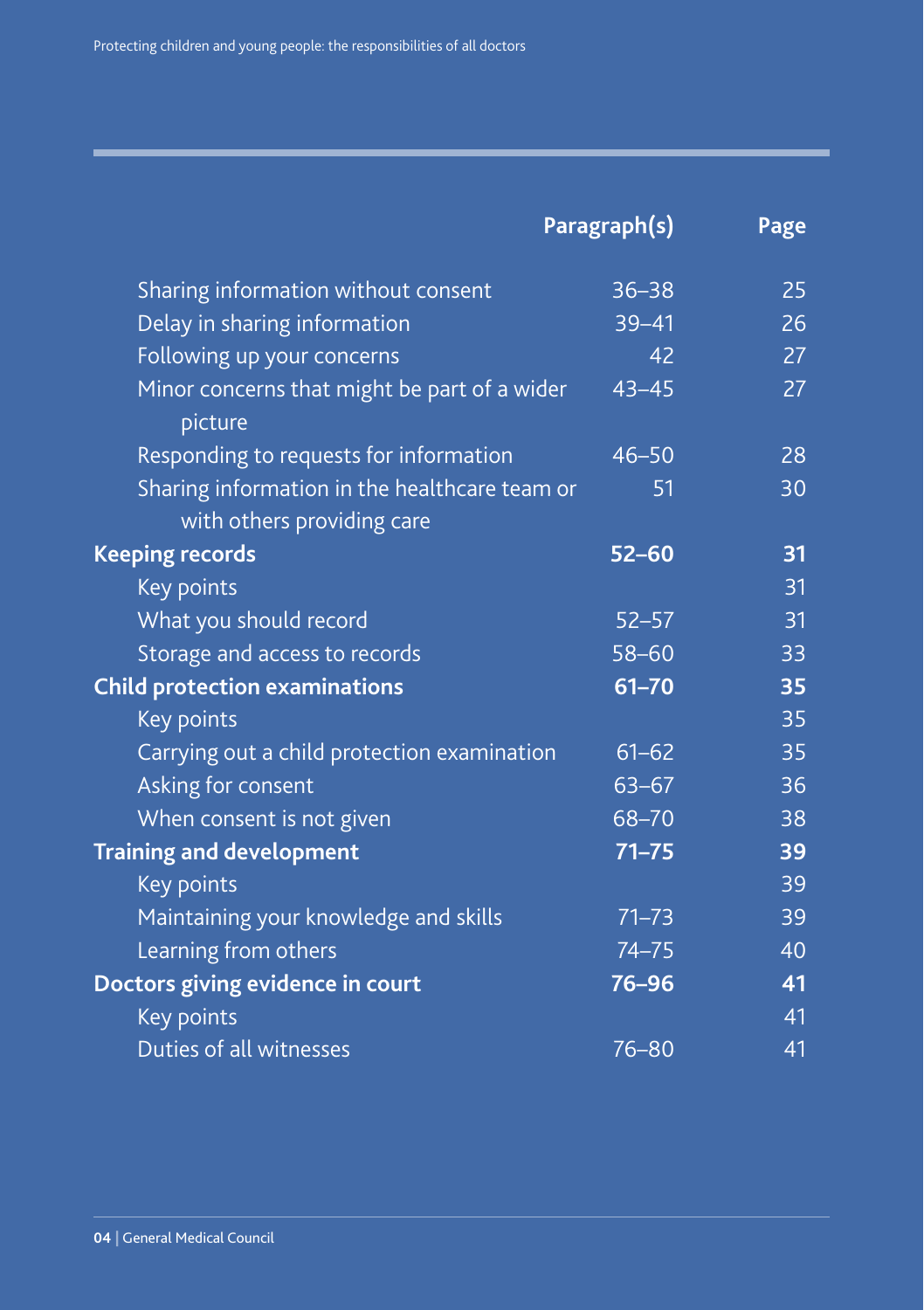|                                                                       | Paragraph(s) | Page |
|-----------------------------------------------------------------------|--------------|------|
| Giving evidence as a witness of fact<br>(professional witness)        | $81 - 82$    | 42   |
| Giving evidence as an expert witness                                  | $83 - 89$    | 43   |
| Notes and records                                                     | 90           | 45   |
| Keeping up to date                                                    | $91 - 92$    | 45   |
| Information security                                                  | $93 - 95$    | 45   |
| <b>Conflicts of interest</b>                                          | 96           | 46   |
| Appendix 1 - Assessing the capacity of a child or                     | $1 - 3$      | 47   |
| young person                                                          |              |      |
| <b>Appendix 2 - Assessing best interests</b>                          | $1 - 2$      | 49   |
| Definitions of children, young people and parents                     |              | 50   |
| Who are children and young people?                                    |              | 50   |
| Parents and parental responsibility                                   |              | 51   |
| Other sources of information and guidance                             |              | 53   |
| National law, guidance and reviews                                    |              | 53   |
| <b>Toolkits and readers</b>                                           |              | 54   |
| <b>Training</b>                                                       |              | 55   |
| Giving evidence in court                                              |              | 56   |
| Useful information available online                                   |              | 56   |
| Sources of independent advice and support for parents<br>and families |              | 57   |
| <b>References</b>                                                     |              | 59   |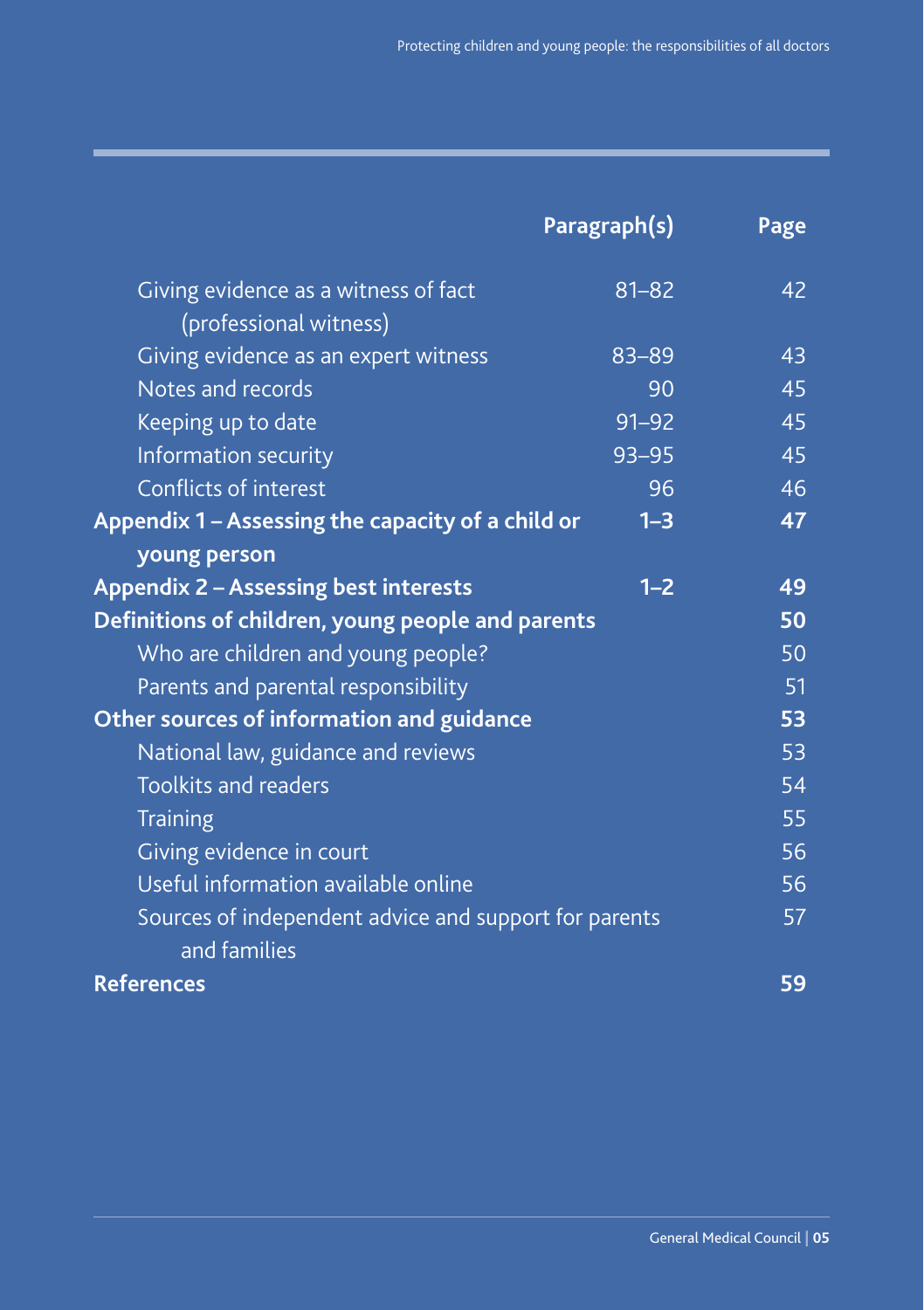# About this guidance

All children and young people<sup>\*</sup> are entitled to protection from abuse and neglect. *Good Medical Practice* places a duty on all doctors to protect and promote the health and well-being of children and young people. This means all doctors must act on any concerns they have about the safety or welfare of a child or young person.

Child protection is a difficult area of practice that can involve making decisions that are emotionally challenging, complicated by uncertainty and sometimes go against the wishes of parents.† Doctors should work with parents and families, where possible, to make sure that children and young people receive the care and support they need. But in cases where the interests and wishes of parents may put the safety of the child or young person at risk, doctors must put the interests of the child or young person first. $<sup>‡</sup>$  Failure to act when a child or young person is at risk can have serious</sup> consequences for both the child and their family.

‡ See JD v East Berkshire Community Health Trust & Ors [2005] UKHL 23 (21 April 2005), available at www.bailii.org/uk/cases/UKHL/2005/23.html.

*'85. …The best interests of a child and his parent normally march hand-in-hand. But when considering whether something does not feel "quite right", a doctor must be able to act single-mindedly in the interests of the child. He ought not to have at the back of his mind an awareness that if his doubts about intentional injury or sexual abuse prove unfounded he may be exposed to claims by a distressed parent.* 

*87. This is not to say that the parents' interests should be disregarded or that the parents should be kept in the dark. The decisions being made by the health professionals closely affect the parents as well as the child. Health professionals are of course fully aware of this. They are also mindful of the importance of involving the parents in the decision-making process as fully as is compatible with the child's best interests...'*

<sup>\*</sup> This guidance is concerned with children and young people from birth until their 18th birthday (see the definitions of children, young people and parents on pages 50–52 of this guidance).

<sup>†</sup> References to 'parents' in this guidance include people who care for or look after children or young people. This might include carers, other family members or adults who live in the same household (see the definitions of 'children', 'young people' and 'parents' on pages 50–52 of this guidance).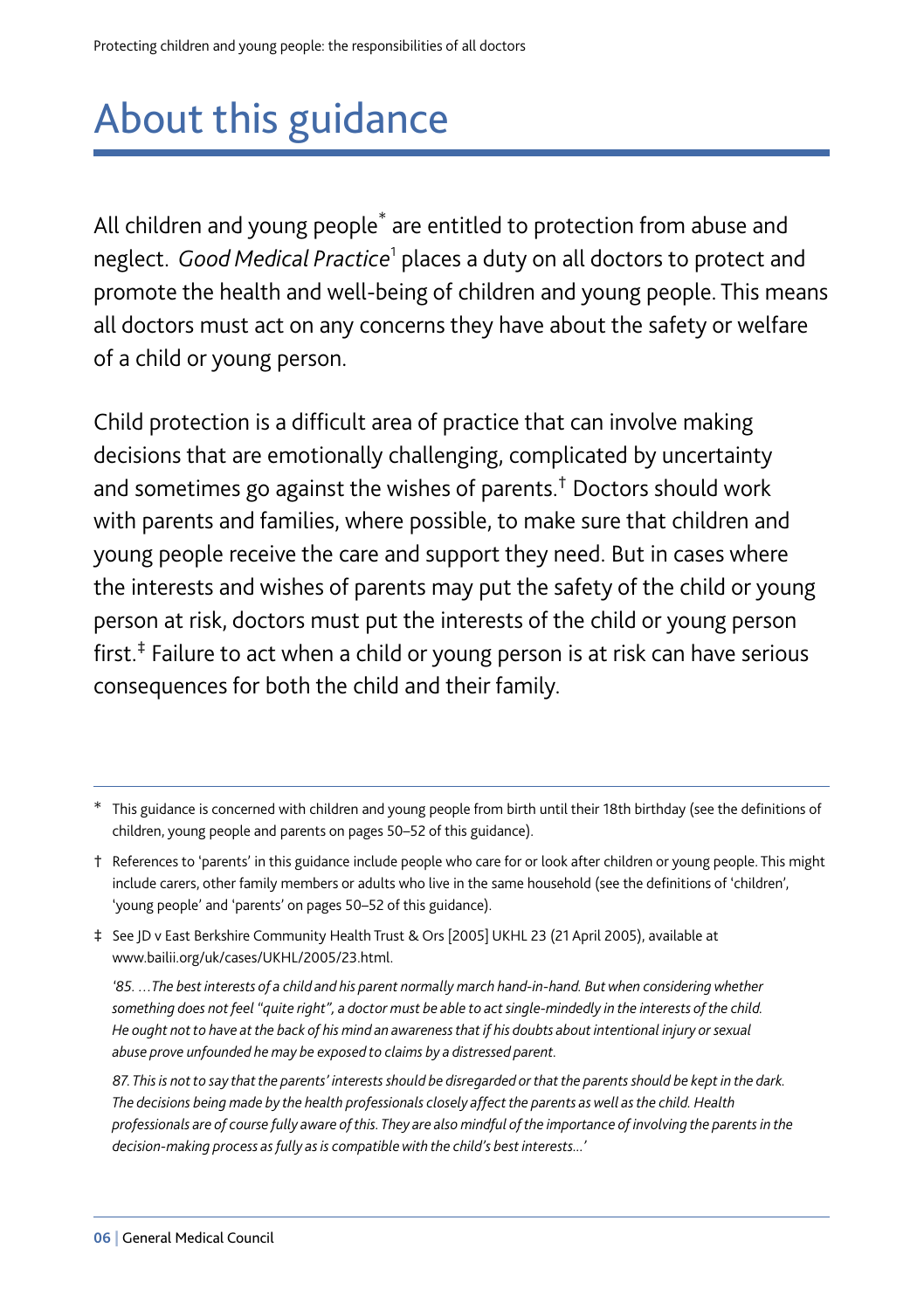This guidance aims to help doctors to protect children and young people who are living with their families or living away from home, including those being looked after by a local authority.

In this guidance 'abuse or neglect' means physical, emotional or sexual abuse, including fabricated or induced illness, and emotional or physical neglect, which has led, or may lead, to significant harm to a child or young person.<sup>2, 3, 4</sup>

All doctors have a duty to keep up to date with, and follow, the relevant laws, codes of practice and guidance, including our advice in *Good Medical Practice*<sup>1</sup> and *0–18 years: guidance for all doctors*<sup>5</sup> and our guidance on confidentiality $^6$  and consent.<sup>7</sup> These booklets provide more advice on assessing capacity, and making decisions about treatment relating to the health of children and young people.

In this guidance, the terms 'you must' and 'you should' are used in the following ways.

- 'You must' is used for an overriding duty or principle.
- 'You should' is used when we are explaining how to meet the overriding duty.
- 'You should' is also used where the duty or principle will not apply in all situations or circumstances, or where there are factors outside a doctor's control that affect whether or how a doctor can follow this guidance.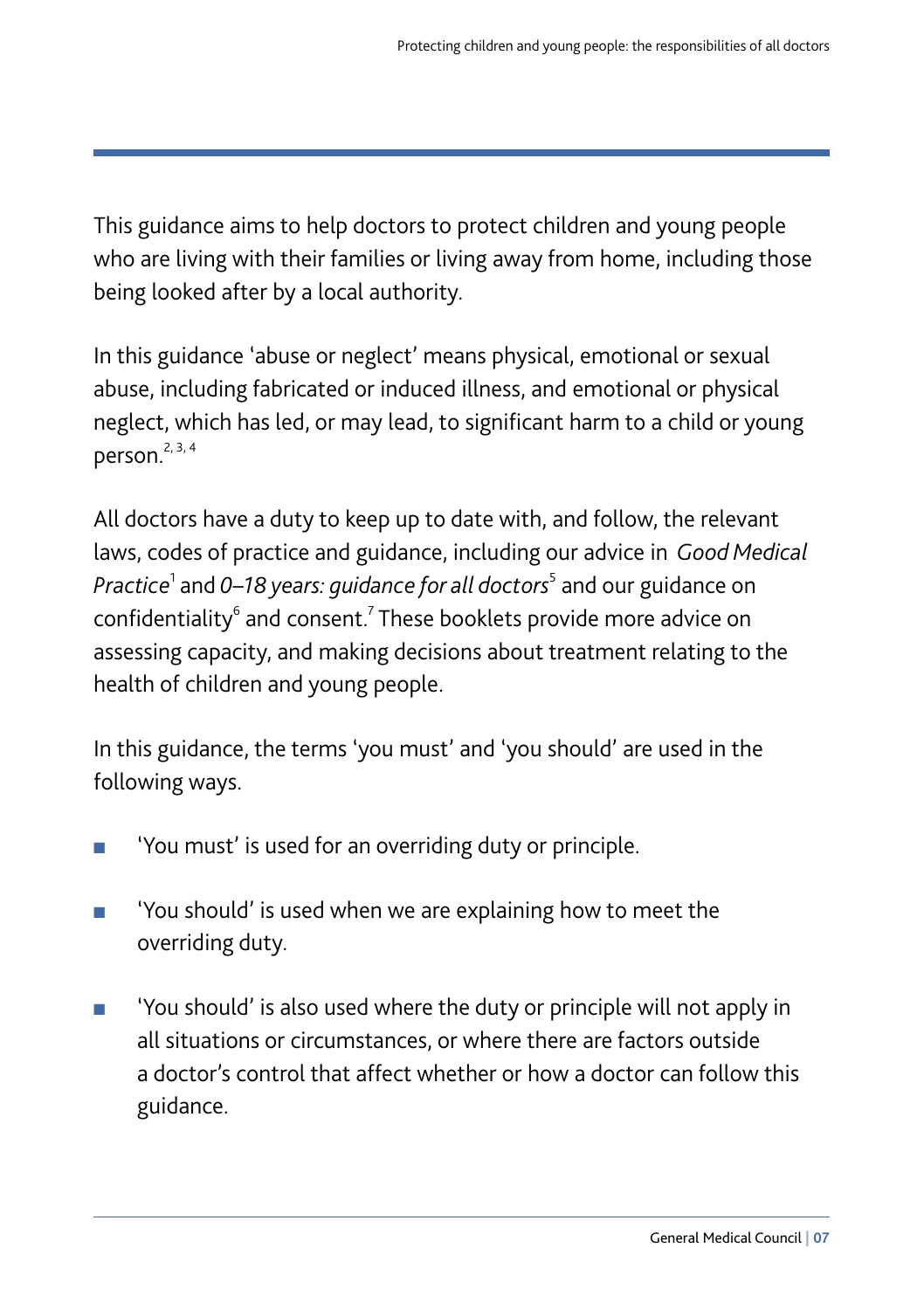It is vital that all doctors have the confidence to act if they believe that a child or young person may be being abused or neglected. Taking action will be justified, even if it turns out that the child or young person is not at risk of, or suffering, abuse or neglect, as long as the concerns are honestly held and reasonable, and the doctor takes action through appropriate channels. Doctors who make decisions based on the principles in this guidance will be able to justify their decisions and actions if we receive a complaint about their practice.<sup>\*</sup>

As with all our guidance, serious and persistent failure to follow the advice in this guidance will put your registration at risk. For information about how we handle complaints, please see www.gmc-uk.org/concerns/complaints\_and\_role\_of\_ the\_gmc.asp.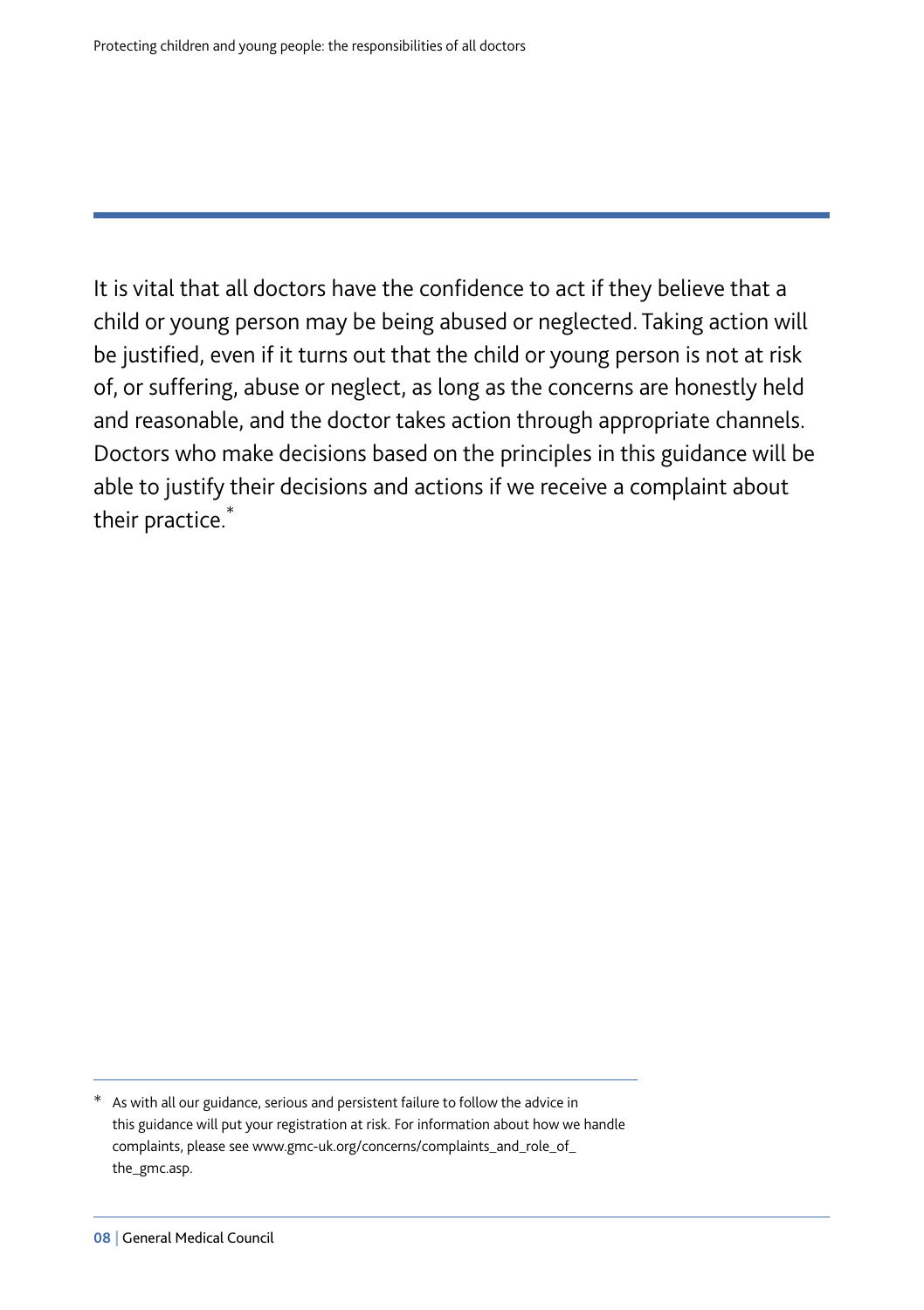# Principles for protecting children and young people

- **1** The following principles should guide all doctors who are concerned about the safety or welfare of a child or young person.
	- **a All children and young people have a right to be protected from abuse and neglect** – all doctors have a duty to act on any concerns they have about the safety or welfare of a child or young person.
	- **b All doctors must consider the needs and well-being of children and young people** – this includes doctors who treat adult patients.
	- **c Children and young people are individuals with rights** doctors must not unfairly discriminate against a child or young person for any reason.<sup>\*</sup>
	- **d Children and young people have a right to be involved in their own care** – this includes the right to receive information that is appropriate to their maturity and understanding, the right to be heard and the right to be involved in major decisions about them in line with their developing capacity (see the advice on assessing capacity in appendix 1 to this guidance).
	- **e Decisions made about children and young people must be made in their best interests** – the factors to be considered when assessing best interests are set out in appendix 2.

The *Equality Act 2010* specifies nine protected characteristics that cannot be used as a reason to treat people unfairly. These are age, disability, sex, gender reassignment, marriage and civil partnership, pregnancy and maternity, race, religion or belief, and sexual orientation.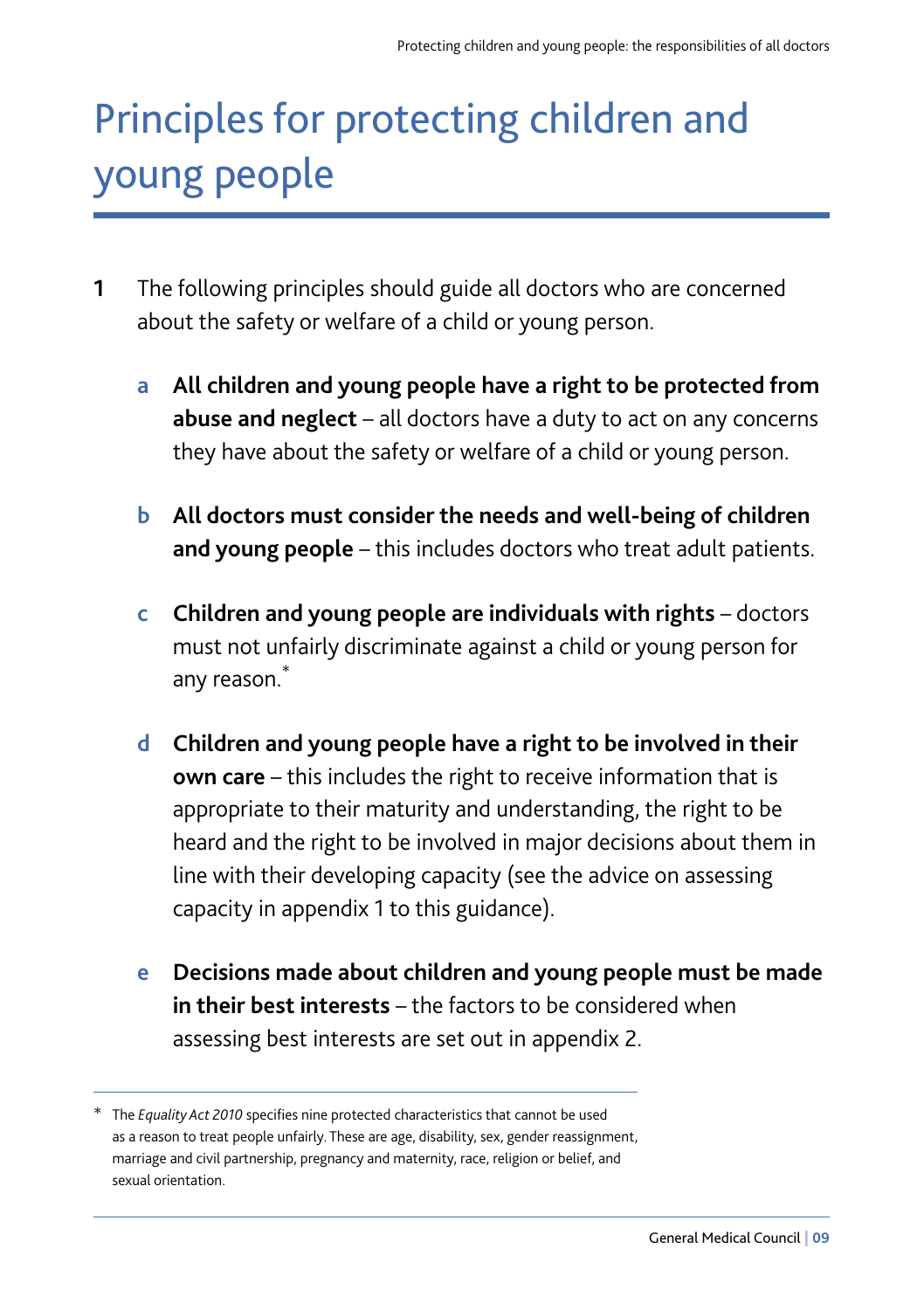- **f Children, young people and their families have a right to receive confidential medical care and advice** – but this must not prevent doctors from sharing information if this is necessary to protect children and young people from abuse or neglect.
- **g Decisions about child protection are best made with others** consulting with colleagues and other agencies that have appropriate expertise will protect and promote the best interests of children and young people.
- **h Doctors must be competent and work within their competence to deal with child protection issues\*** – doctors must keep up to date with best practice through training that is appropriate to their role. Doctors must get advice from a named or designated professional or a lead clinician or, if they are not available, an experienced colleague if they are not sure how to meet their responsibilities to children and young people.†

<sup>\*</sup> For guidance on competency see the intercollegiate report on safeguarding children and young people.8

<sup>†</sup> In England, Northern Ireland and Wales, designated and named professionals have specific roles and responsibilities for protecting children and young people. In Scotland, the lead clinician carries out this role. When we refer to an 'experienced colleague' in this guidance, we mean a colleague who has experience in making decisions about the safety and welfare of children and young people but is not a named or designated professional or a lead clinician.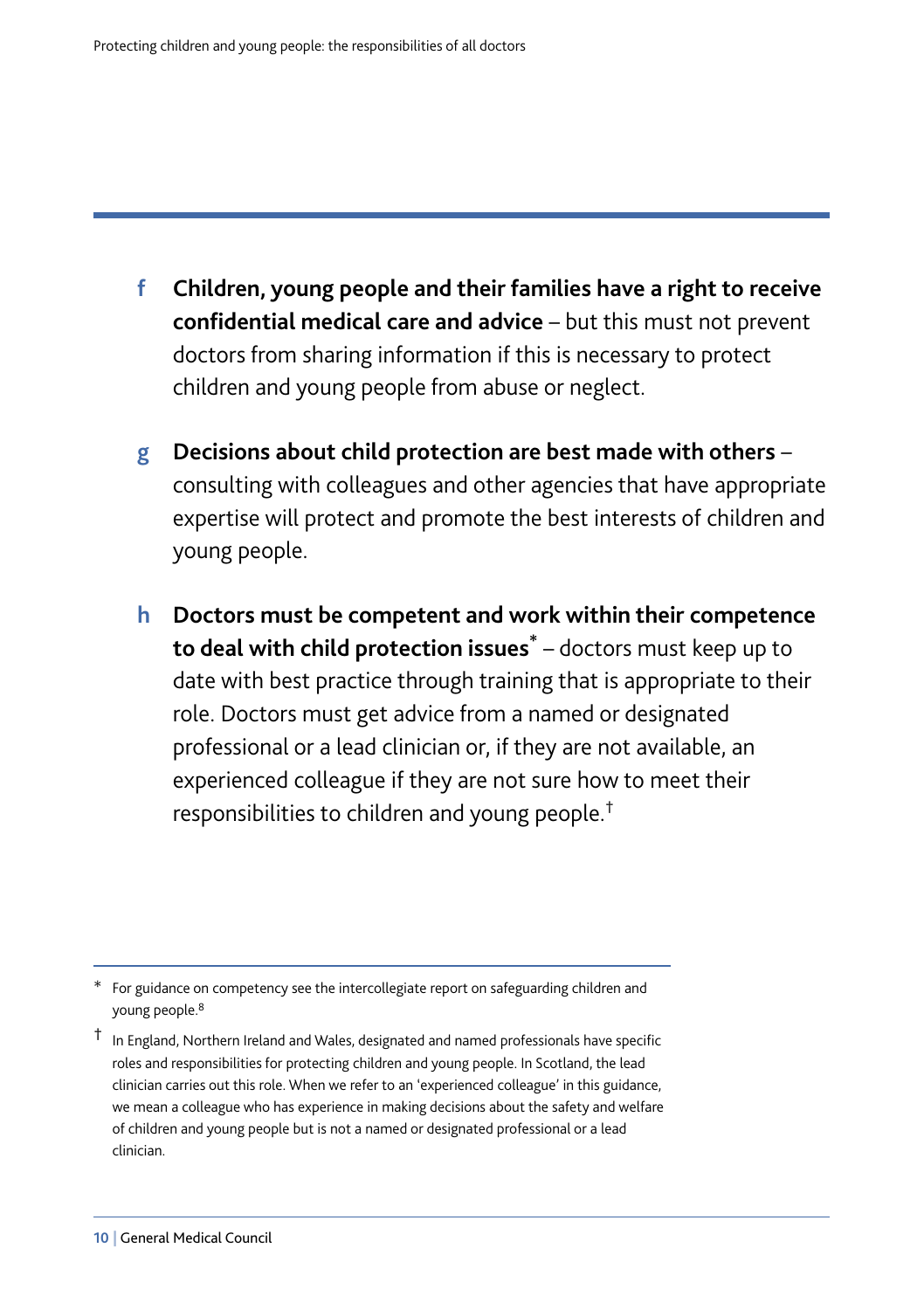# Identifying children and young people at risk of, or suffering, abuse or neglect

#### Key points

- Be aware of risk factors that have been linked to abuse and neglect and look out for signs that a child or young person may be at risk.
- **n** If you are treating an adult patient, consider whether your patient poses a risk to children or young people.
- Keep an open mind and be objective when making decisions. Work in partnership with families where possible.
- **n** If you are not sure about whether a child or young person is at risk or how best to act on your concerns, ask a named or designated professional or a lead clinician or, if they are not available, an experienced colleague for advice.

#### Roles of all doctors

**2** You must consider the safety and welfare of children and young people, whether or not you routinely see them as patients. When you care for an adult patient, that patient must be your first concern, but you must also consider whether your patient poses a risk to children or young people. You must be aware of the risk factors that have been linked to abuse and neglect and look out for signs that the child or young person may be at risk.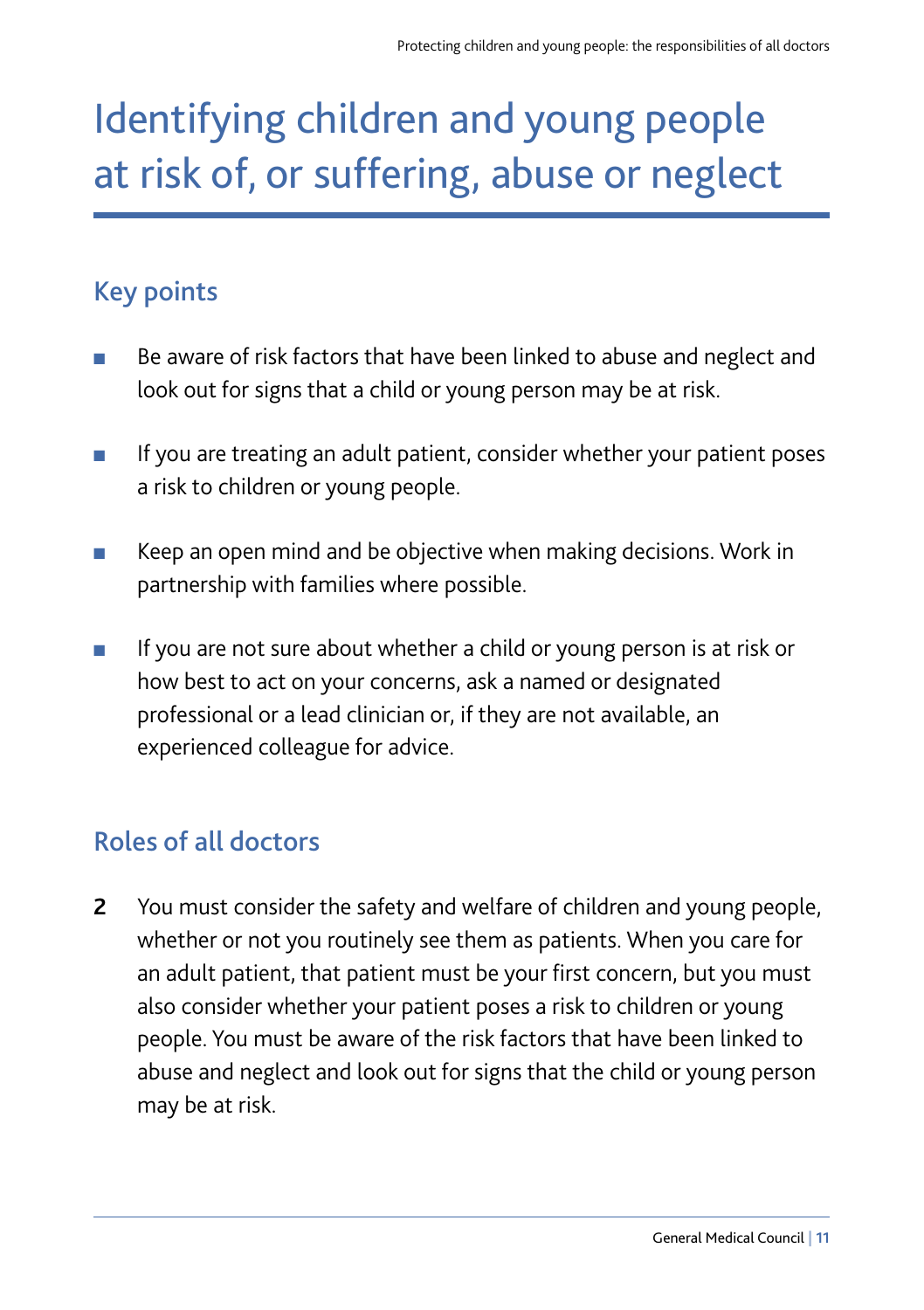Risk factors include having parents with mental health or substancemisuse issues, living in a home where domestic violence takes place, or living in poverty.<sup>\*</sup> But these circumstances do not necessarily lead to abuse or neglect, and child protection issues exist in all sections of society.

- **3** Identifying signs of abuse or neglect early and taking action quickly are important in protecting children and young people. Working in partnership with parents and families can help children and young people to get the care and support they need to be healthy, safe and happy, and to achieve their potential. You should look out for signs that a family may need extra support, and provide such support if that is part of your role, or refer the family to other health or local authority children's services so they can get appropriate help.†
- **4** You must know what to do if you are concerned that a child or young person is at risk of, or is suffering, abuse or neglect or, in the case of a pregnant patient, that the child will be at risk of abuse or neglect after birth. This means you should have a working knowledge of local procedures for protecting children and young people in your area.<sup>‡</sup> You should know who your named or designated professional or lead clinician is, or you should have identified an experienced colleague to go to for advice, and know how to contact them.

- † You should follow the guidance in *Confidentiality*6 when sharing information with other agencies.
- ‡ For guidance on the levels of knowledge that are appropriate for different roles, see the intercollegiate report on safeguarding children and young people.<sup>8</sup>

For more information see the National Institute for Health and Clinical Excellence report on when to suspect child maltreatment<sup>9</sup> and the Munro review of child protection.<sup>10</sup>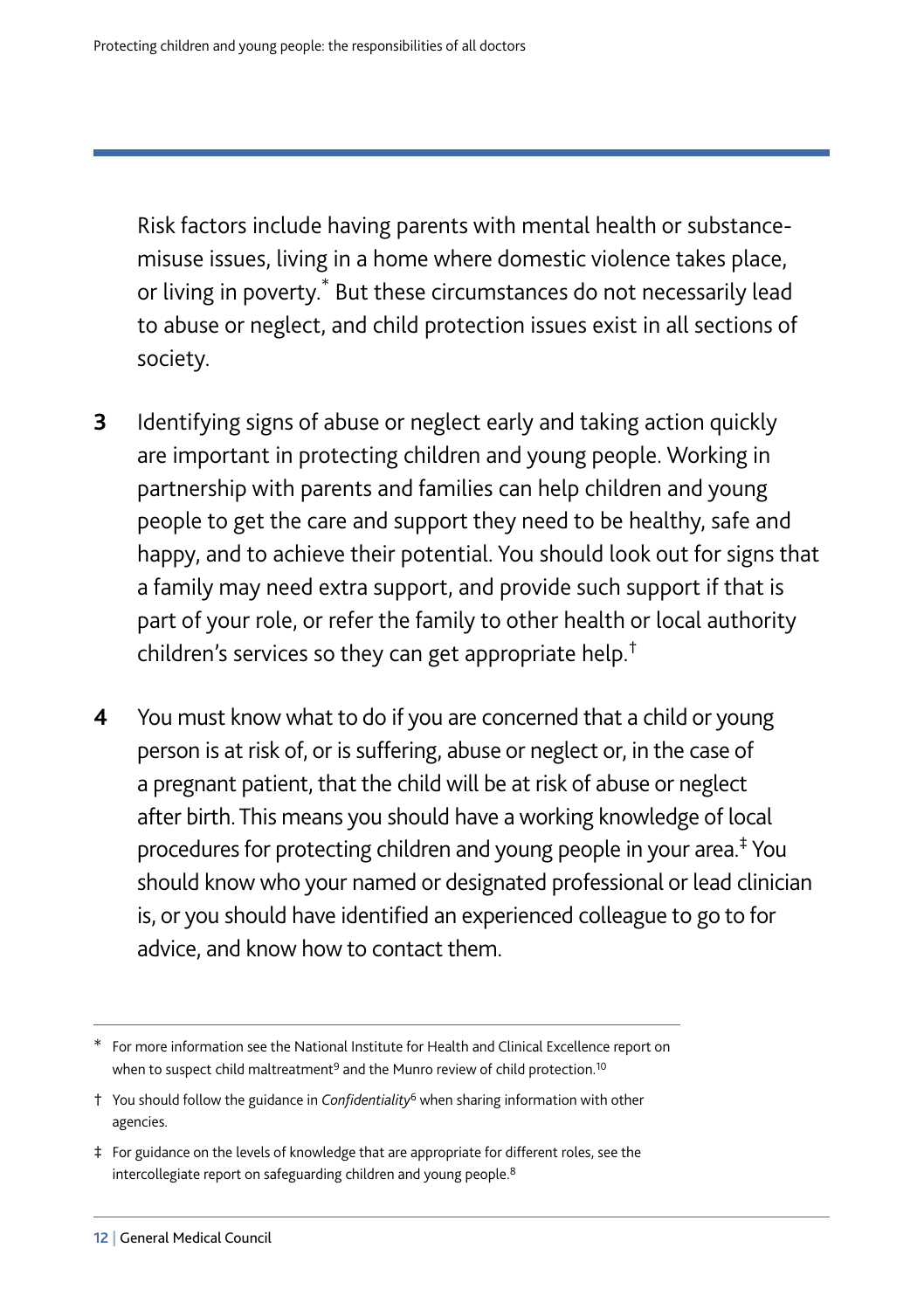**5** You must act on any concerns you have about a child or young person who may be at risk of, or suffering, abuse or neglect (see paragraphs 32–38).

#### Roles of doctors who work with children or young people

- **6** If you work with children or young people, you must have the knowledge and skills to recognise signs and symptoms of abuse and neglect,<sup>2, 3, 4, 9, 11, 12, 13</sup> and to take appropriate and prompt action if necessary.
- **7** You must be open-minded when considering the possible cause of an injury or other signs that may suggest that a child or young person is being abused or neglected. For example, as part of the differential diagnosis you should consider whether an uncommon condition, including a genetic condition, might have caused or contributed to the child's or young person's injury or symptoms. You must also make sure that the clinical needs of children and young people continue to be met and are not overshadowed by child protection concerns.
- **8** You should work with parents and families, where possible, to make sure that children and young people are receiving the care and support they need. This is especially important for children and young people who are living in particularly stressful circumstances – for example, because they are caring for a parent or their parent is in hospital. You should be aware of services in your area that could provide appropriate help, including, for example, services provided by voluntary groups.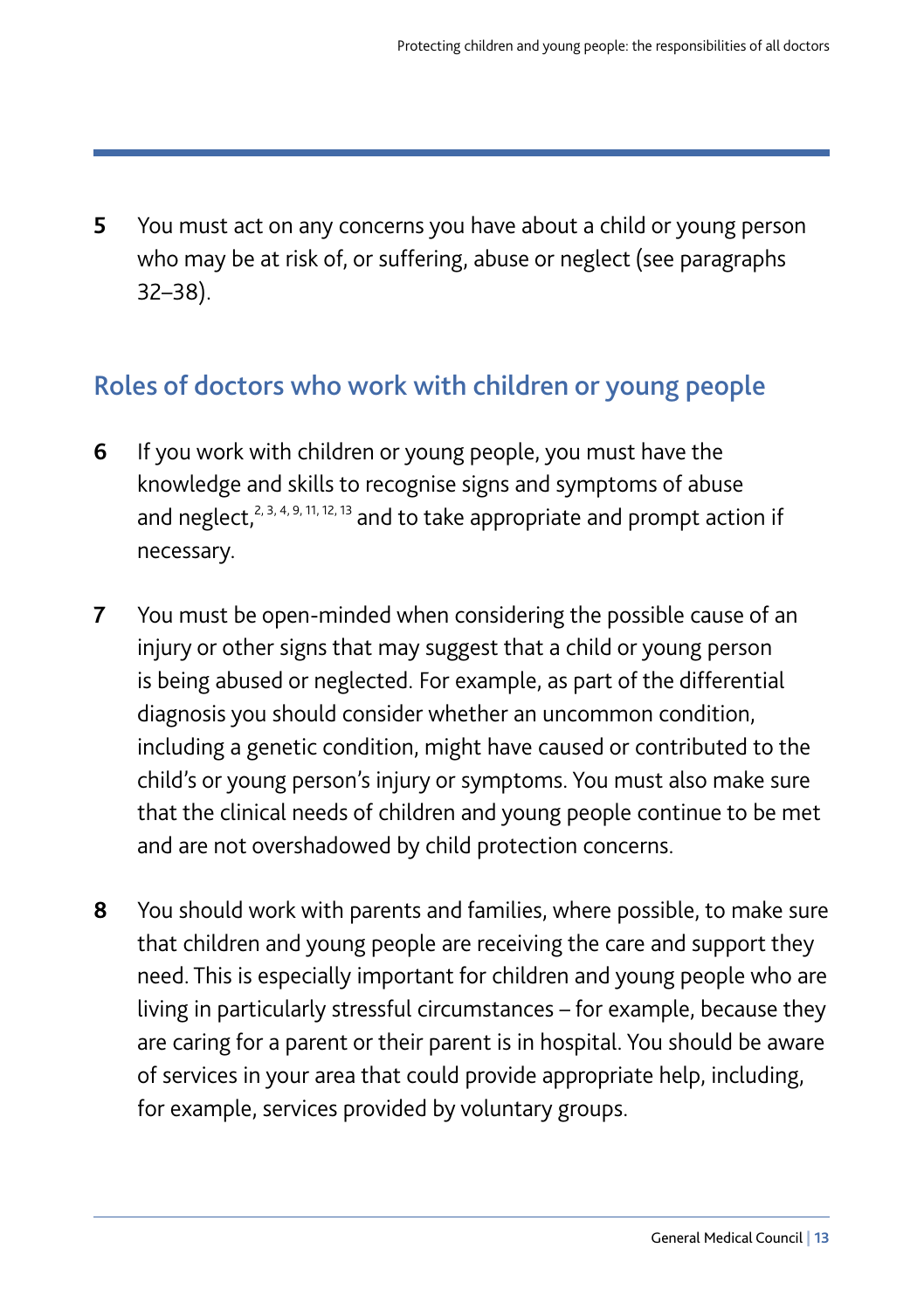- **9** In some cases, it may be difficult to identify where parents' freedom to bring up their children in line with their religious and cultural practices or beliefs becomes a cause for concern about a child's or young person's physical or emotional well-being.\* You should develop your understanding of the practices and beliefs of the different cultural and religious communities you serve.
- **10** You must make sure your own cultural or religious background does not affect your objectivity. When deciding whether to raise child protection concerns with parents or with other agencies, you must consider the issues impartially and make sure your personal views about parents' and other adults' religious and cultural practices or beliefs do not affect your decisions about them or their family. If in doubt, you should ask for advice from a professional or voluntary organisation that has experience in working with a particular community. Or you should ask for advice from a named or designated professional or a lead clinician or, if they are not available, an experienced colleague.
- **11** If, having discussed the issues with the parents, you still have concerns that a child or young person is at risk of, or is suffering, abuse or neglect, whatever the cause, you must tell an appropriate agency (see the guidance in paragraphs 32–38).
- **12** If you are a named or designated professional or a lead clinician, you should make sure your colleagues know what help you can offer and how to contact you for advice and support.

See our guidance<sup>14</sup> for advice on male circumcision. Female genital mutilation – sometimes referred to as female circumcision – is a serious crime and a child protection issue.15, 16 Multi-agency practice guidelines for England and Wales have been published by HM Government.<sup>17</sup> Information about work in Scotland and in Northern Ireland can be found online.<sup>18, 19</sup>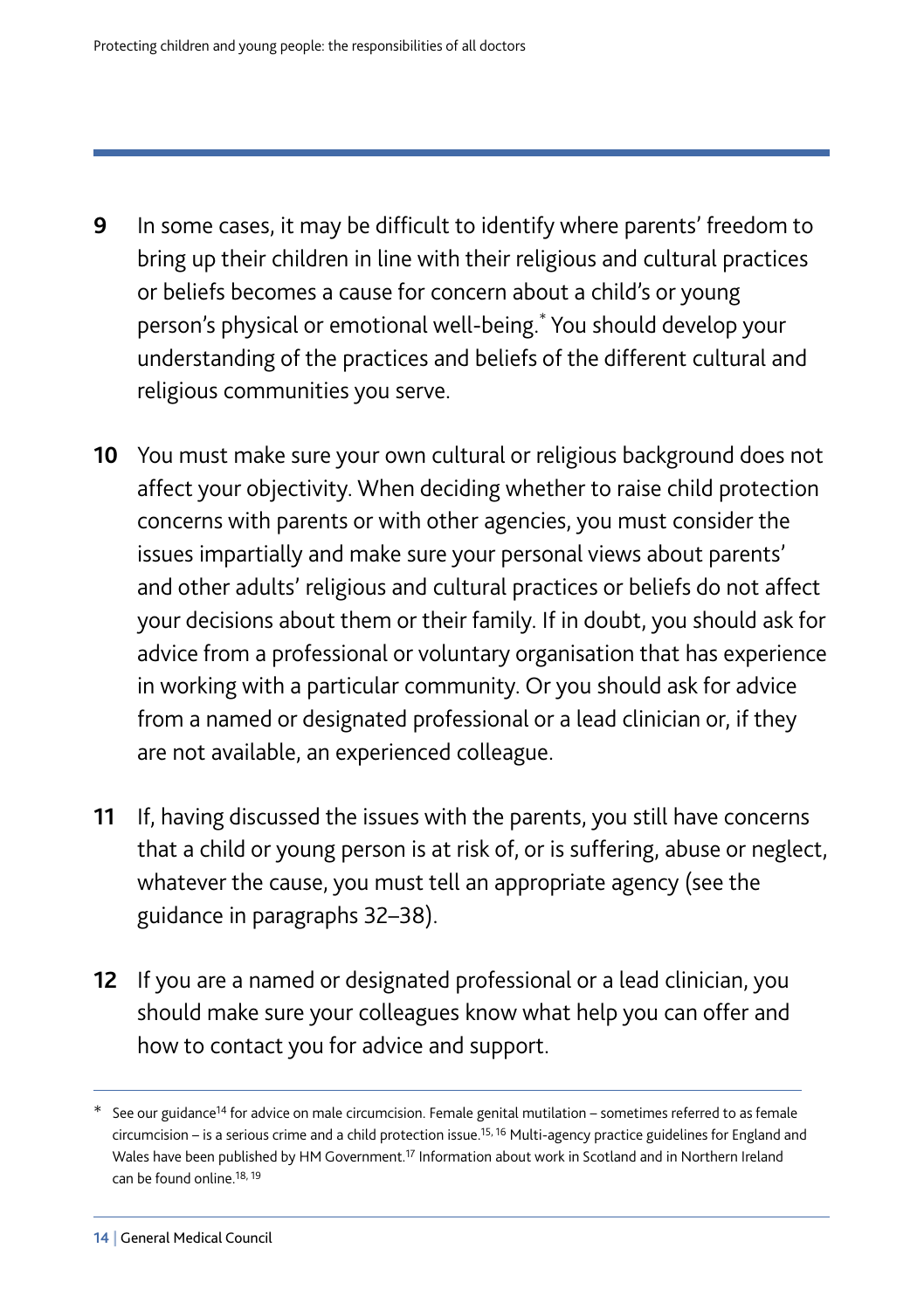### Communication and support

#### Key points

- Listen to children and young people and consider their views when making decisions.
- Use communication methods that are appropriate to your patient group. Make reasonable adjustments to provide information that children, young people and their parents want or need to know, in a way they can understand.
- **n** Tell children, young people and their parents when you have concerns about abuse or neglect, and how you will act on these concerns, unless doing this may put the child or young person, or anyone else, at risk of harm.
- Get advice if you are not sure what risks are associated with telling parents about your concerns and how best to manage such risks.

#### Meeting communication needs

**13** Meeting the language and communication needs of children, young people and parents is important in any aspect of care, but it is especially important if you suspect abuse or neglect. If you know in advance that child protection concerns will be discussed during a consultation, you should make sure arrangements are in place to meet the language and communication needs of the child or young people and their parents. This might include, for example, using an independent advocate or interpreter. If you suspect abuse or neglect, you must not rely on children or other family members to interpret for the parents or depend on parents to interpret for the child or young person.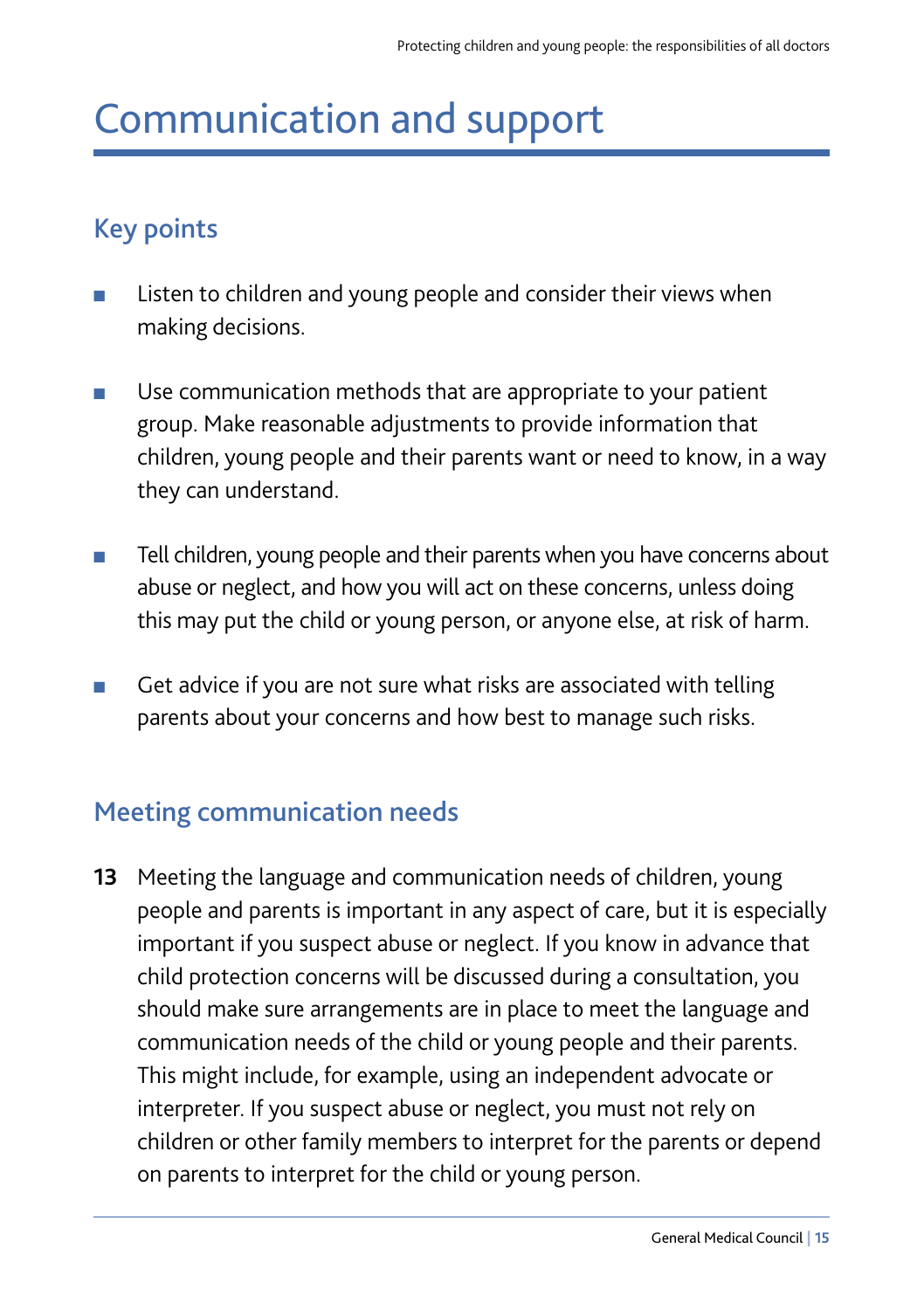**14** You should be able to use methods of communication that are appropriate to your patient group. For example, if you are communicating with very young children or people with learning disabilities, you should be prepared to use methods such as ageappropriate language, flash cards or signs to communicate effectively. Advice and support from organisations with specialist knowledge of specific disabilities can help you to meet the language or communication needs of children, young people or parents who have particular disabilities.

#### Communicating with children and young people

- **15** Children and young people are individuals with rights that you must respect. You must listen to children and young people and talk directly to them, taking into account their age and maturity. You must answer their questions honestly and make sure they know who they can go to for help or support (see pages 57–58 of this guidance for examples of organisations that can give advice and support).
- **16** You must take children's and young people's views seriously and not dismiss their concerns, fears or views because of their age. Even if children are not mature enough to make decisions for themselves, their views and preferences are still important and you must take them into account when assessing their best interests. For more advice, see paragraphs 14–21 of *0–18 years: guidance for all doctors*. 5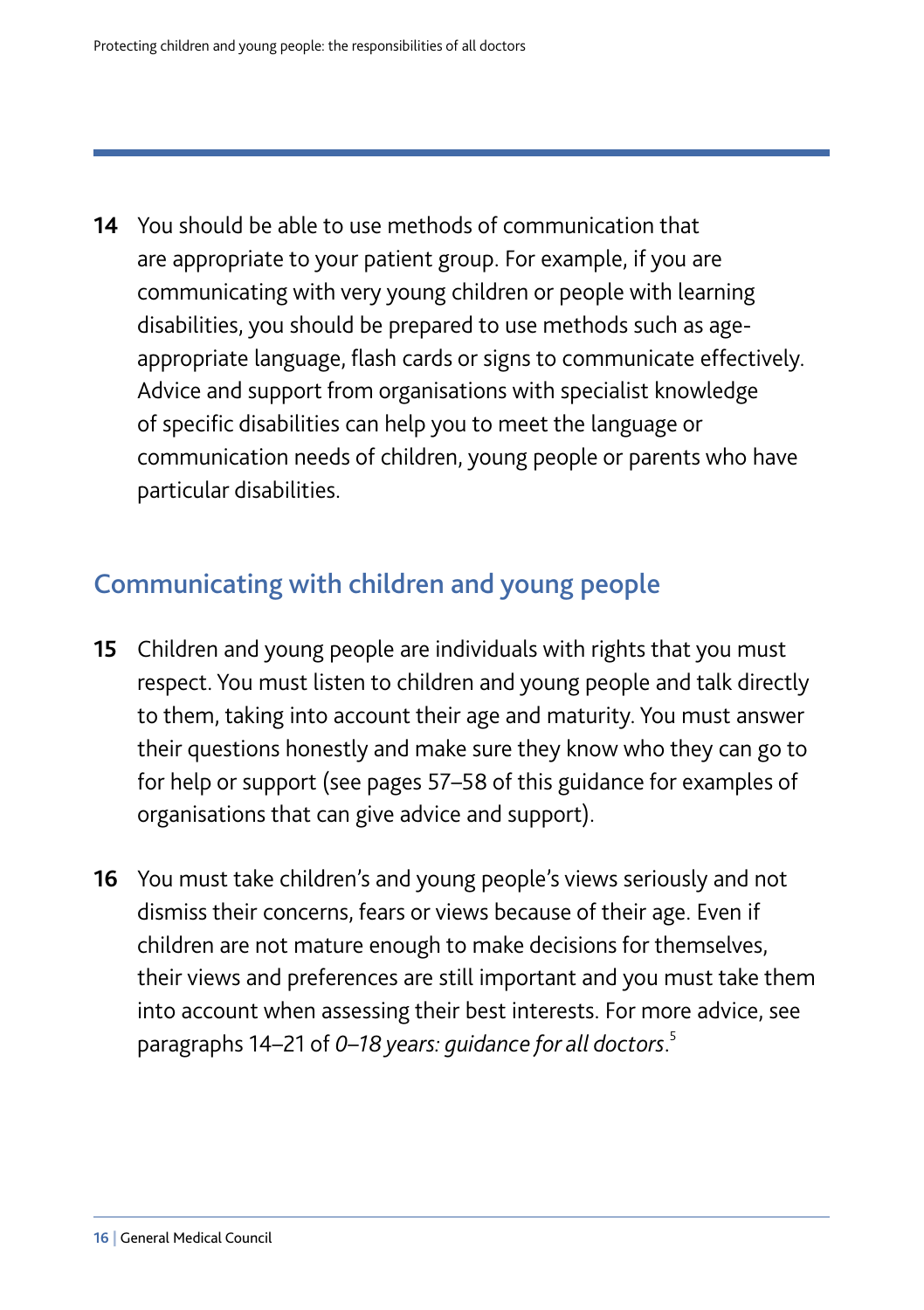**17** In some cases, having a parent in the room during a consultation may discourage a child or young person from being open about what has happened to them, or about any concerns or fears they have. In these circumstances, you should consider speaking to the child or young person without the parent present, in a suitable environment and with appropriate support available to them – for example, by having another health professional, an experienced colleague or a support person present.

#### Communicating with parents

- **18** Good communication with parents is essential. Parents generally want what is best for their children and are experts in identifying when their child's behaviour is not normal for them and may be due to ill health. You should acknowledge parents' understanding of their children's health, particularly where a child's age or disability makes it difficult to communicate with them.
- **19** Most people do not intentionally harm children in their care. But a small number of parents abuse or neglect their children and are dishonest when telling you about events or their lifestyle. You must listen carefully to parents, children and young people, explore inconsistent accounts and keep an open mind about the cause of a child's or young person's injury or another sign that may suggest abuse or neglect.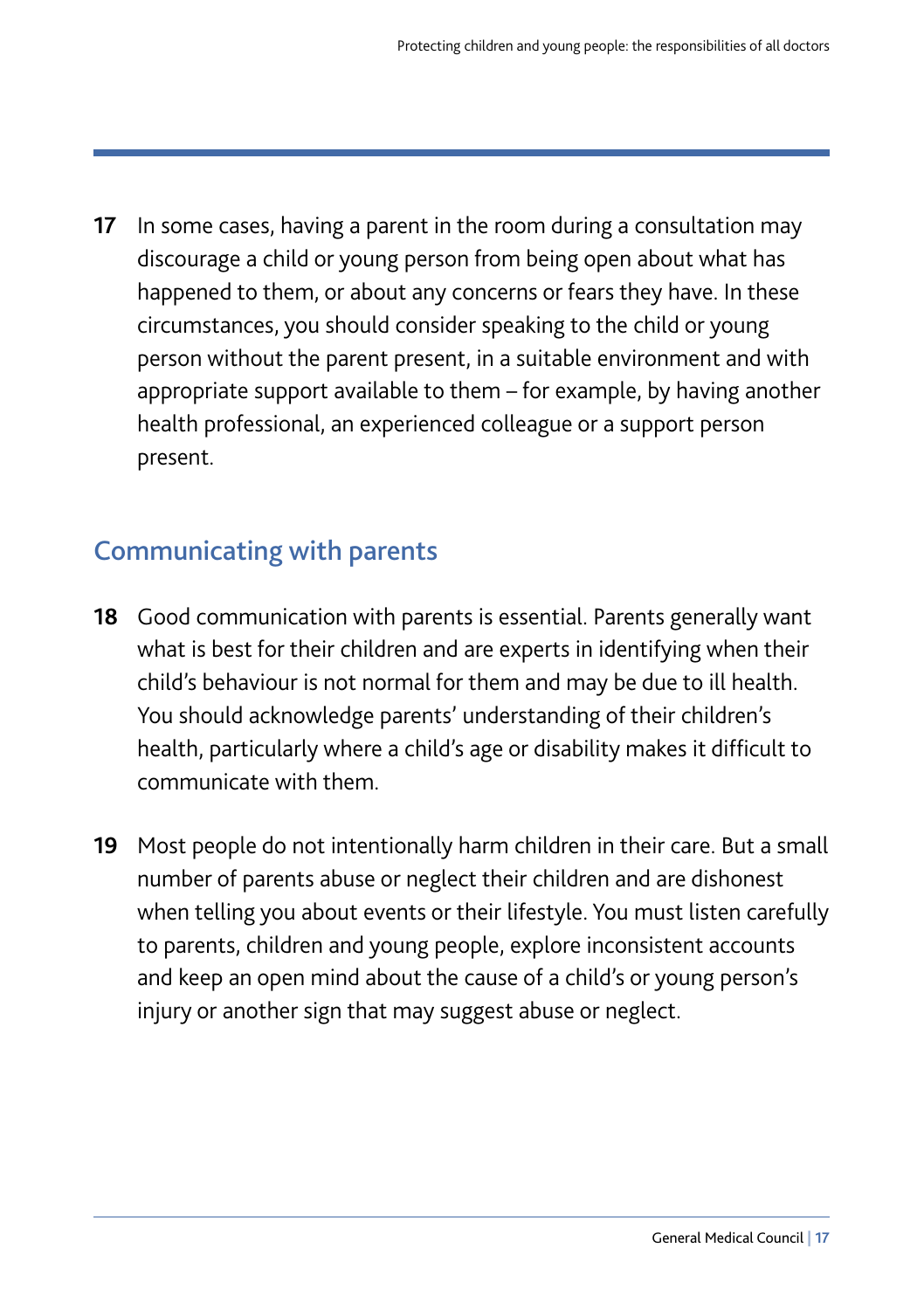- **20** You should normally discuss any concerns you have about a child's or young person's safety or welfare with their parents. You should only withhold information about your concerns, or about a decision to make a referral, if you believe that telling the parents may increase the risk of harm to the child or young person or anyone else. If this is difficult to judge, or you are not sure about the best way to approach the situation, you should ask for advice from a designated or named professional or a lead clinician or, if they are not available, an experienced colleague.
- **21** When discussing your concerns with parents, you should explain that doctors have a professional duty to raise their concerns if they think a child or young person is at risk of abuse or neglect. You should explain what actions you intend to take, including if you are contacting the local authority children's services. You should give the parents this information when you first become concerned about a child's or young person's safety or welfare and throughout a family's involvement in child protection procedures.
- **22** You must keep parents informed about what is happening, give them opportunities to ask questions and be willing to answer their questions openly and honestly. Being open and honest with families when concerns are raised about a child's or young person's safety or welfare, and avoiding judgemental comments or allocating blame, can encourage families to cooperate and help children and young people stay with their families in safety. You should give parents information about where they can get extra support and independent advice (see pages 57–58 of this guidance for examples of organisations that can give advice and support).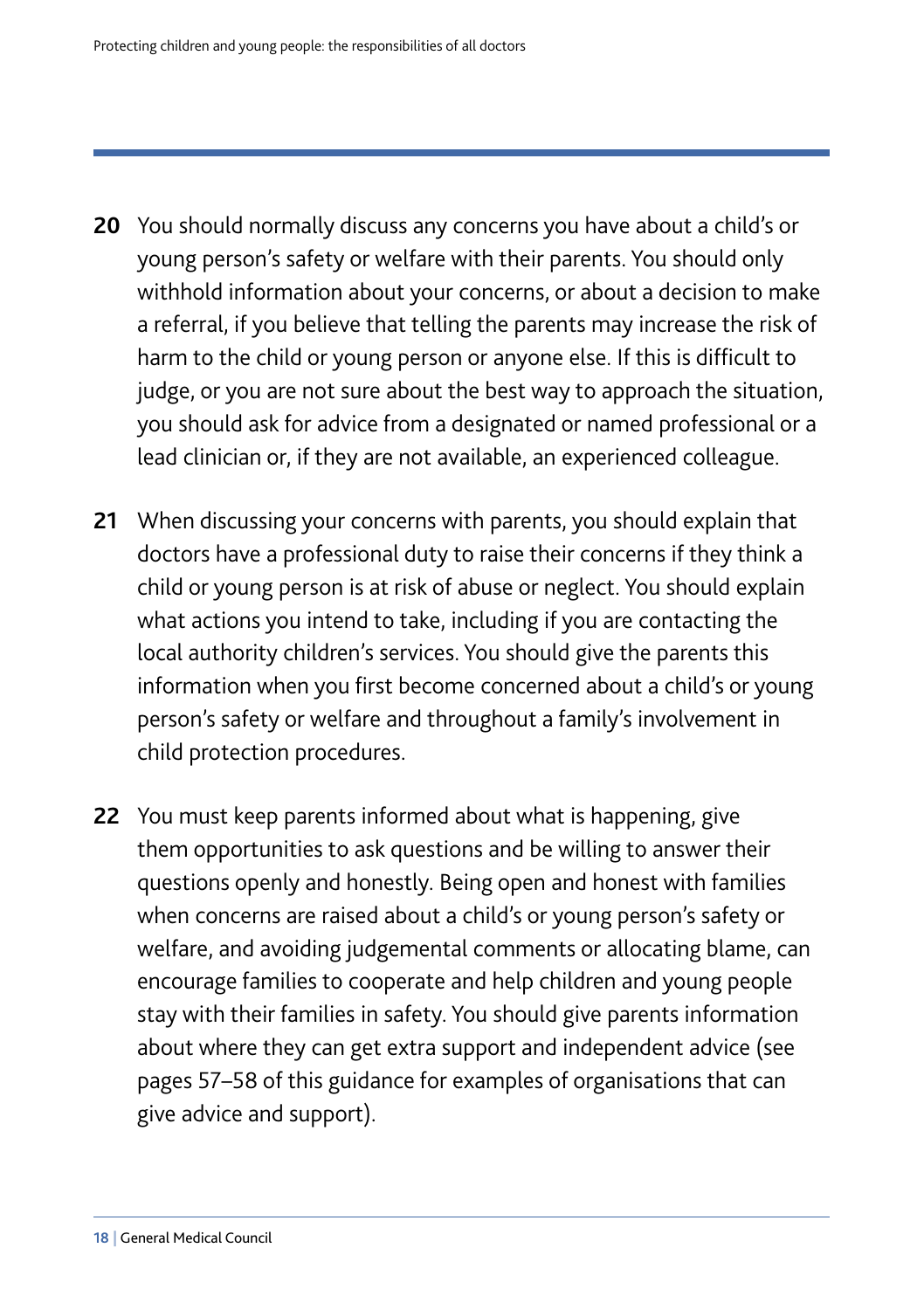# Working in partnership

#### Key points

- **n** Understand the roles of other professionals and agencies responsible for protecting children and young people and work in partnership with them.
- **n** Contribute to child protection procedures and provide relevant information to child protection meetings if you are not able to go to them.
- <sup>n</sup> Know who your named or designated professional or lead clinician is and how to contact them.

#### Working jointly with others and communicating effectively

- **23** You must work with and communicate effectively with colleagues in your team and organisation and with other professionals and agencies. This includes health visitors, other nurses, social workers and the police.
- **24** You should understand and respect the child protection roles, responsibilities, policies and practices of other agencies and professionals and cooperate with them. You must be clear about your own role and responsibilities in protecting children and young people, and be ready to explain this to colleagues and other professionals.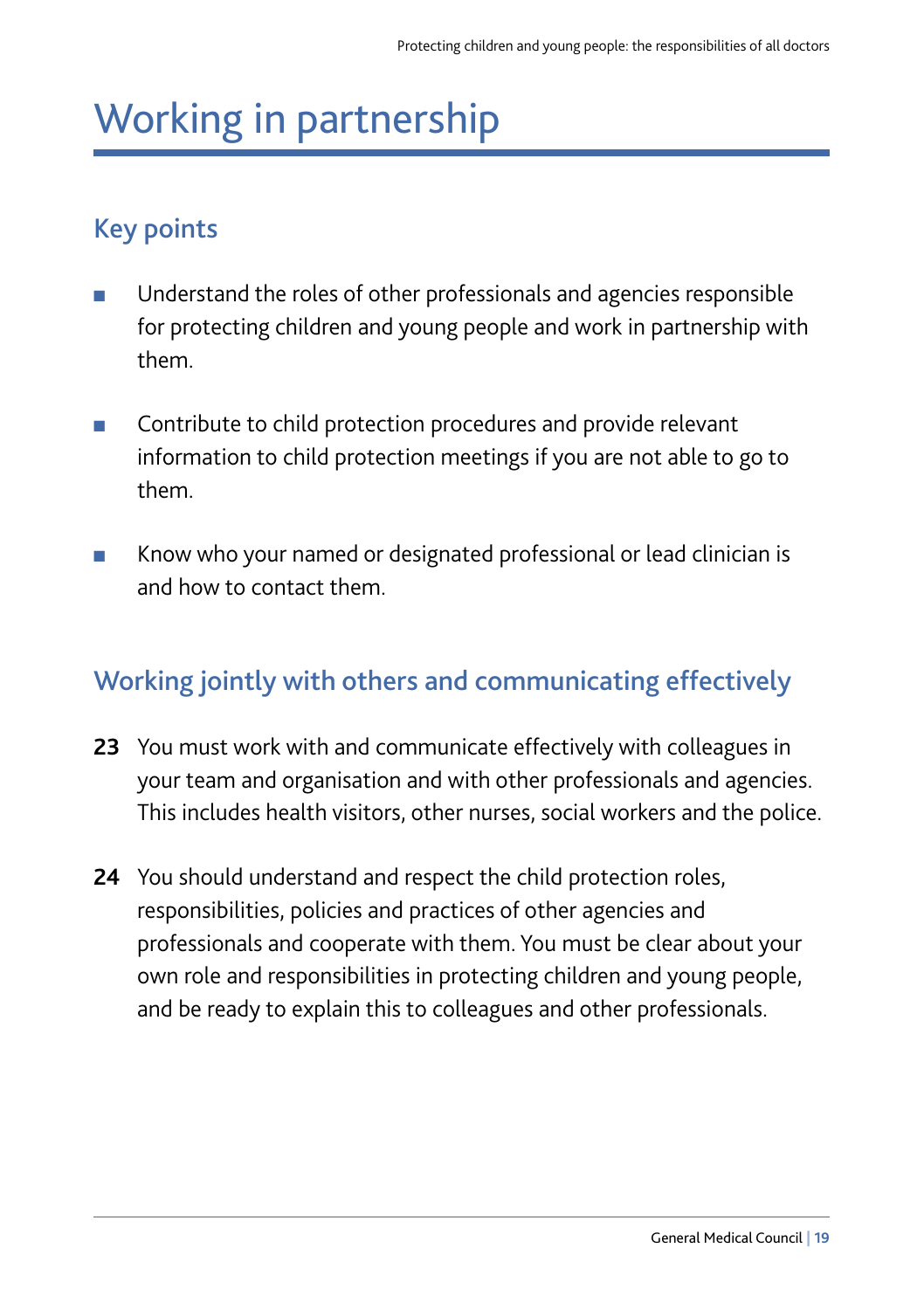**25** You should make sure you have effective systems for communicating with health visitors, child protection leads and other statutory agencies, either on a regular basis or as the need arises. You must know who to contact and how to contact them.

#### Participating in child protection procedures

- **26** If you are asked to take part in child protection procedures, you must cooperate fully. This should include going to child protection conferences, strategy meetings and case reviews to provide information and give your opinion. You may be able to make a contribution, even if you have no specific concerns (for example, general practitioners are sometimes able to share unique insights into a child's or young person's family).
- **27** If meetings are called at short notice or at inconvenient times, you should still try to go. If this is not possible, you must try to provide relevant information about the child or young person and their family to the meeting, either through a telephone or video conference, in a written report or by discussing the information with another professional (for example, the health visitor), so they can give an oral report at the meeting.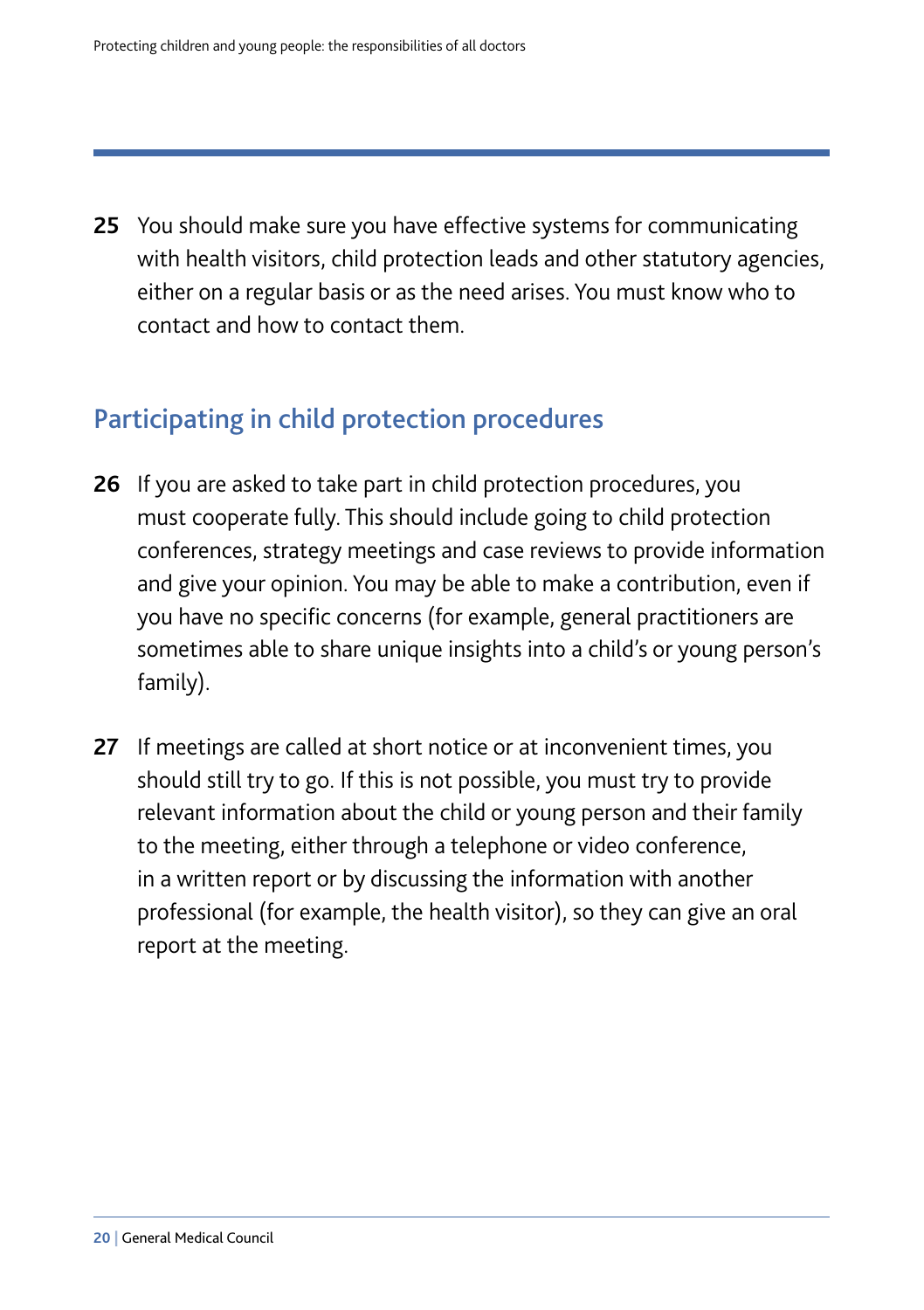# Confidentiality and sharing information

#### Key points

- **n** Tell an appropriate agency promptly if you are concerned that a child or young person is at risk of, or is suffering, abuse or neglect. Get advice if you are concerned about the possibility of abuse or neglect, but do not believe that the child or young person is at risk of significant harm.
- Ask for consent to share information unless there is a compelling reason for not doing so. Information can be shared without consent if it is justified in the public interest or required by law. Do not delay disclosing information to obtain consent if that might put children or young people at risk of significant harm.
- Tell your patient what information has been shared, with whom and why, unless doing this would put the child, young person or anyone else at increased risk.
- Get advice if you are not sure what information to share, who to share it with or how best to manage any risk associated with sharing information.

#### The principles of confidentiality

**28** Confidentiality is central to the trust between doctors and patients and an essential part of good care. Without assurances about confidentiality, children and young people, as well as adults, may be reluctant to get medical attention or to give doctors the information they need to provide good care.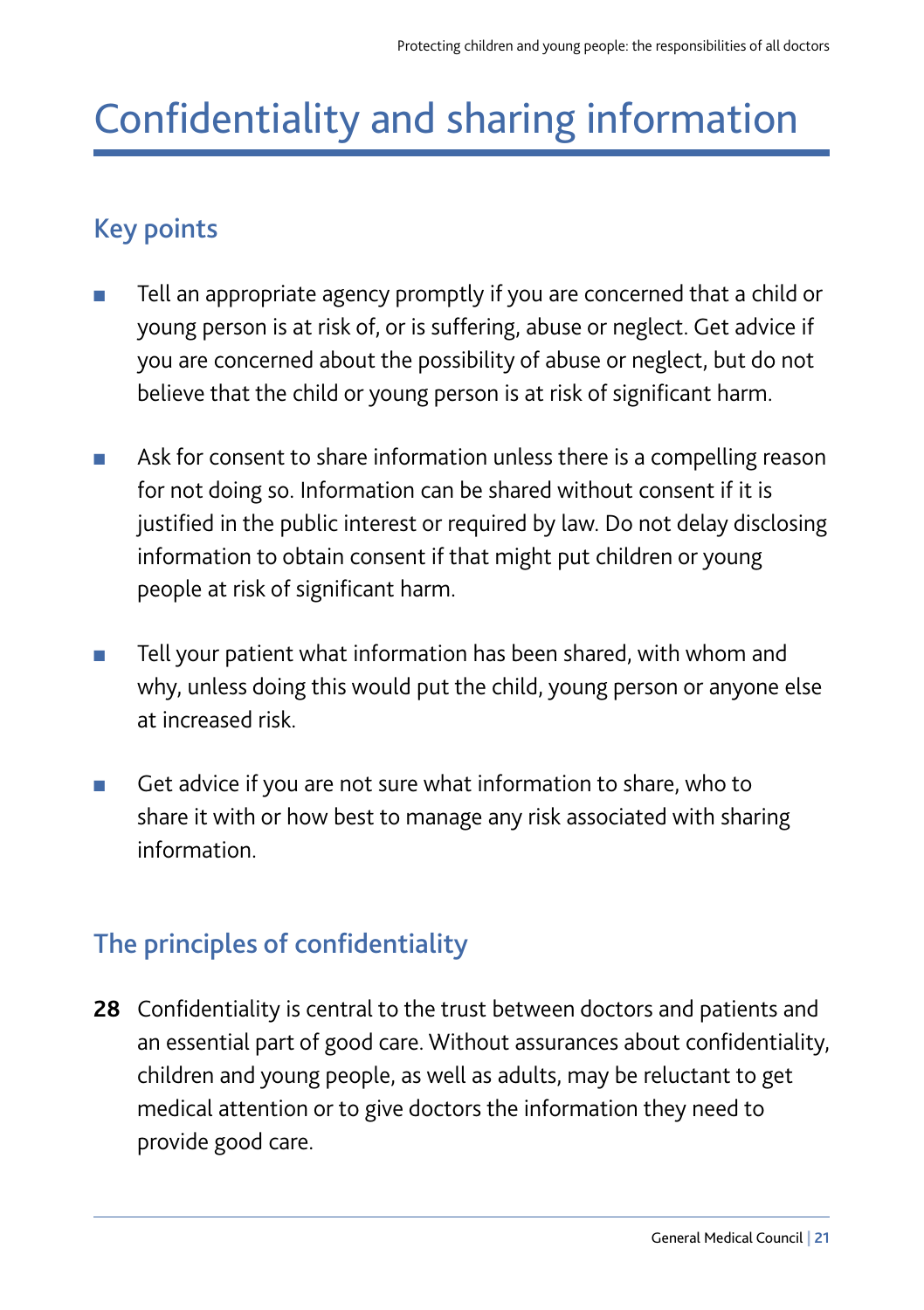- **29** Teenagers may be particularly concerned about keeping confidential information from their parents, schools, children's services, the police and other statutory agencies. Young people, parents and other adults receiving psychiatric care, and other vulnerable people might have similarly increased concerns about sharing confidential information.
- **30** But sharing information appropriately is essential to providing safe, effective care, both for the individual and for the wider community. It is also at the heart of effective child protection. It is vital that all doctors have the confidence to act on their concerns about the possible abuse or neglect of a child or young person.
- **31** Confidentiality is not an absolute duty.<sup>\*</sup> You can share confidential information about a person if any of the following apply.
	- **a** You must do so by law or in response to a court order.†
	- **b** The person the information relates to has given you their consent to share the information (or a person with parental responsibility has given consent if the information is about a child who does not have the capacity to give consent). $\pm$

<sup>\*</sup> See our full guidance on confidentiality*.* 6

<sup>†</sup> It is not always straightforward to assess whether there is a legal requirement to disclose information. If in doubt, you should seek legal advice. If disclosure has been ordered by the court, and you are unsure about the relevance of information or records, you should seek clarification from your instructing solicitors or the court.

<sup>‡</sup> See appendix 1 to this guidance for advice on assessing capacity. There is more guidance in *0–18 years: guidance for all doctors.*5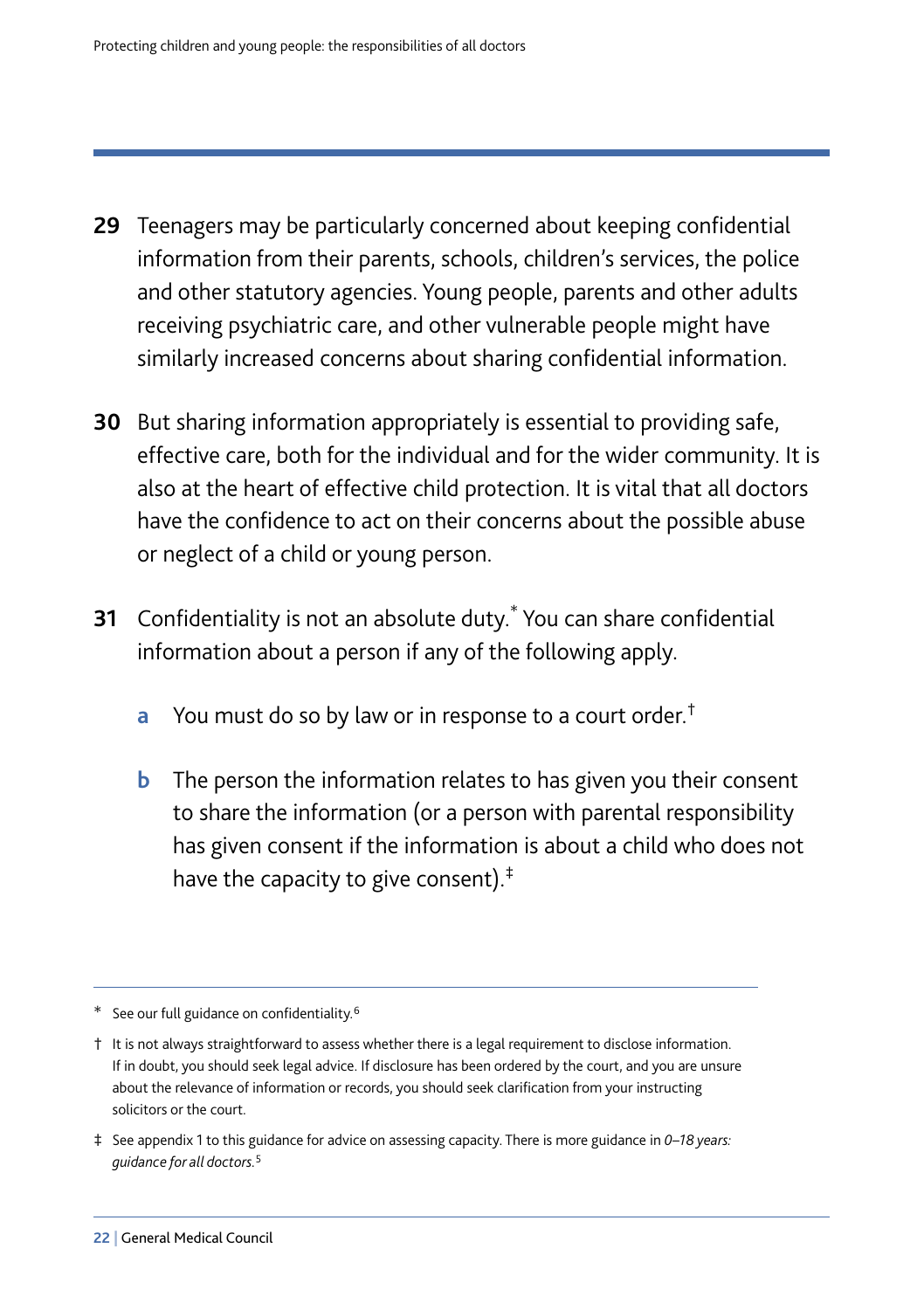**c** It is justified in the public interest – for example, if the benefits to a child or young person that will arise from sharing the information outweigh both the public and the individual's interest in keeping the information confidential.

#### Sharing information where you are concerned that a child or young person is at risk of, or is suffering, abuse or neglect

- **32** You must tell an appropriate agency, such as your local authority children's services, the NSPCC or the police, promptly if you are concerned that a child or young person is at risk of, or is suffering, abuse or neglect unless it is not in their best interests to do so (see paragraphs 39 and 40). You do not need to be certain that the child or young person is at risk of significant harm to take this step. If a child or young person is at risk of, or is suffering, abuse or neglect, the possible consequences of not sharing relevant information will, in the overwhelming majority of cases, outweigh any harm that sharing your concerns with an appropriate agency might cause.
- **33** When telling an appropriate agency about your concerns, you should provide information about both of the following:
	- **a** the identities of the child or young person, their parents and any other person who may pose a risk to them
	- **b** the reasons for your concerns, including information about the child's or young person's health, and any relevant information about their parents or carers.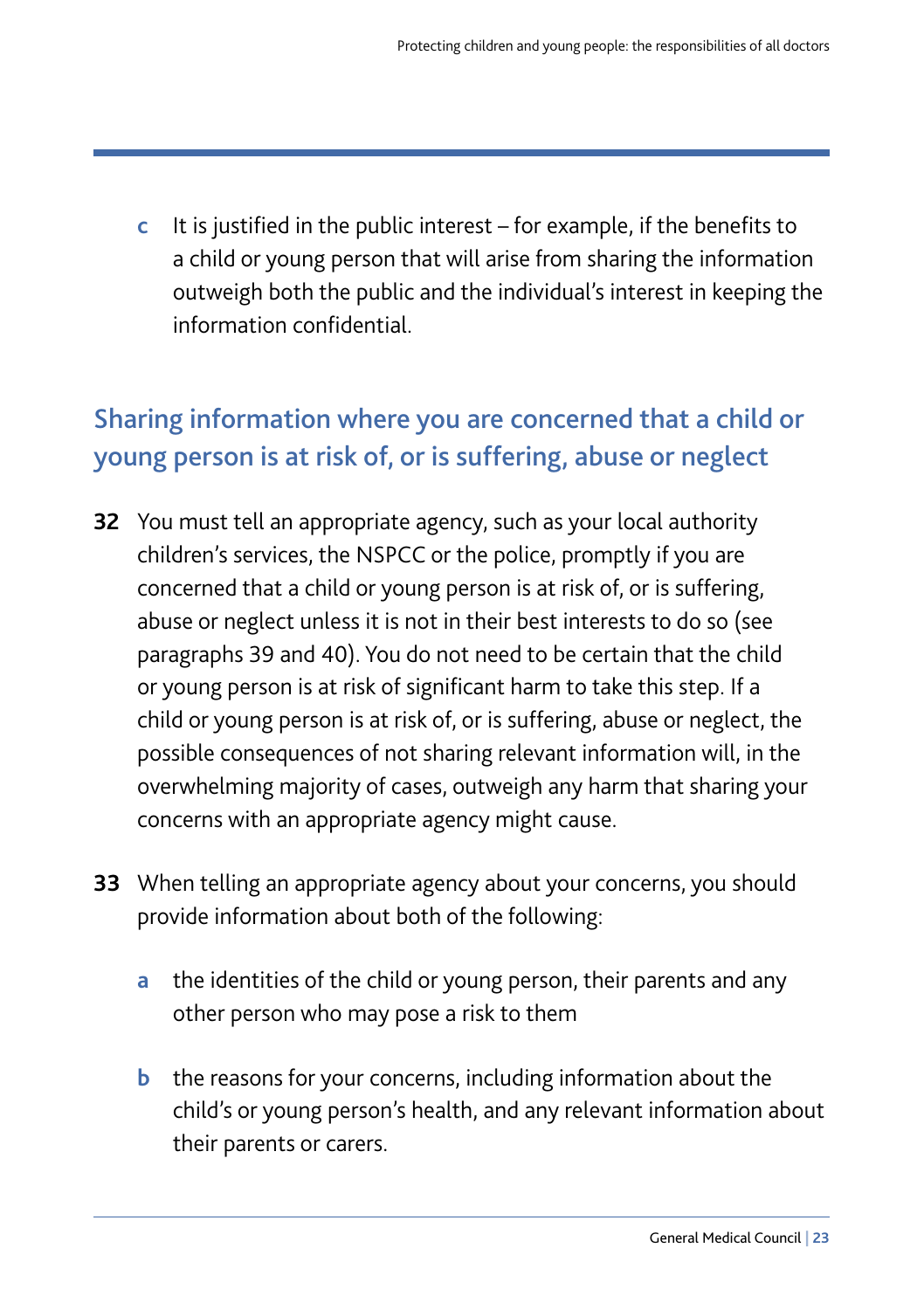- **34** You should ask for consent before sharing confidential information unless there is a compelling reason for not doing so. For example, because:
	- **a** delay in sharing relevant information with an appropriate person or authority would increase the risk of harm to the child or young person
	- **b** asking for consent may increase the risk of harm to the child, young person, you or anyone else.
- **35** You should ask the child or young person for consent if they have the capacity to give it. If not, you should ask a person with parental responsibility. You should also ask for consent from any adults you want to share information about. When asking for consent, you should explain why you want to share information and how it will benefit the child or young person. You should also explain all of the following:
	- **a** what information you will share
	- **b** who you will share it with
	- **c** how the information will be used
	- **d** where they can go for independent advice and support (see pages 57–58 of this guidance for examples of organisations).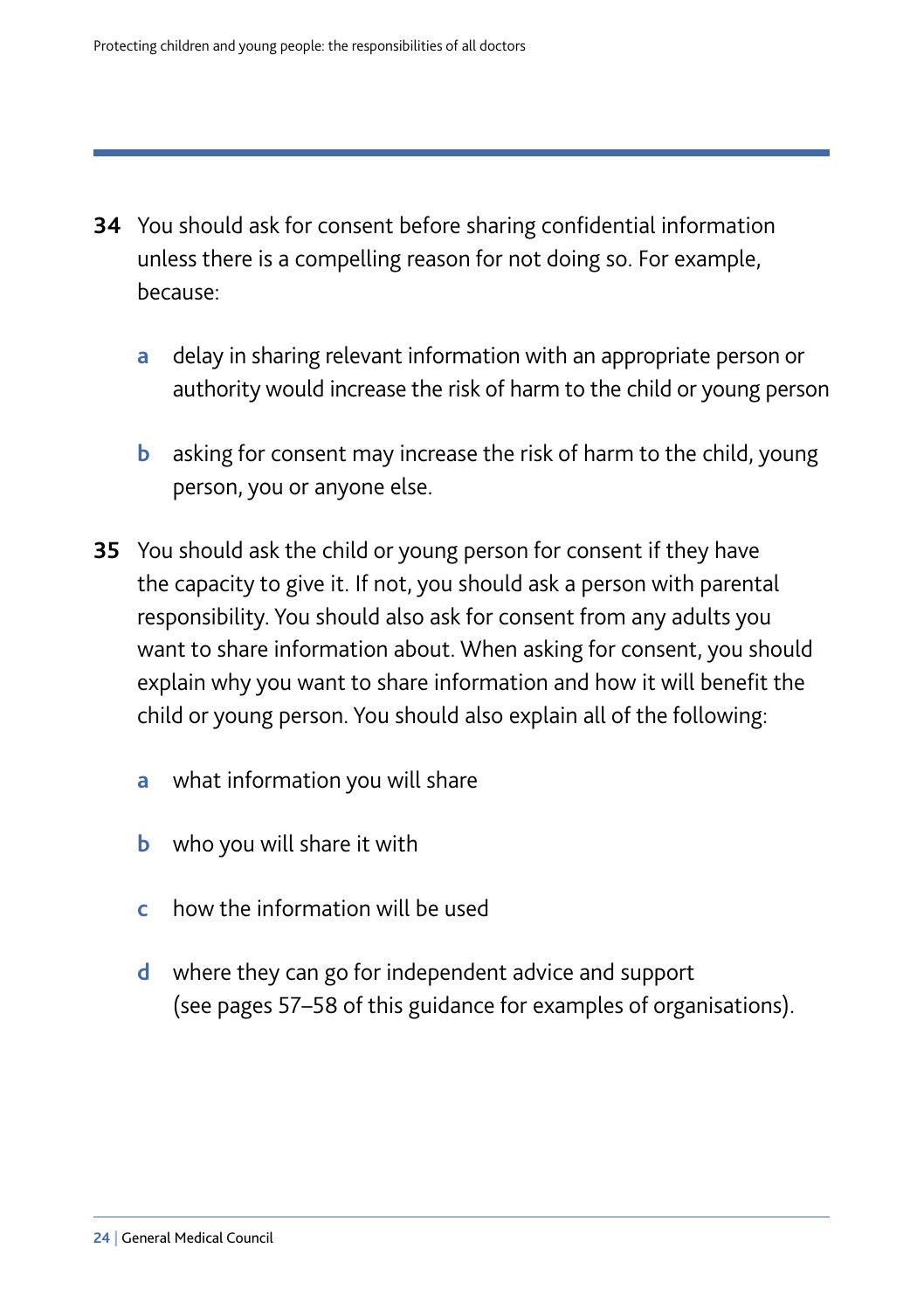#### Sharing information without consent

- **36** You can share confidential information without consent if it is required by law, or directed by a court, or if the benefits to a child or young person that will arise from sharing the information outweigh both the public and the individual's interest in keeping the information confidential. You must weigh the harm that is likely to arise from not sharing the information against the possible harm, both to the person and to the overall trust between doctors and patients of all ages, arising from releasing that information.
- **37** If a child or young person with capacity, or a parent, refuses to give consent to share information, you should consider their reasons for refusing, and weigh the possible consequences of not sharing the information against the harm that sharing the information might cause. If a child or young person is at risk of, or is suffering, abuse or neglect, it will usually be in their best interests to share information with the appropriate agency.
- **38** If you share information without consent, you should explain why you have done so to the people the information relates to, and provide the information described in paragraph 35, unless doing this would put the child, young person or anyone else at increased risk. You should also record your decision as set out in paragraph 54.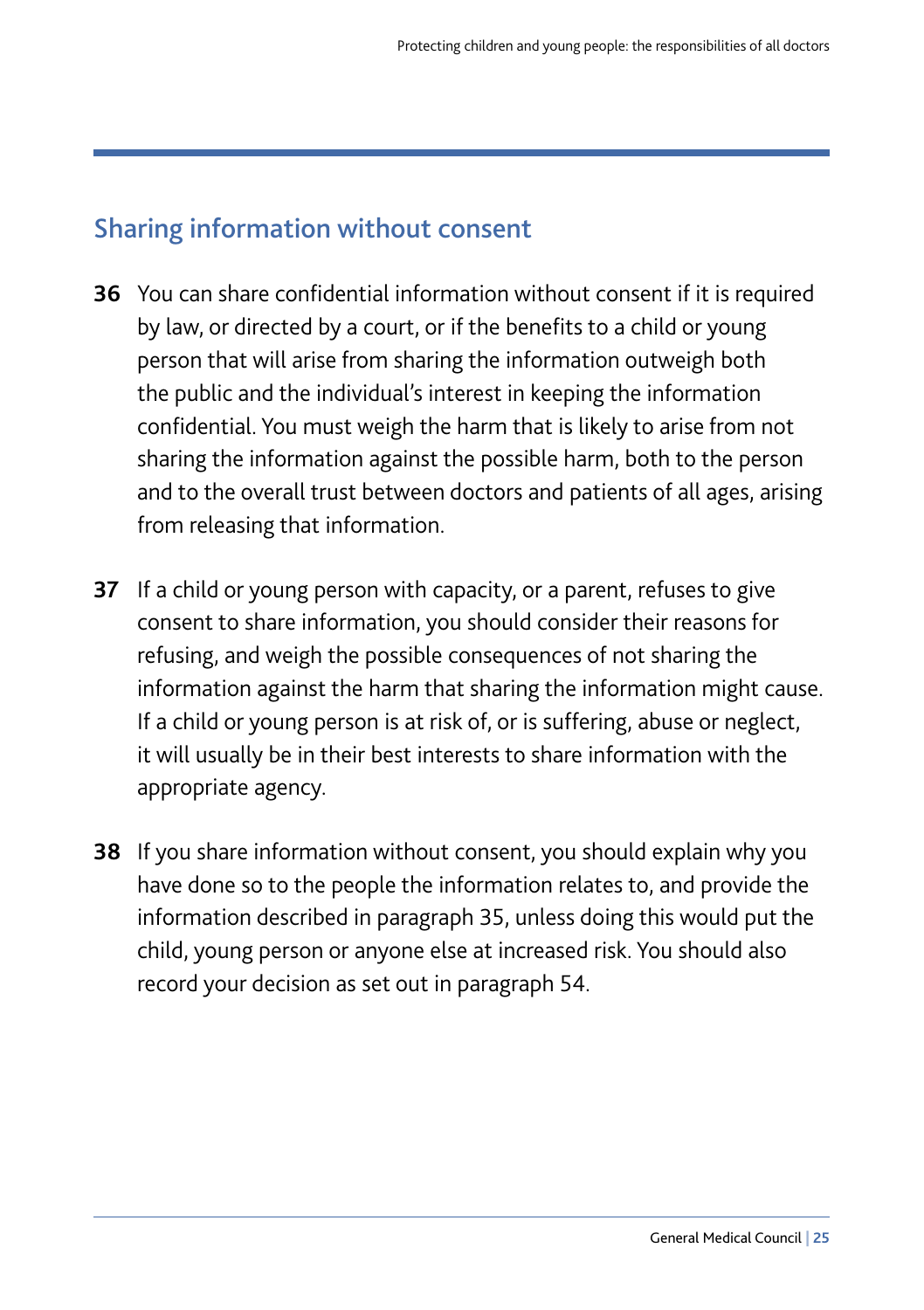#### Delay in sharing information

- **39** Any decision to delay sharing information with an appropriate agency where a child or young person is at risk of, or is suffering, abuse or neglect must be taken cautiously and only in circumstances where the increased risk to the safety or welfare of the child or young person clearly outweighs the benefits of sharing information. You must be able to justify your decision. You must record the decision not to immediately share information, along with your reasons and any advice you have received.
- **40** If, exceptionally, you decide that sharing information immediately with the local authority children's services or another appropriate agency would not be in the child's or young person's best interests, you should discuss this with the child or young person, or their parents. You must keep in contact with the child or young person and regularly review the decision to delay sharing information. You must try to make sure that the child or young person gets the care and support they need.
- **41 In sharing concerns about possible abuse or neglect, you are not making the final decision about how best to protect a child or young person.** That is the role of the local authority children's services and, ultimately, the courts. Even if it turns out that the child or young person is not at risk of, or suffering, abuse or neglect, sharing information will be justified as long as your concerns are honestly held and reasonable, you share the information with the appropriate agency, and you only share relevant information.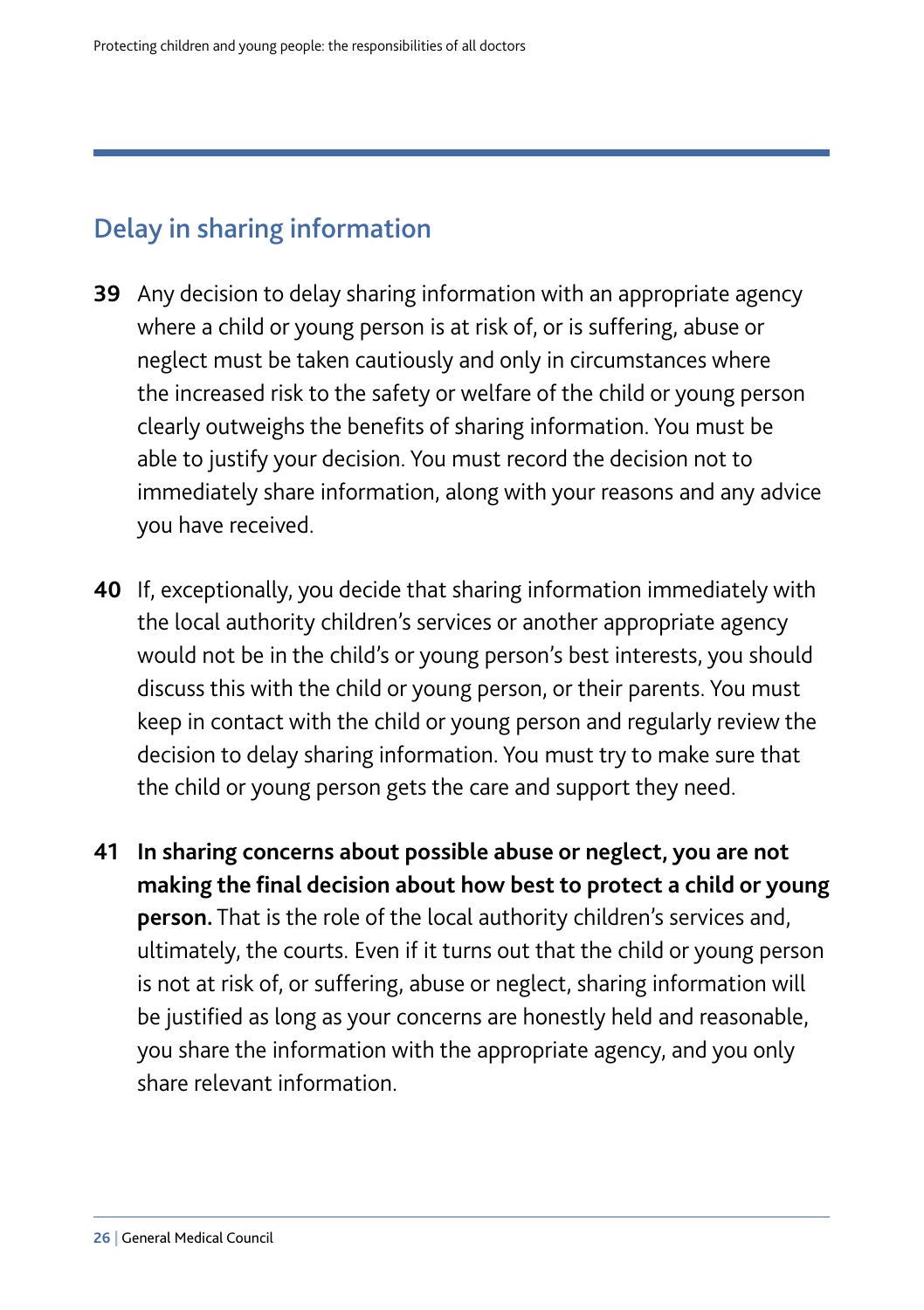#### Following up your concerns

**42** You should follow up your concerns and take them to the next level of authority if you believe that the person or agency you told about your concerns has not acted on them appropriately and a child or young person is still at risk of, or is suffering, abuse or neglect.

#### Minor concerns that might be part of a wider picture

**43** Risks to children's or young people's safety and welfare often become apparent only when a number of people share what seem to be minor concerns. This may include people from different agencies. If a child's or young person's condition or behaviour leads you to consider abuse or neglect as one possible explanation,\* but you do not think that they are at risk of significant harm, you should discuss your concerns with your named or designated professional or lead clinician or, if they are not available, an experienced colleague. If possible, you should do this without revealing the identity of the child or young person.

\* You can find a detailed discussion of situations where abuse or neglect may explain the person's condition or behaviour or be part of the differential diagnosis in the National Institute for Health and Clinical Excellence report on when to suspect child maltreatment.9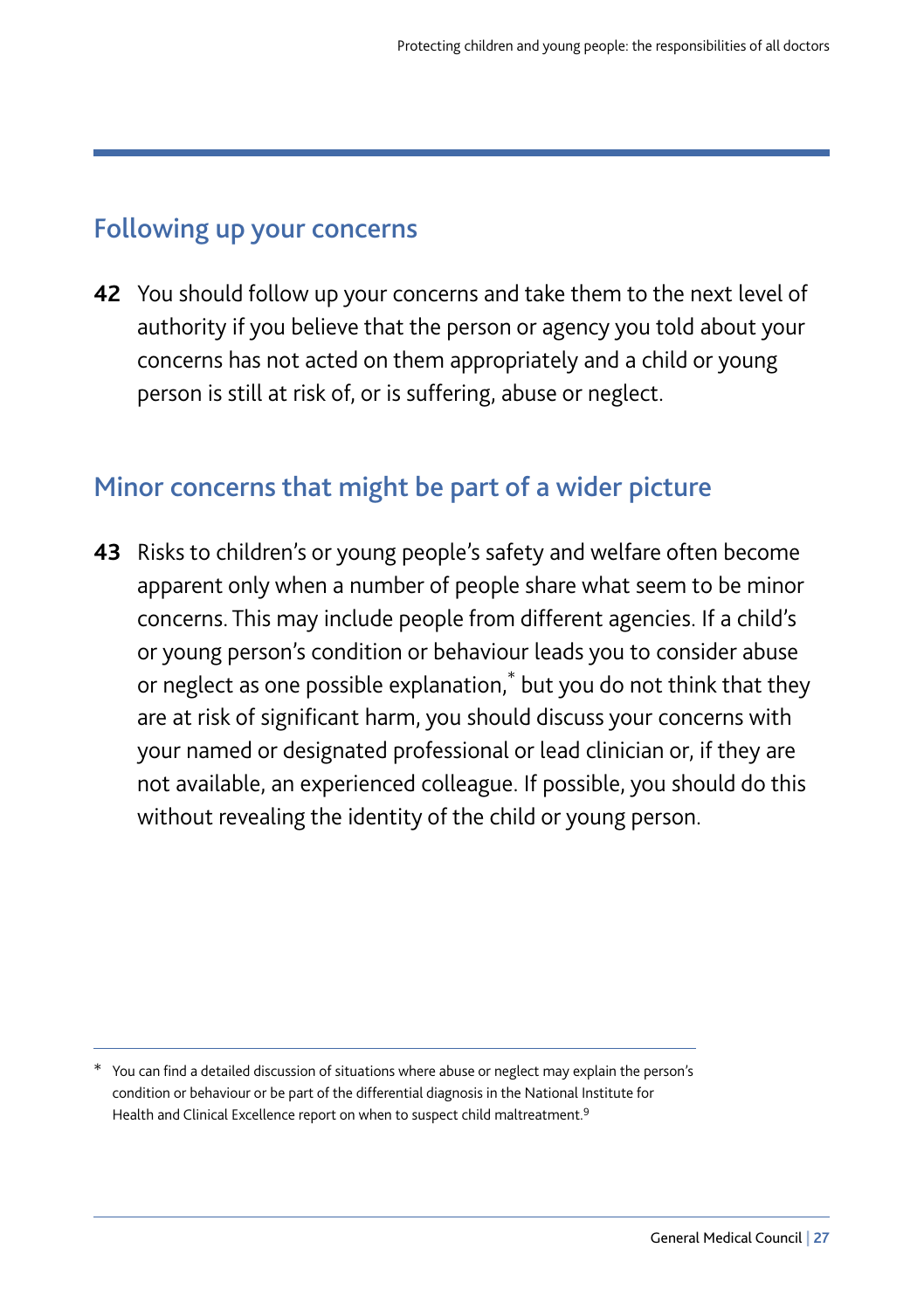- **44** If your discussions do not provide a clear view about the possibility of abuse or neglect, you should consider sharing limited relevant information with other agencies that are in contact with the child or young person to decide whether there is a risk that would justify sharing further information. Relevant information would include the identity of the child or young person and a brief summary of the cause for concern. You must ask for consent to do this as described in paragraph 35. If the person or people you ask refuse to give consent, you should assess whether the possible benefits of sharing information outweigh those of keeping the information confidential as described as in paragraph 37.
- **45** If you are not satisfied that sharing information is justified in the circumstances, you should regularly review the position, considering the safety and welfare of the child or young person. You should encourage the parents, or child or young person, to get help and support. If you later become concerned that the child or young person is at risk of, or is suffering, abuse or neglect, you must tell an appropriate agency as set out in paragraph 32.

#### Responding to requests for information

**46** You should consider all requests for information for child protection purposes seriously and quickly, bearing in mind that refusing to give this information, or a delay in doing so, could increase the risk of harm to a child or young person or undermine efforts to protect them.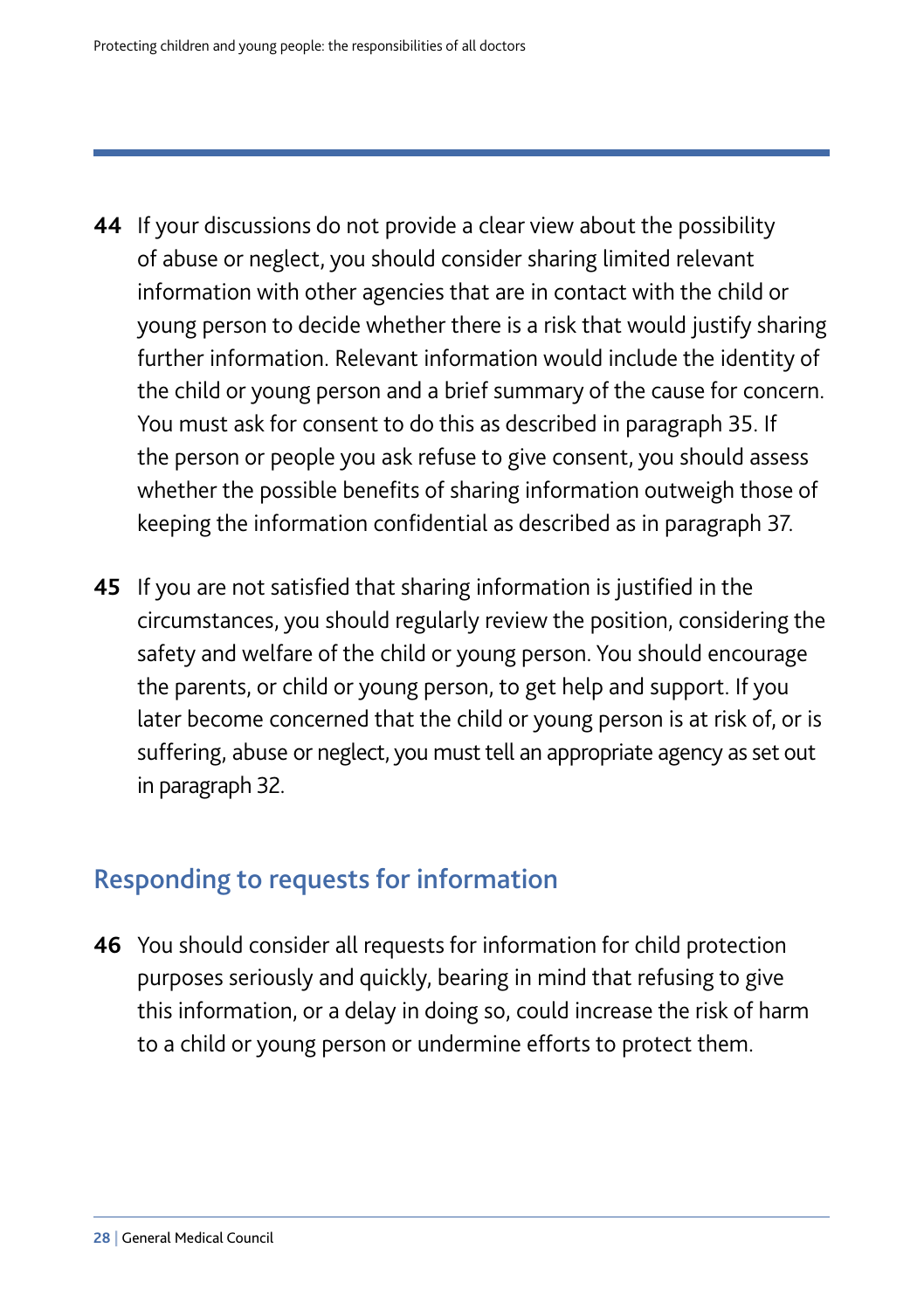- **47** You must respond fully and quickly to a court order asking for information. You must also cooperate with requests for information needed for formal reviews\* carried out after a child or young person has died or been seriously harmed and abuse or neglect is known, or is suspected, to have been a factor. The purpose of such a review is to learn lessons from mistakes and to improve systems and services for children and young people. You should also cooperate with procedures set up to protect the public from violent and sex offenders.<sup>†</sup>
- **48** Before sharing confidential information, you should do all of the following.
	- **a** Check the identity of the person who has asked for the information – for example, by calling them back if you receive a telephone request from a person or agency you do not recognise.
	- **b** Check that the request is valid, understand why the person or agency is asking for the information, what information they need, and how they may use the information in the future.
	- **c** Make sure that you have met one of the conditions for sharing information set out in paragraph 31.

<sup>\*</sup> For example, serious case reviews in England and Wales, significant case reviews in Scotland, case management reviews in Northern Ireland, inquests and inquiries, and inquiries into sudden or unexpected child deaths.

<sup>†</sup> For example, multi-agency public protection arrangements (MAPPA) in England, Wales and Scotland and public protection arrangements in Northern Ireland (PPANI). See paragraph 56 of *Confidentiality* for further guidance.6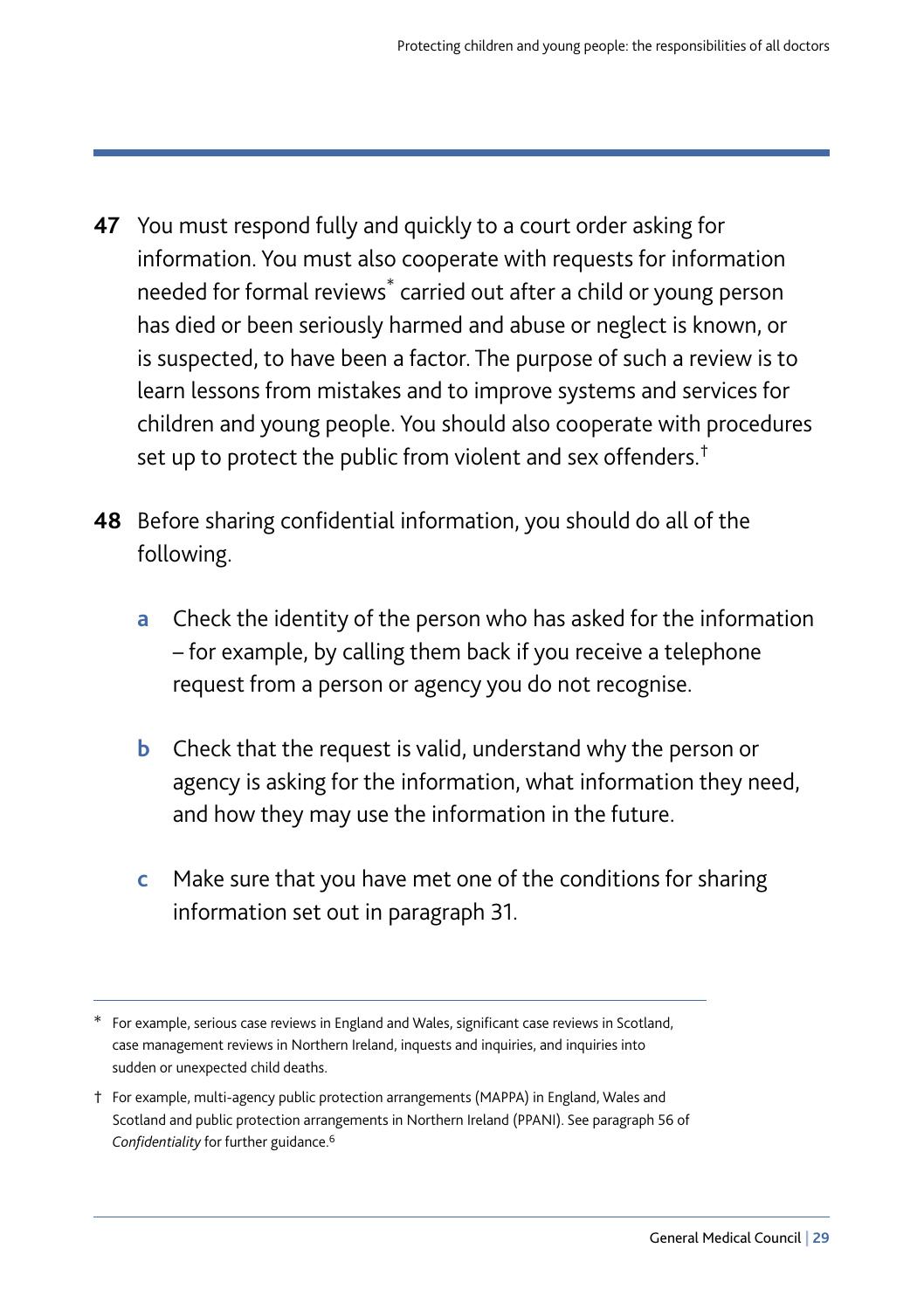- **49** You should only share information that is relevant to the request. This will include information about the child or young person, their parents and any other relevant people in contact with the child or young person. Relevant information will include family risk factors, such as drug and alcohol misuse, or previous instances of abuse or neglect, but you should not usually share complete records.\* If you share information without consent you should follow the advice in paragraph 38.
- **50** If you are not sure whether to share information, you should discuss your concerns and the best way to manage any risk to a child or young person with your named or designated professional or lead clinician or, if they are not available, an experienced colleague.

#### Sharing information in the healthcare team or with others providing care

**51** If a child or young person who is suspected to be at risk of, or suffering, abuse or neglect is referred for specialist healthcare, you should make sure that you include relevant information about the child protection concerns in the referral. You should tell the child or young person, or parents, what has been shared and with whom unless doing this would put the child, young person or anyone else at increased risk.

<sup>\*</sup> If you are not sure whether information is relevant and whether or not to share certain information, see paragraphs 42–52 of *0–18 years: guidance for all doctors.*5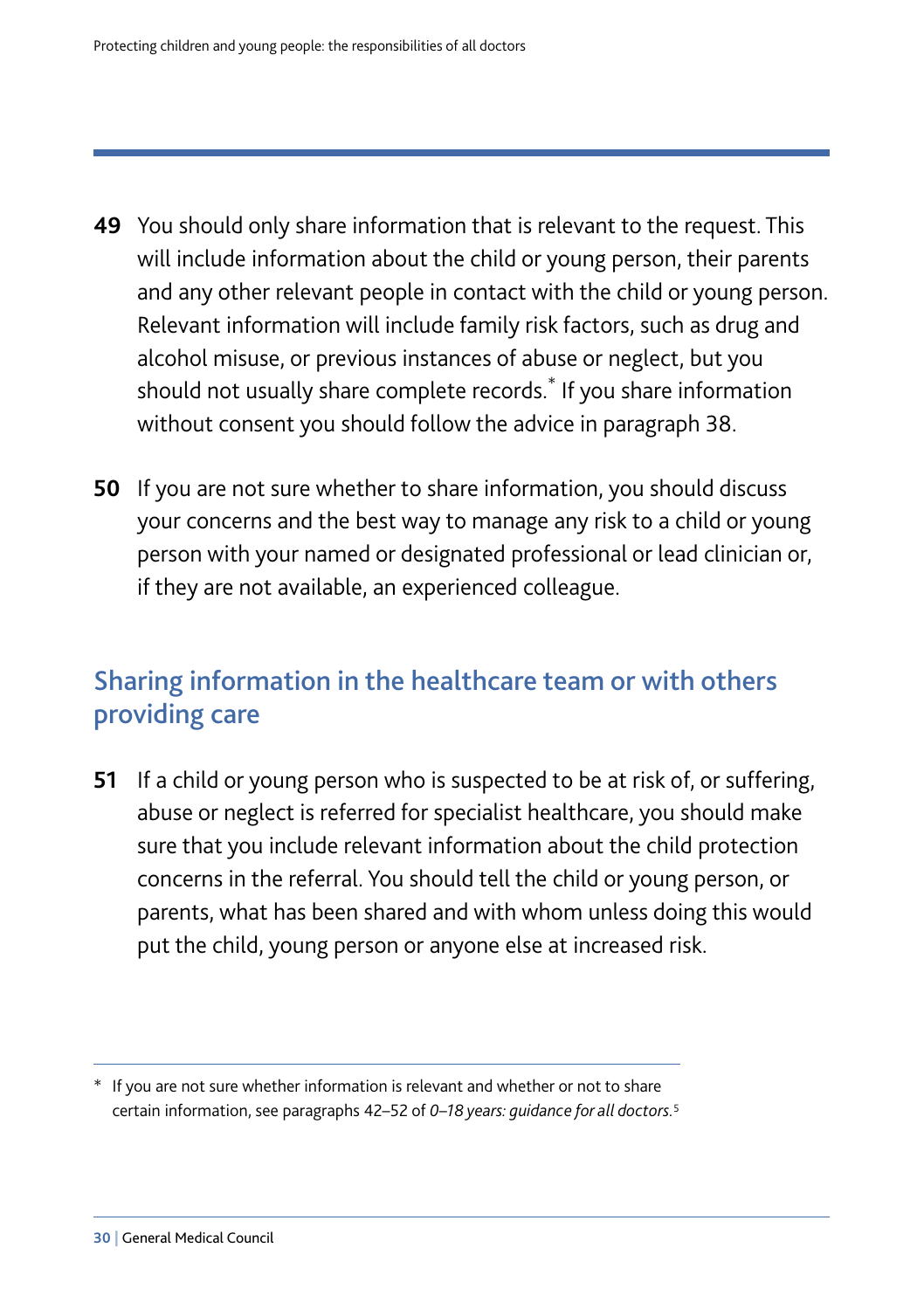# Keeping records

#### Key points

- Keep clear, accurate and legible records.
- Make records at the time the events happen, or as soon as possible afterwards.
- Record your concerns, including any minor concerns, and the details of any action you have taken, information you have shared and decisions you have made relating to those concerns.
- Make sure information that may be relevant to keeping a child or young person safe is available to other clinicians providing care to them.

#### What you should record

**52** You must keep clear, accurate and legible records. You must record your concerns, including minor ones, in the child's or young person's records (and in their parents' records if you have access to them). You must also record clinical findings, decisions you have made, actions you have taken, information you have given and received, and conversations you have had with the child, young person, their parents or other family members. You must make the records at the time that the events you are recording happen, or as soon as possible afterwards.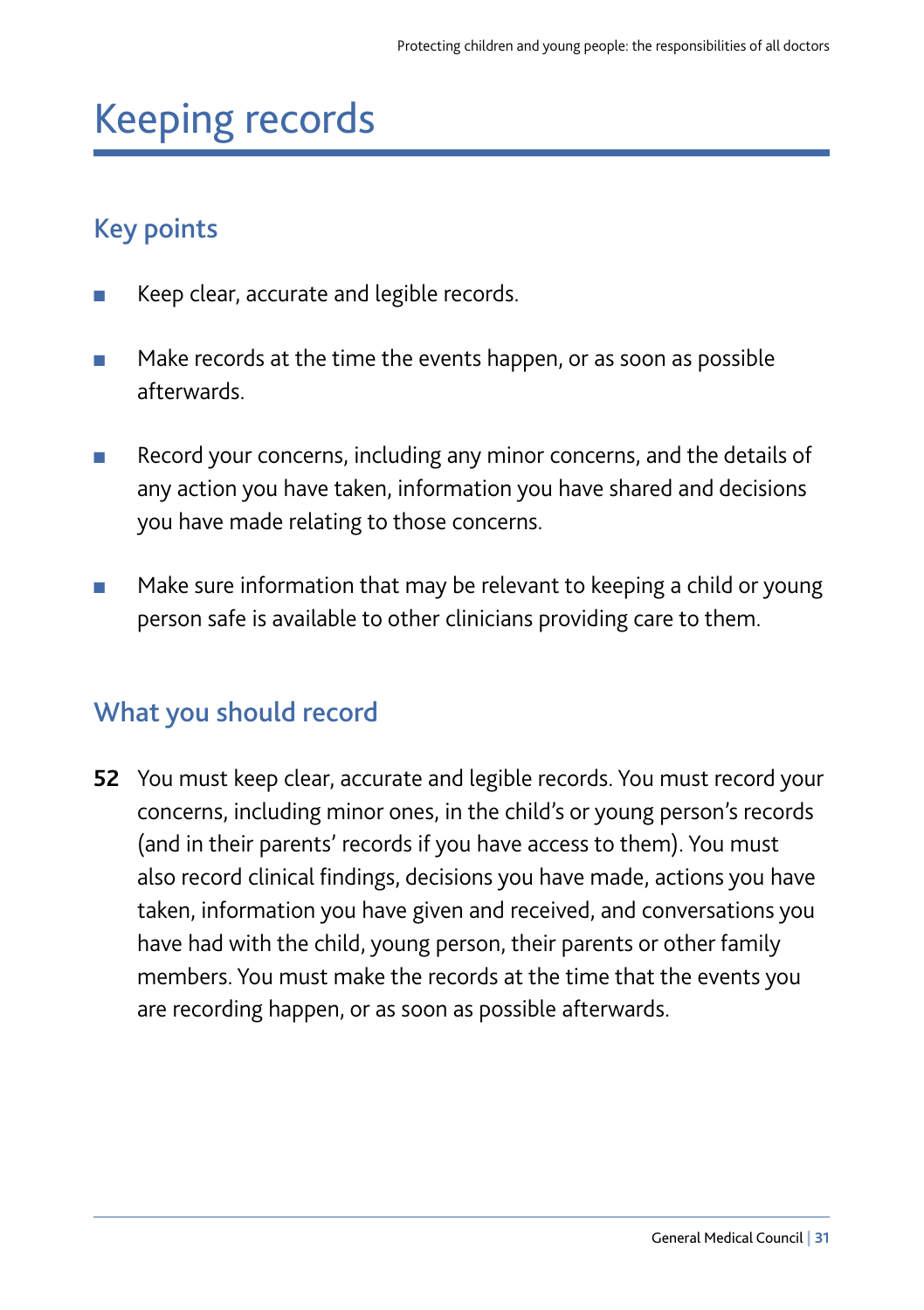- **53** If you share information, you must record this in the child's or young person's records. If you share information about members of the child's or young person's family, you should include this in their records if you have access to them. You should include details of the information you shared, who you shared it with and why. You should also include whether consent was given and, if so, who gave it.
- **54** If you share confidential information without consent, you must record the reasons for your decision. You should also record any steps you took to try to get consent or your reasons for not doing so, and details of any advice you received.
- **55** If, after getting advice, you decide not to share information, you must be prepared to justify that decision. You must record your decision and your reasons for not sharing information.
- **56** Medical records are made to support safe and effective care but they may be used for other purposes. For example, they may be used when making decisions about a child's or young person's safety or welfare, as they can help build up a picture over time. They may also be used as evidence in court. It is particularly important that records relating to the possible abuse or neglect of a child or young person are full, accurate, dated and timed, and distinguish between clinical findings, your opinions and information provided by others. You should clearly record any continuing uncertainty about the risk of abuse or neglect to a child or young person because this information may be relevant if put together with other information about the child or young person or their family.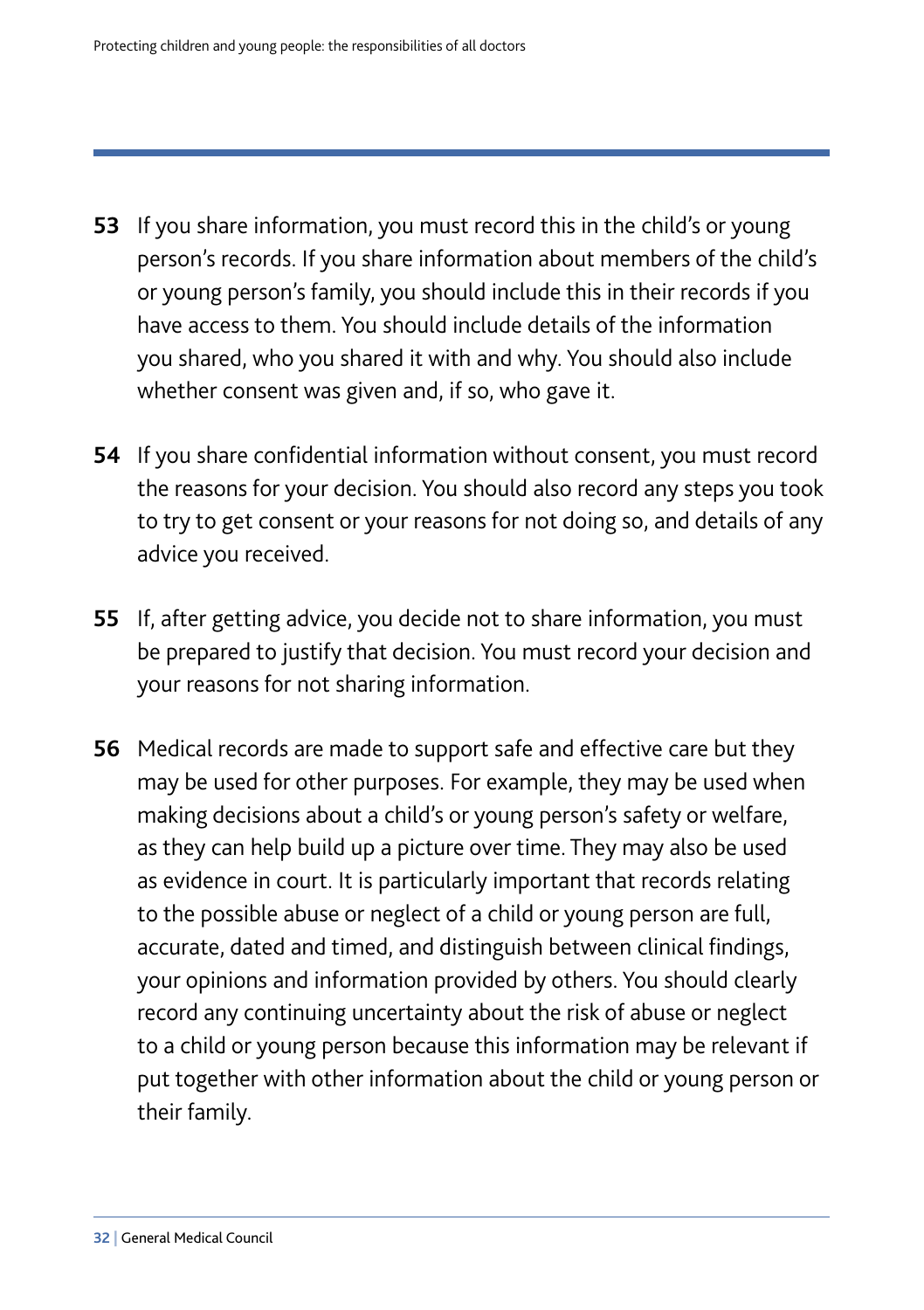**57** If there is not enough evidence to support your concerns that a child or young person is being abused or neglected, or the evidence shows that your concerns are not correct, you should record this clearly in the child's or young person's medical record and in their parents' records. You should explain to the child or young person and their parents why information about these events will remain on their medical records.

#### Storage and access to records

- **58** You should store information or records from other organisations, such as minutes from child protection conferences, with the child's or young person's medical record, or make sure that this information will be available to clinicians who may take over the care of the child or young person. If you provide care for several family members, you should include information about family relationships in their medical records, or links between the records of a child or young person and their parents, siblings or other people they have close contact with.
- **59** Patients, including children and young people, have a legal right to see their own medical records unless this would be likely to cause serious harm to their physical or mental health or to that of someone else. A parent may see their child's medical records if the child or young person gives their consent, or does not have the capacity to give consent, and it does not go against the child's best interests. For more advice, see paragraphs 53–55 of *0–18 years: guidance for all doctors*. 5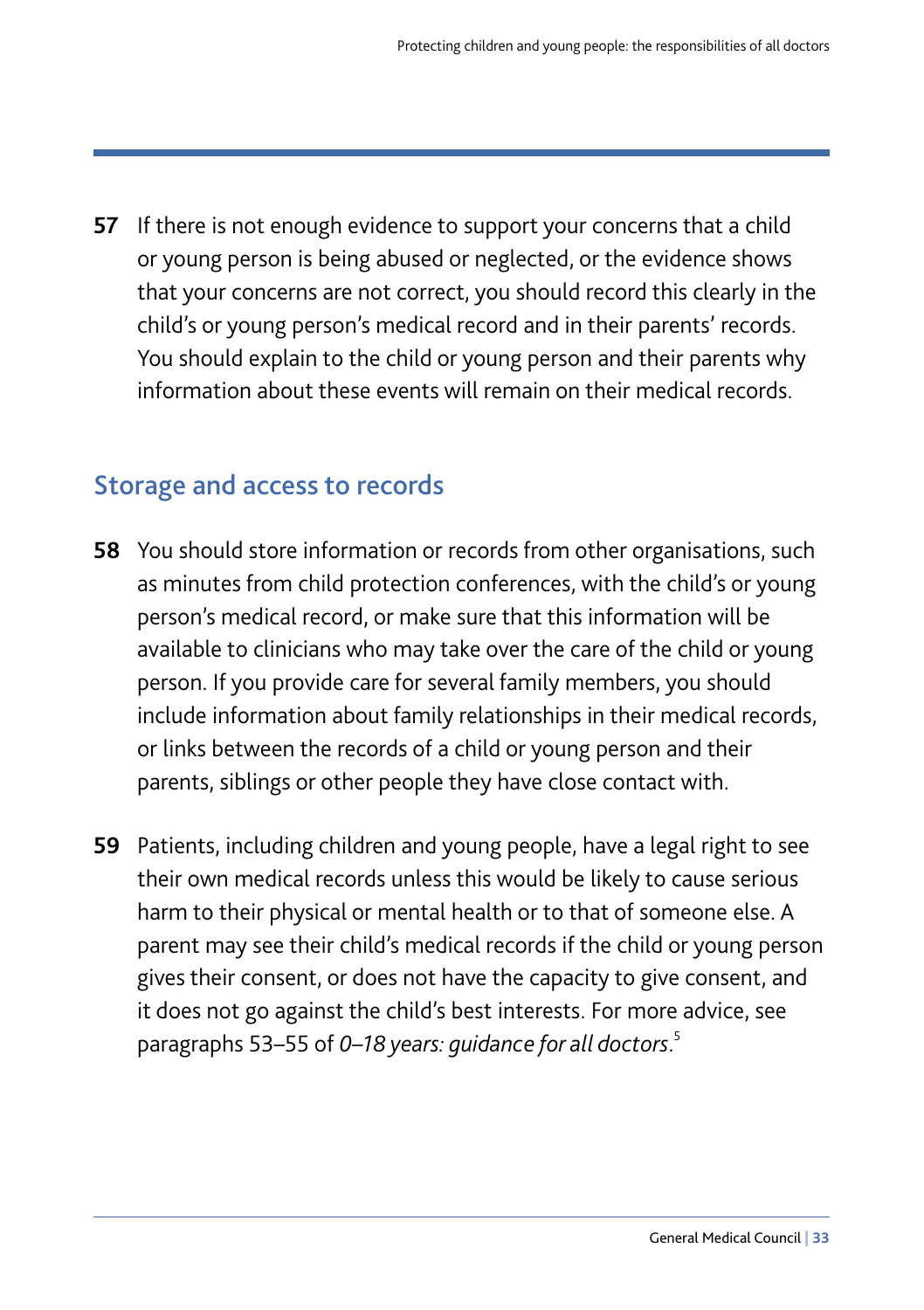**60** If you are responsible for storing and disposing of medical records, you must make sure this is done in line with official guidance on managing records, including the retention schedules published by the UK health departments. This applies whether or not you work in the National Health Service (NHS).\*

<sup>\*</sup> For advice on storing and disposing of recordings made as part of a patient's care, see *Records management: NHS code of practice*, <sup>20</sup> *Records management: NHS code of practice (Scotland)*, <sup>21</sup> *Welsh health circular*, 22 and *Good management, good records*. 23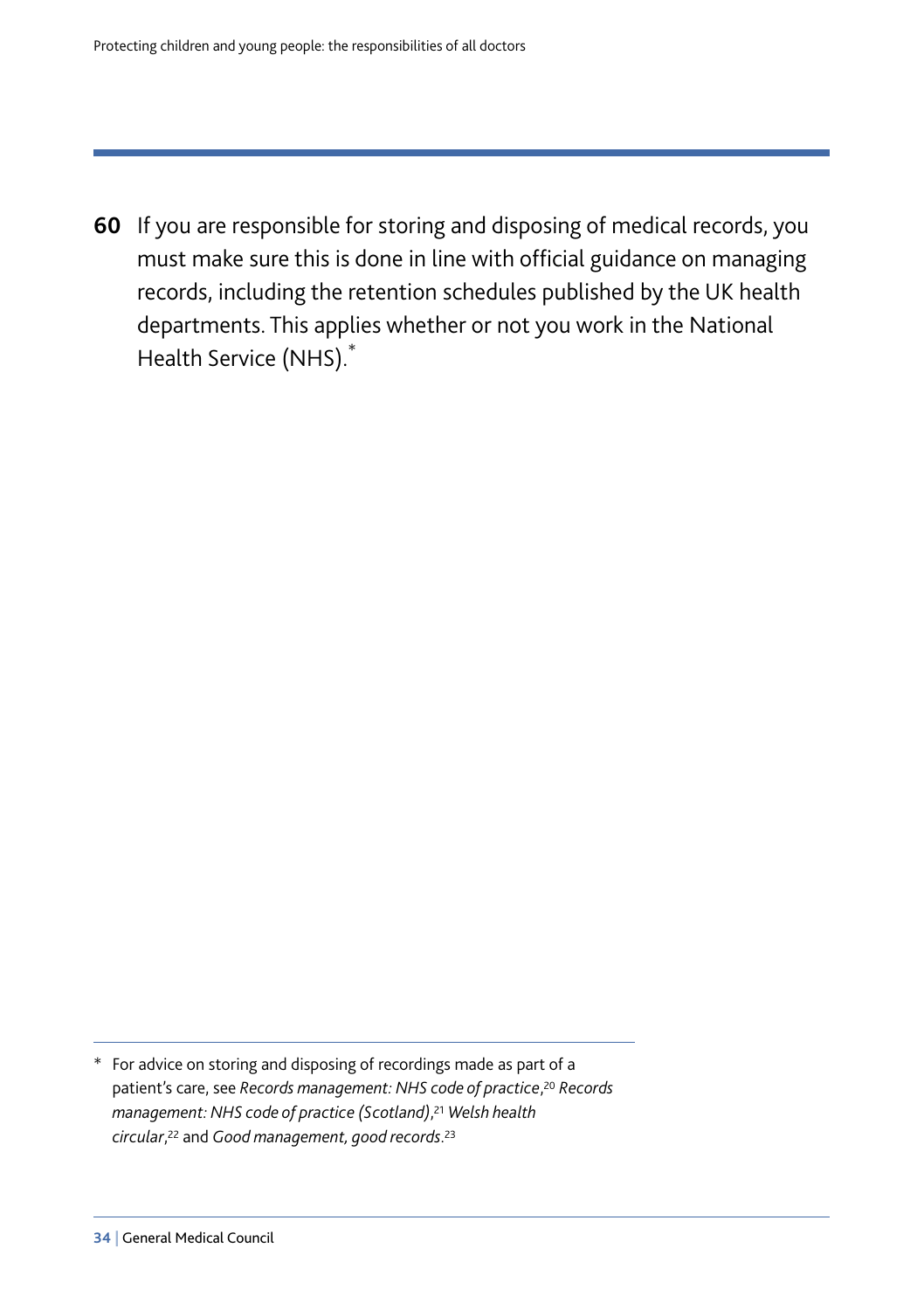### Child protection examinations

#### Key points

- Get consent or other legal authorisation to carry out a child protection examination.
- Make sure the person giving consent understands the purpose of the examination, what it will involve and how the results of the examination might be used.
- **n** Respect a child's or young person's decision to refuse an examination.
- Avoid repeated examinations of a child or young person.

#### Carrying out a child protection examination

**61** This guidance provides advice specifically on child protection examinations. A child protection examination is carried out to look for signs that a child or young person has been abused or neglected. This is different from a clinical examination, which aims to establish what is wrong with the child or young person and what treatment may be needed. We provide guidance on getting consent for clinical examinations, investigations or treatment of children and young people in *0–18 years: guidance for all doctors*. 5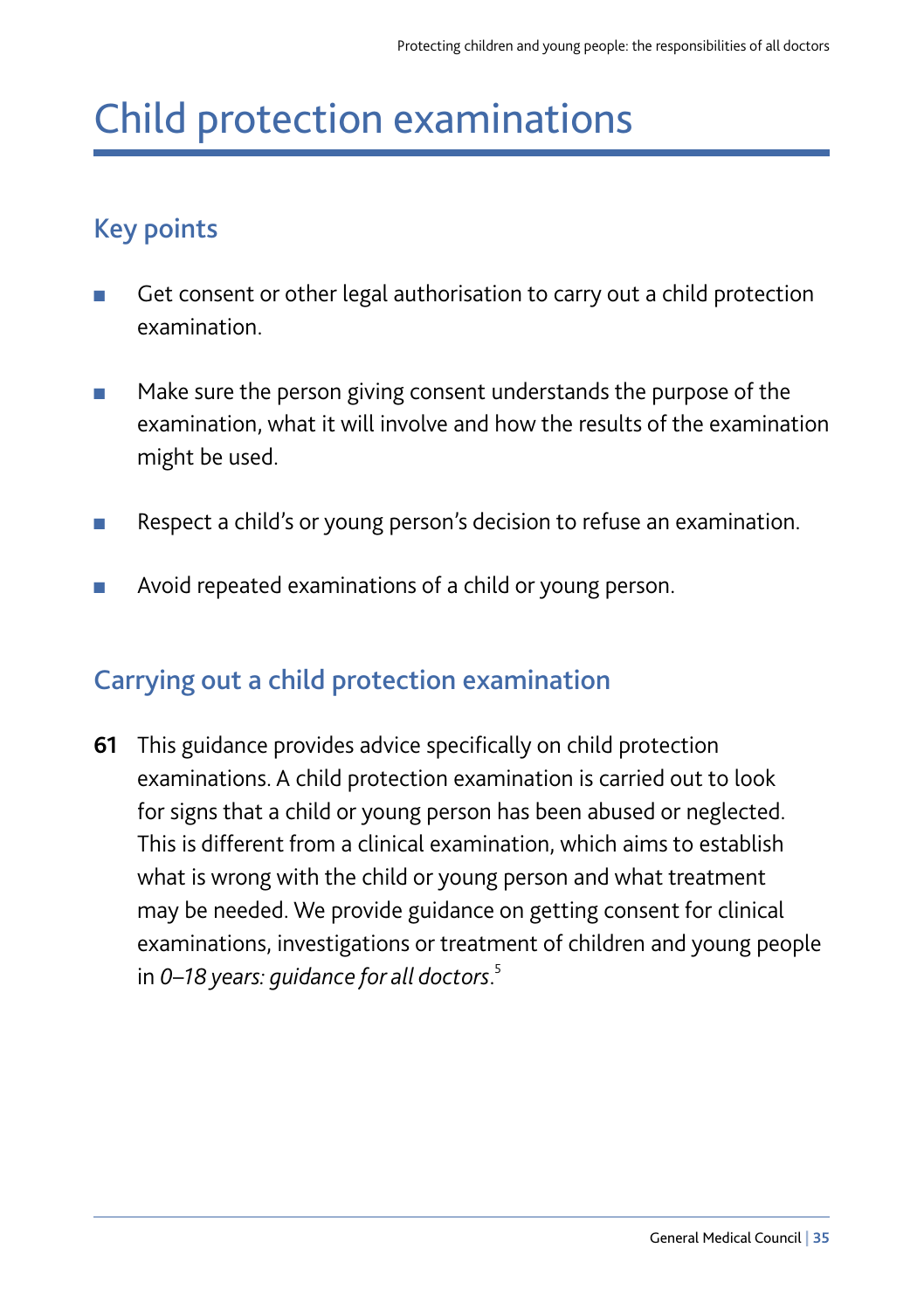**62** Before carrying out a child protection examination, you must be satisfied that it is necessary and appropriate in the circumstances. You should be clear about what it is designed to achieve and whether the outcome is likely to affect the proposed course of action. You should consider giving the child or young person the option of having another adult present during the examination (this might be a parent, or an independent chaperone, as appropriate).\* You must avoid repeated examinations as these may be harmful to the child or young person.

#### Asking for consent

- **63** You need consent or other legal authorisation to carry out any child protection examination, including a psychiatric or psychological assessment. You can get consent or authorisation from:
	- **a** a child or young person who has the maturity and understanding to make the decision†
	- **b** a person with parental responsibility if the child or young person does not have the capacity to give consent (it is usually enough to have consent from one person with parental responsibility)
	- **c** the courts for example, the family courts or the High Court.

<sup>\*</sup> See our guidance on maintaining boundaries.24

<sup>†</sup> See appendix 1 to this guidance for advice on assessing capacity.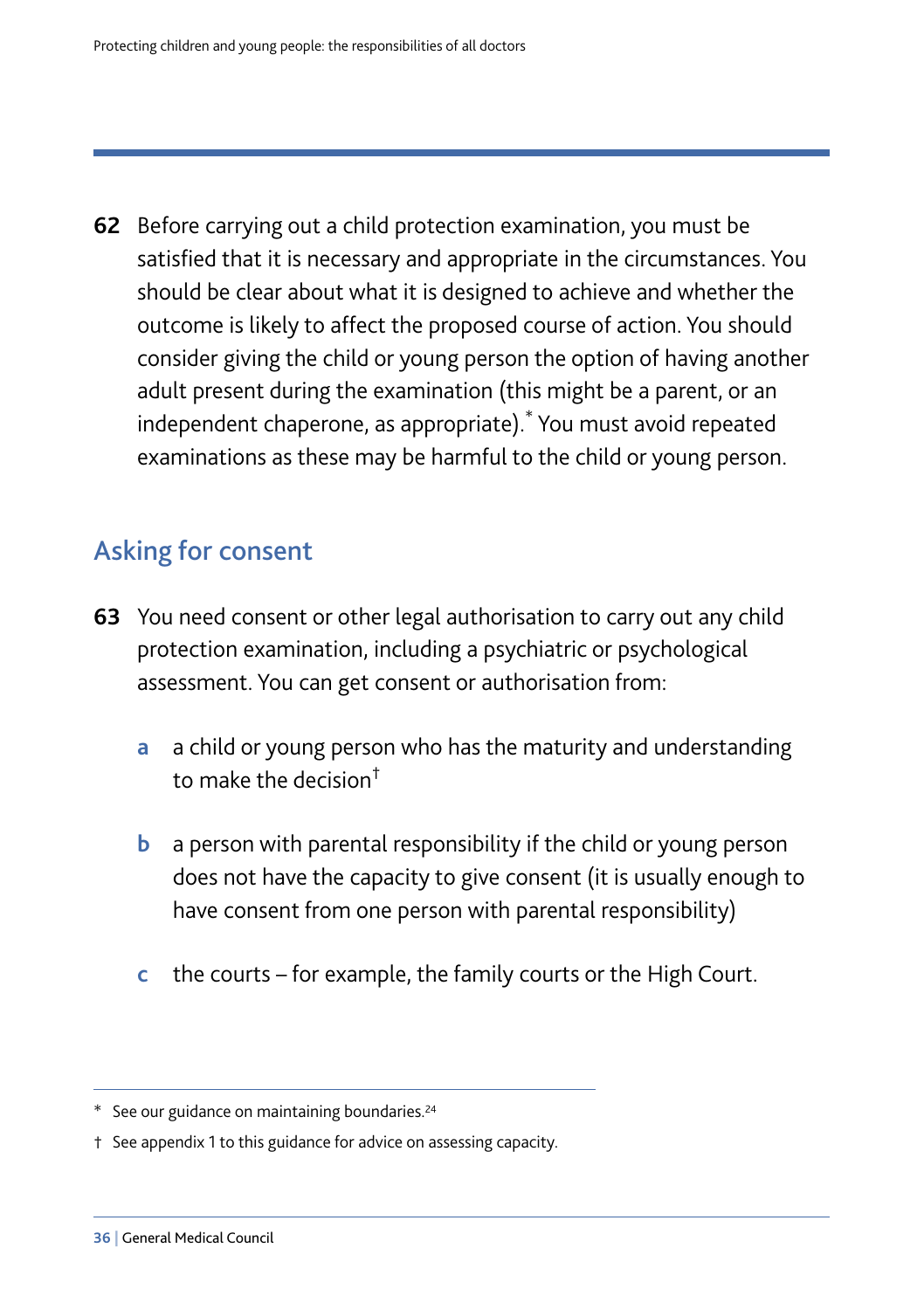- **64** You must be satisfied that the person giving consent understands the purpose of the examination and what it will involve. This includes whether photographs or other images will be taken and how the results of the examination might be used – for example, as evidence in court. $*^{28}$  You must explain to the person that they have the right to refuse consent, and what may happen if they do this. You must record the discussion in the child or young person's medical record.
- **65** If the police or another agency tells you that a person with parental responsibility has given consent, you should check that the person has been given the information described in paragraph 64.
- **66** You must keep to the terms of the consent. For example, if someone has given consent for images to be taken for forensic purposes, you should not use the images for other purposes – such as education or training – unless you get separate consent to do this.
- **67** Advice on testing children and young people for a serious communicable disease is set out in paragraphs 12–16 of our supplementary guidance *Confidentiality: disclosing information about serious communicable diseases*. †, 30

<sup>\*</sup> Covert recordings (recordings made without the patient's knowledge or consent) can only be made in exceptional circumstances. For advice and information, see our guidance Making and using visual and audio recordings of patients,<sup>25</sup> relevant legal acts,<sup>26,27</sup> and *Safeguarding children and young people: roles and competences for health care staff*. 8

<sup>†</sup> Also see guidelines on HIV testing of children who have parents with confirmed or suspected HIV infection.29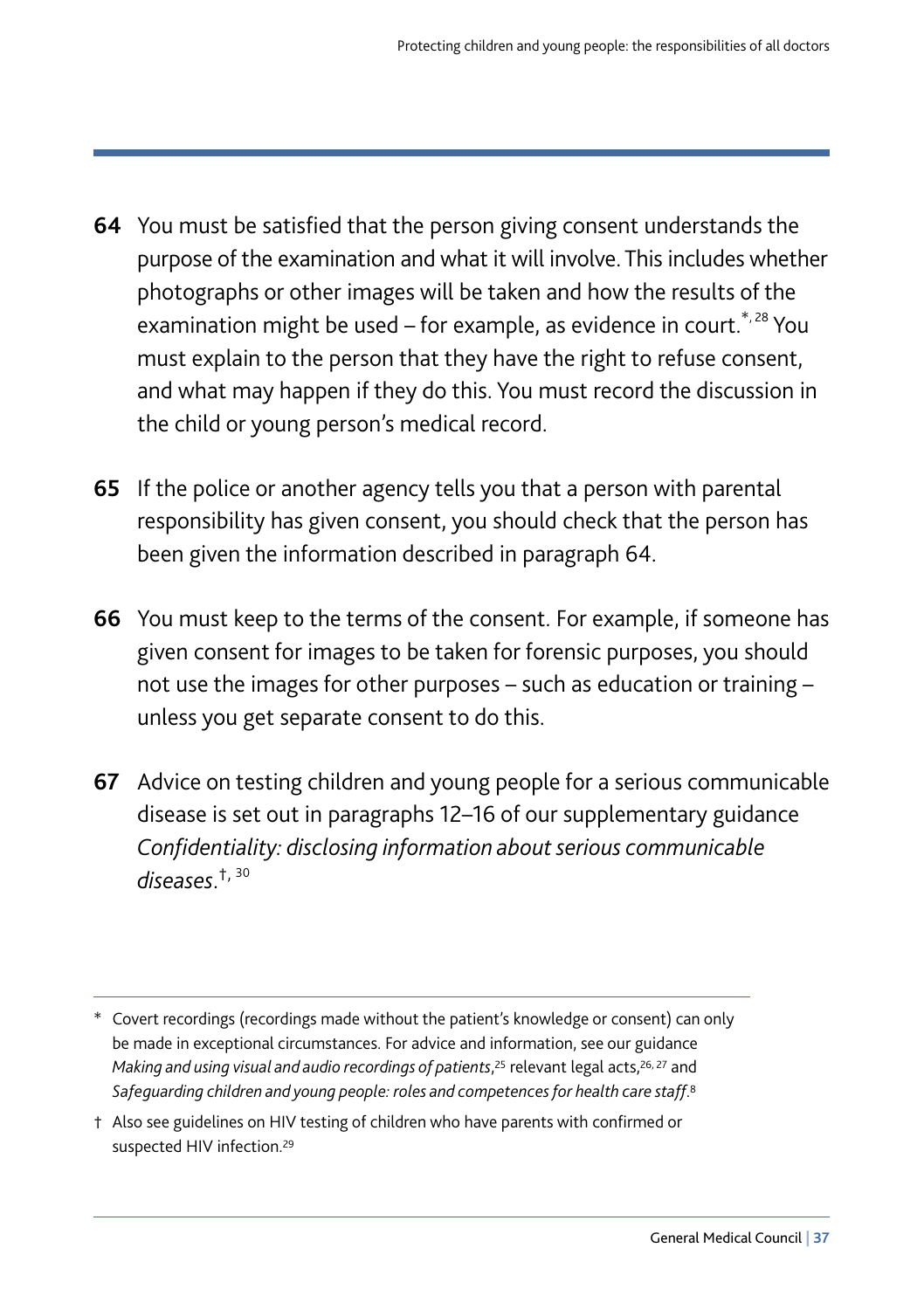#### When consent is not given

- **68** If a child or young person who has the capacity to consent refuses a child protection examination, you should discuss with them their views and concerns about the examination or what might happen afterwards. But you must respect their decision, even if this may affect the quality of forensic evidence available. Children and young people who are given the information and support they need, and allowed to make decisions for themselves, may later change their decision.
- **69** Sometimes a child or young person may refuse consent because they are afraid of the person who is abusing them, or because they are under pressure to refuse. If you suspect this, you should consider the risk of harm to the child or young person and discuss your concerns with your named or designated professional or lead clinician or, if they are not available, an experienced colleague. If you are concerned about the safety or welfare of the child or young person, you must follow the advice set out in paragraphs 32–38.
- **70** If a child or young person refuses, or their parents refuse, to give their consent to a child protection examination that you believe is necessary, and you believe that the child or young person is at immediate risk of harm, you should contact the police and local authority children's services, which may take emergency action to protect them. If you judge that the risk is not immediate, you should follow the advice set out in paragraphs 32–38.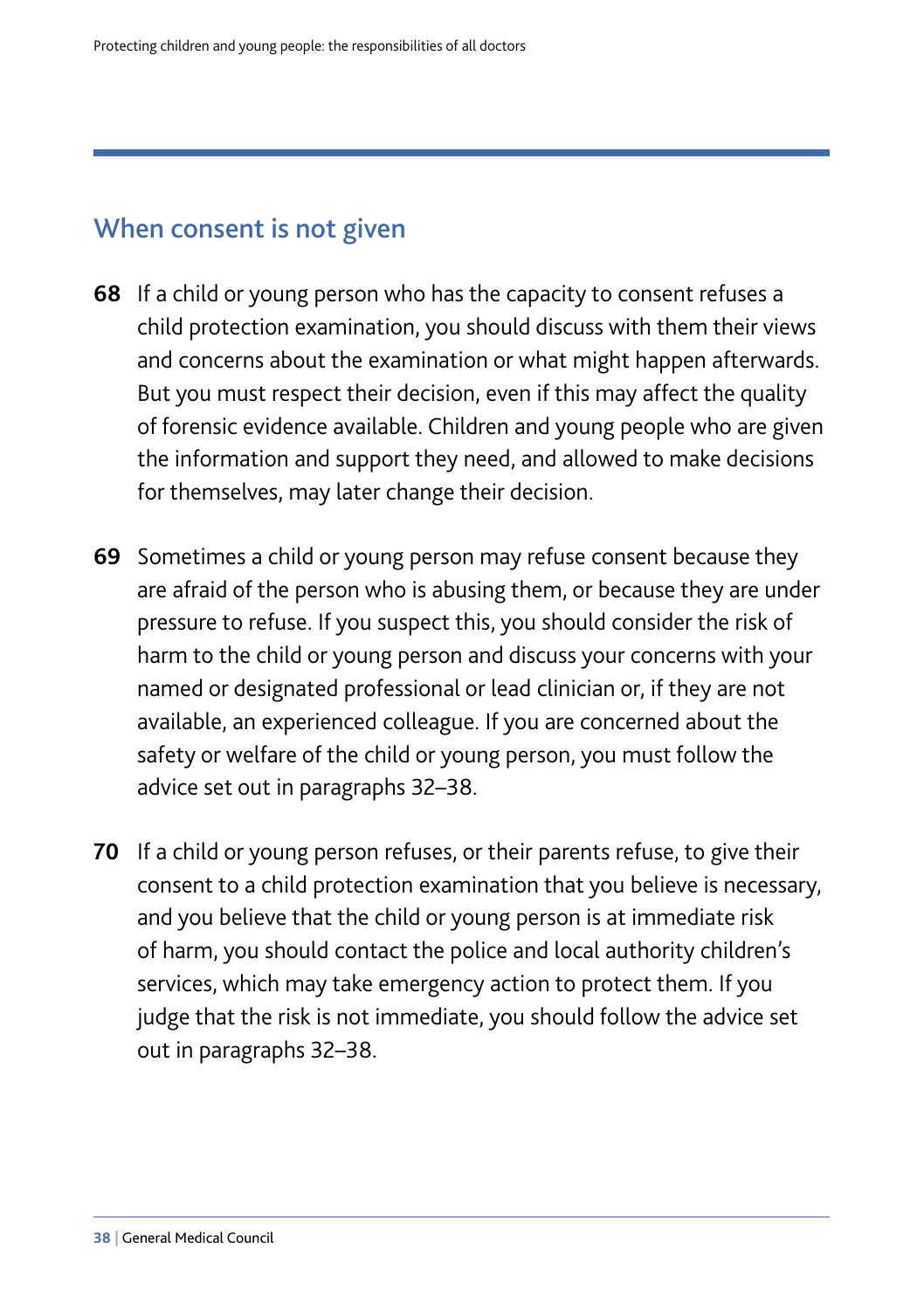### Training and development

#### Key points

- **n** Know what to do if you are concerned that a child or young person is at risk of, or is suffering, abuse or neglect.
- <sup>n</sup> Maintain the knowledge and skills to protect children and young people at a level that is appropriate to your role.

#### Maintaining your knowledge and skills

- **71** You must develop and maintain the knowledge and skills to protect children and young people at a level that is appropriate to your role. Information about the level of child protection training that is needed for different roles, and how often doctors should receive that training, is provided in *Safeguarding children and young people: roles and*  competences for health care staff.<sup>8</sup> You should also take part in training on how to communicate effectively with a wide range of groups of parents, children and young people.
- **72** If you work with children and young people, you should reflect regularly on your own performance in protecting children and young people, and your contributions to any teams in which you work. You should ask for, and be prepared to act on, feedback through audit, case discussion, peer review and supervision. You should contact your named or designated professional or lead clinician for advice about opportunities to discuss and learn from child protection cases in your local area.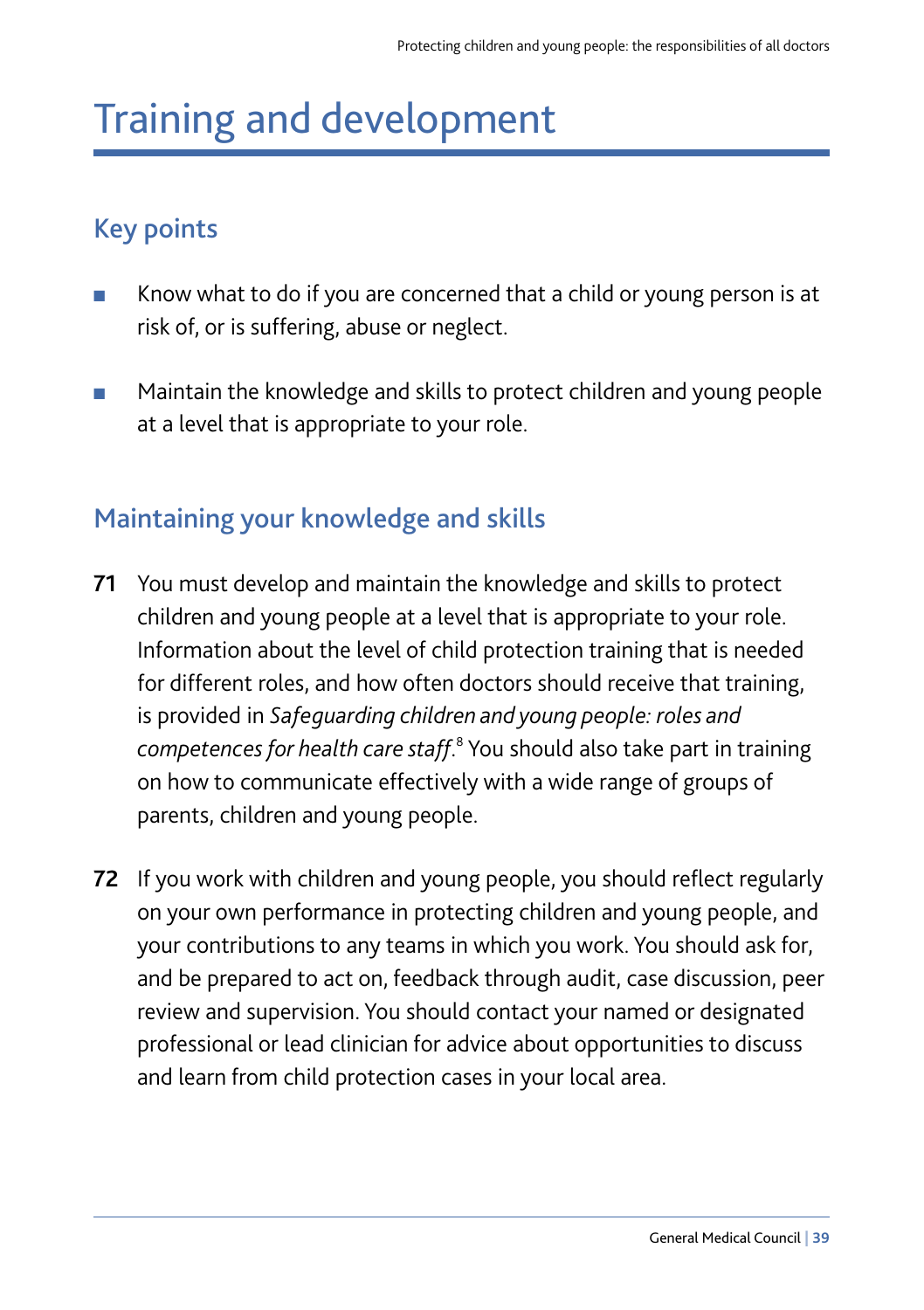**73** If you work with adults, you should make sure you are able to identify risk factors in their environment that might raise concerns about abuse or neglect and whether patients pose a risk to children or young people close to them.

#### Learning from others

- **74** If opportunities are available, you should learn from other colleagues and professionals – for example, by taking part in multidisciplinary training or by sharing best practice and skills. You should also try to develop your knowledge and understanding of issues facing certain groups of people, such as the communication needs of different groups of disabled people.
- **75** If you are a named or designated doctor, a lead clinician or a medical director in a primary care trust, clinical commissioning group or other setting, you should support your colleagues in identifying training and development opportunities.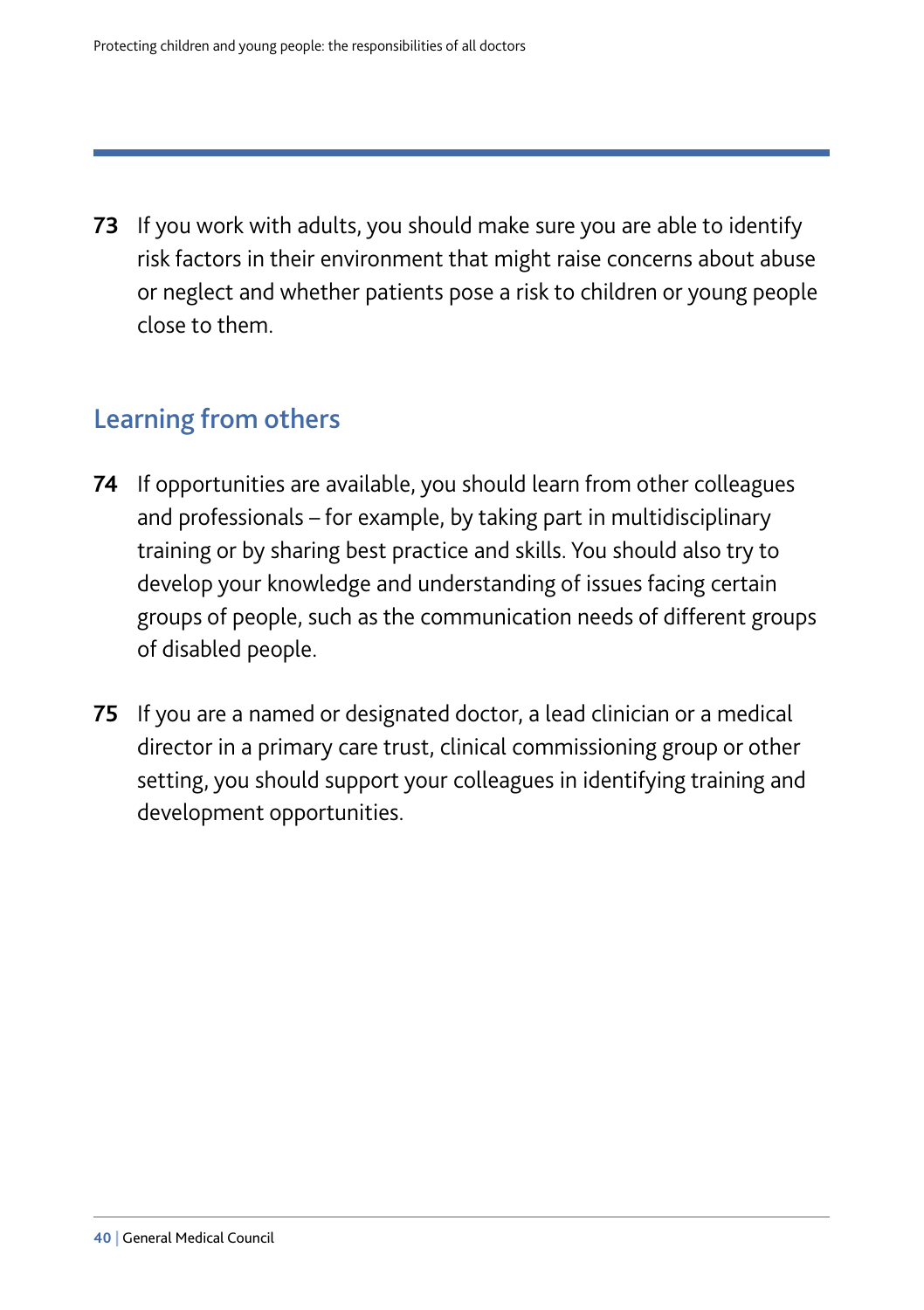# Doctors giving evidence in court

#### Key points

- $\blacksquare$  The first duty of all witnesses is to the court.
- Give evidence that is impartial, honest and not misleading.
- Only give testimony and express opinions about issues that are within your professional competence.
- $\blacksquare$  Work within the timescales set by the court.

#### Duties of all witnesses

- **76** Whether you are acting as an expert witness or a witness of fact, you have a duty to the court and this overrides any obligation to the person who is instructing or paying you.<sup>31, 32, 33, 34, 35, 36</sup> This means you have a duty to act independently and to be honest, trustworthy, objective and impartial. You must not allow your views\* about a person to affect the evidence or advice you give.
- **77** You must understand your role as a witness throughout the court process. You must cooperate with case management, making sure you meet the timescales for producing reports, and going to conferences, meetings or court hearings.

<sup>\*</sup> This includes your views about a person's age, their culture, their disability, their ethnic or national origin, their sex (including any gender reassignment), their lifestyle, whether or not they are married or have any children, their race, their religion or beliefs, their sexuality or their social or economic situation.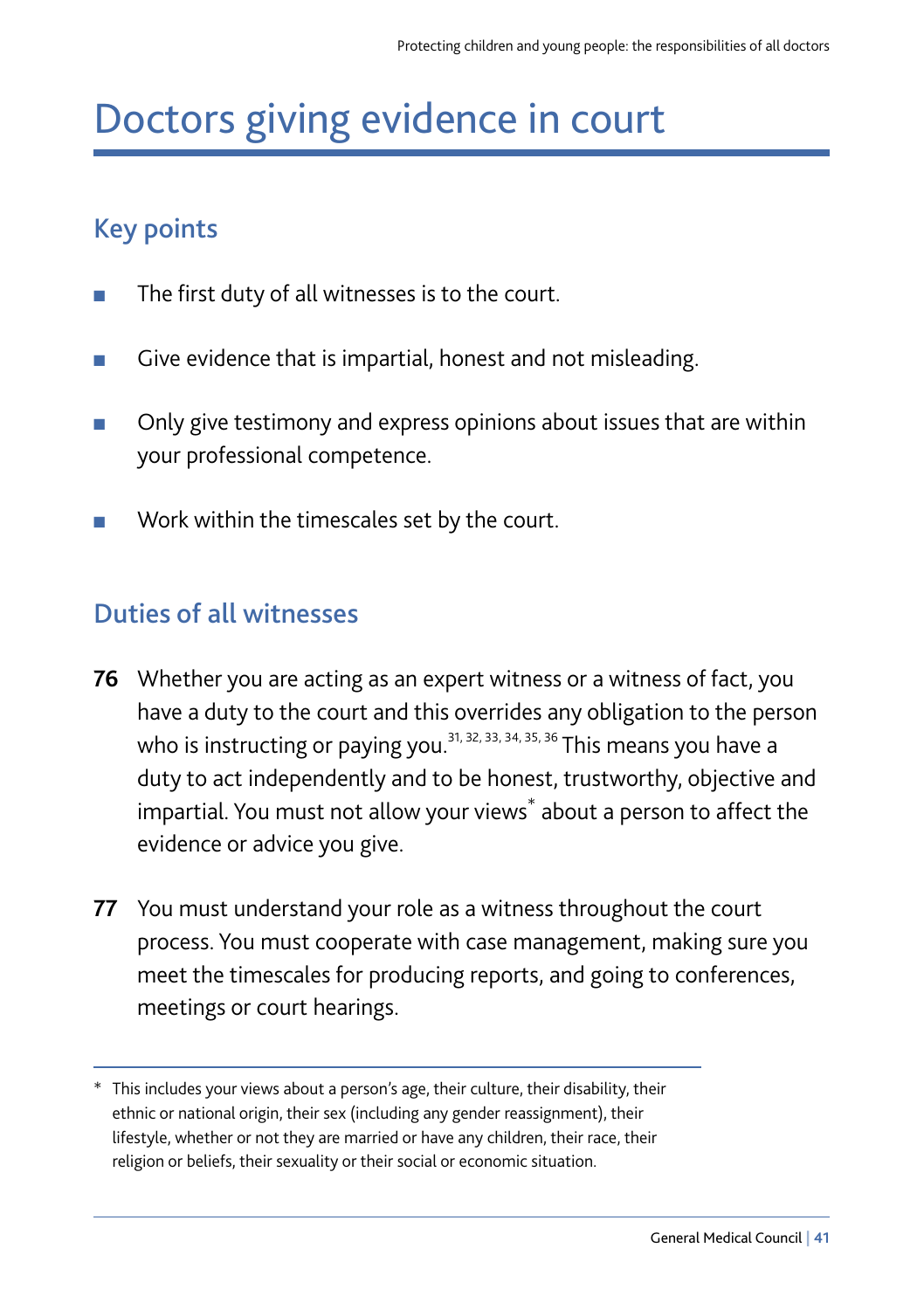- **78** When giving evidence or writing reports, you must restrict your statements to areas in which you have relevant knowledge or direct experience.
- **79** You must make sure that any report that you write, or evidence you give, is accurate and not misleading. This means you must take reasonable steps to check the accuracy of any information you give, and to make sure that you include all relevant information.
- **80** People who do not have a medical background may rely on your advice and evidence to help them make decisions. Where it is possible to do so without misleading anyone, you should use language and terminology that people who are not medically qualified will understand. You should explain any abbreviations and medical or other technical terminology that you use. Diagrams with explanatory labels can be useful.

#### Giving evidence as a witness of fact (professional witness)

- **81** Witnesses of fact (also known as professional witnesses) provide professional evidence of their clinical findings, observations and actions, and the reasons for them.
- **82** As a witness of fact, your written and oral evidence should be clear and concise, and must be based on clinical records and notes made at the relevant period of time. You may include some opinion about the findings – for example, about how an injury to a child or young person has been caused – but you should make clear what is factual evidence and what is your opinion based on your professional judgement and experience.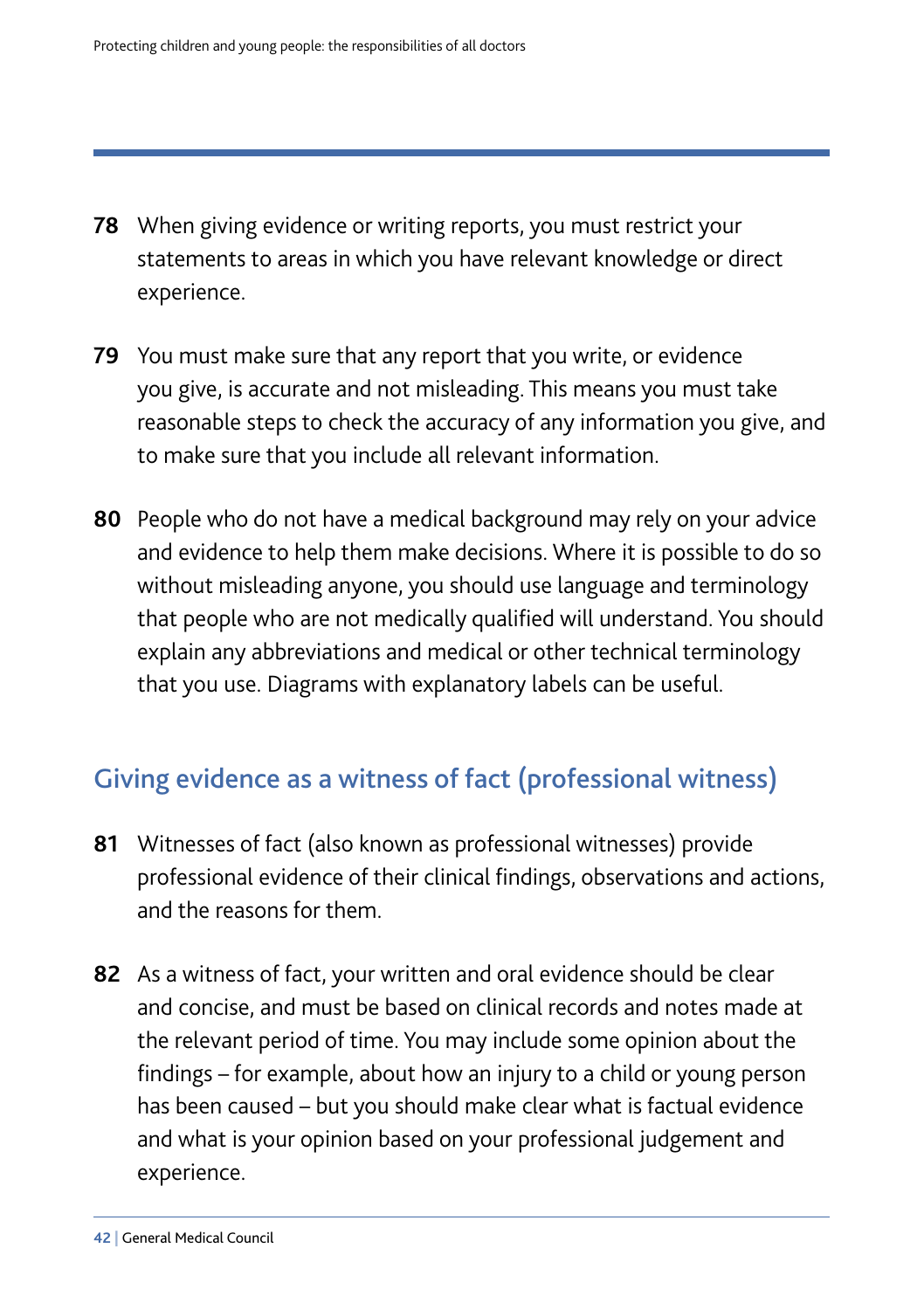#### Giving evidence as an expert witness

- **83** The role of an expert witness is to help the court on specialist or technical matters that are within the witness's expertise. Courts find the evidence of expert doctors extremely important in judicial proceedings. An expert witness is able to consider all the evidence available, including defence statements and reports, before forming and providing an opinion to the court.
- **84** You must make sure you understand exactly what questions you are being asked to answer. If your instructions are unclear, you should ask the solicitor instructing you to explain. If the instructions are still not clear, you should not provide expert advice or opinion.
- **85** You must only give expert testimony and opinions about issues that are within your professional competence.\* If a particular question or issue falls outside your area of expertise, you should either refuse to answer or answer to the best of your ability but make it clear that you consider the matter to be outside your competence.<sup>37</sup>

The same principle applies where a doctor acts in a role other than as a witness – for example, as an adviser in a case.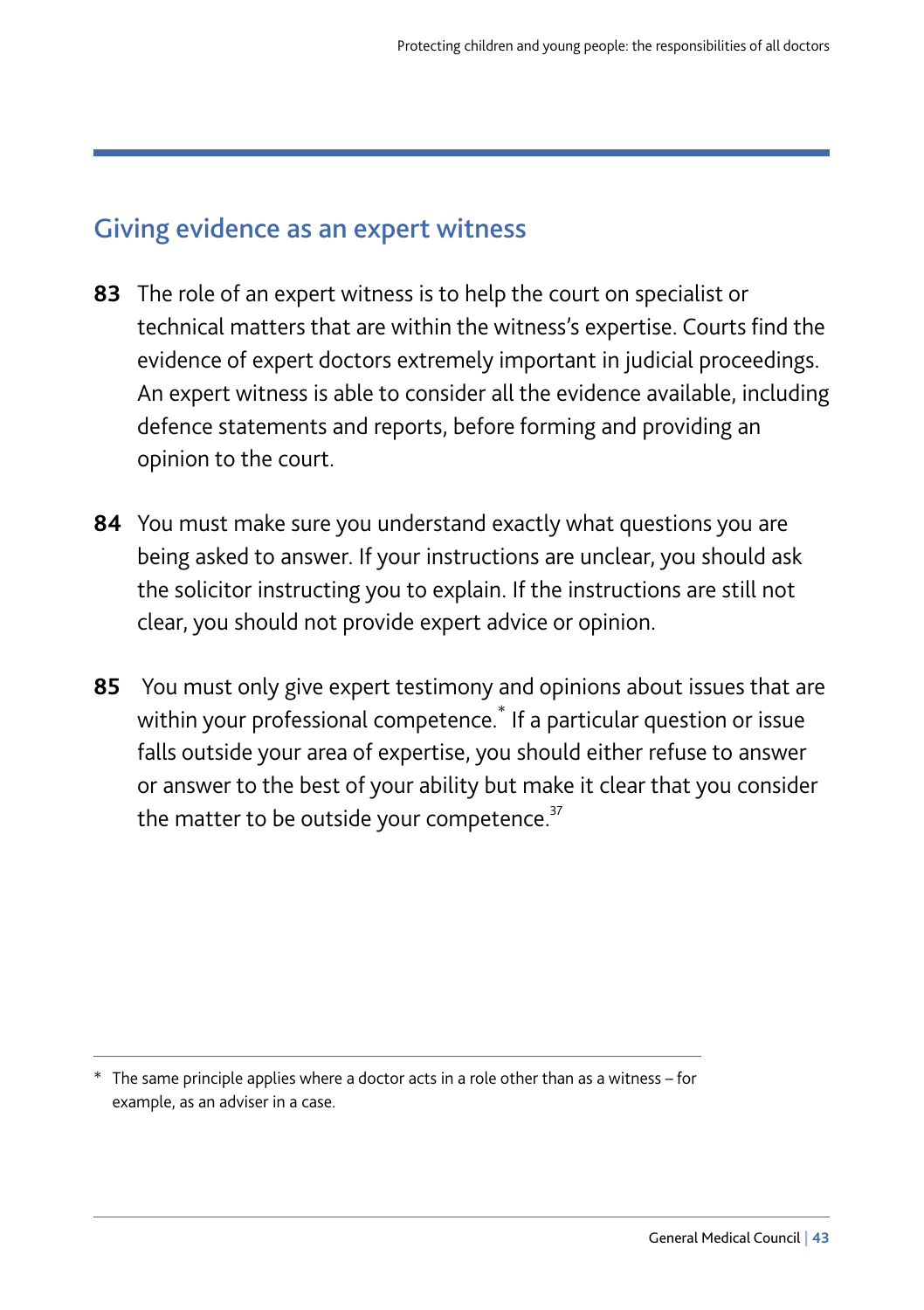- **86** You must give an objective, unbiased opinion and be able to state the facts or assumptions on which it is based. If there is a range of opinions on an issue, you should summarise the range of opinions and explain how you arrived at your own view. If you do not have enough information on which to reach a conclusion on a particular point, or if your opinion is qualified (for example, as a result of conflicting evidence), you must make this clear.<sup>\*</sup>
- **87** If you are asked to give an opinion about a person without the opportunity to consult with or examine them, you should explain any limits that this may place on your opinion. You should be able to justify the decision to provide your opinion.
- **88** If, at any stage, you change your view on any relevant matter, you have a duty to make sure the solicitor instructing you, the other party and the judge are made aware of this without delay. You should tell your instructing solicitor, who should tell the other people who need to know. If the solicitor fails to do this, you should tell the court about your change of view. If you are not sure about what to do, you should ask the court or get legal advice.
- **89** You must respect the skills and contributions of other professionals giving expert evidence, and not allow their behaviour to affect your professional opinion.

<sup>\*</sup> See Oldham MBC v GW & Ors [2007] EWHC 136 (Fam). The judgement is available at www.bailii.org/ew/cases/EWHC/Fam/2007/136.html.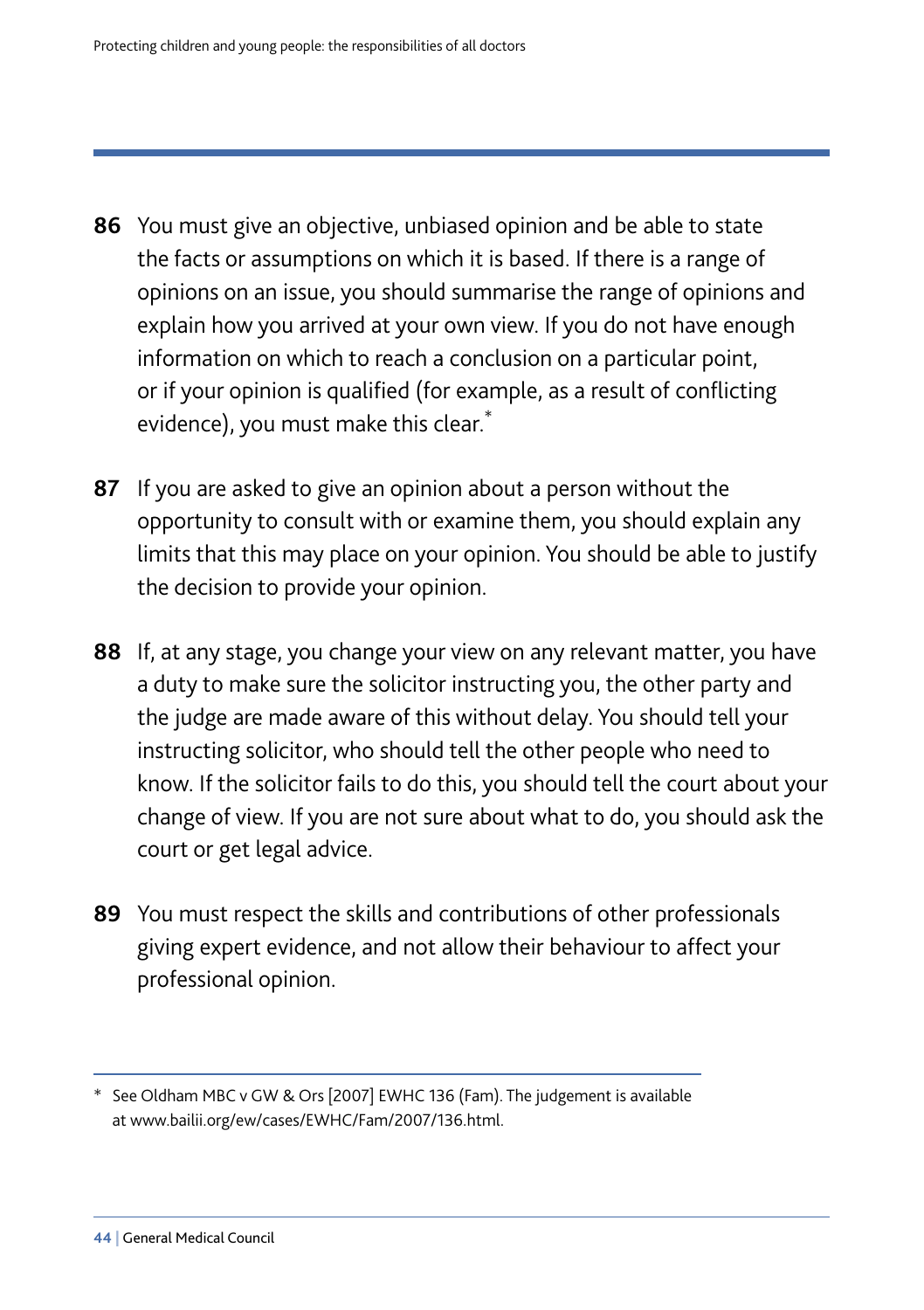#### Notes and records

**90** You must make full and accurate notes of meetings or interviews with the child or young person and other people involved in the case at the time that an event happens or as soon as possible afterwards. Any notes or reports you make must be written fairly and impartially.

#### Keeping up to date

- **91** You must keep up to date in your specialist area of practice. You must understand and keep to the law and codes of practice that affect your role as an expert witness. In particular, you should make sure you understand:
	- **a** how to write a report that follows the procedures set out by the courts
	- **b** how to give oral evidence.
- **92** If you have expertise and experience in acting as an expert witness, you should be willing to share your knowledge with colleagues who might be called to give evidence in court to help build their confidence and willingness to give evidence in the future.

#### Information security

**93** You must take all reasonable steps to read all relevant papers and keep them secure while in your possession.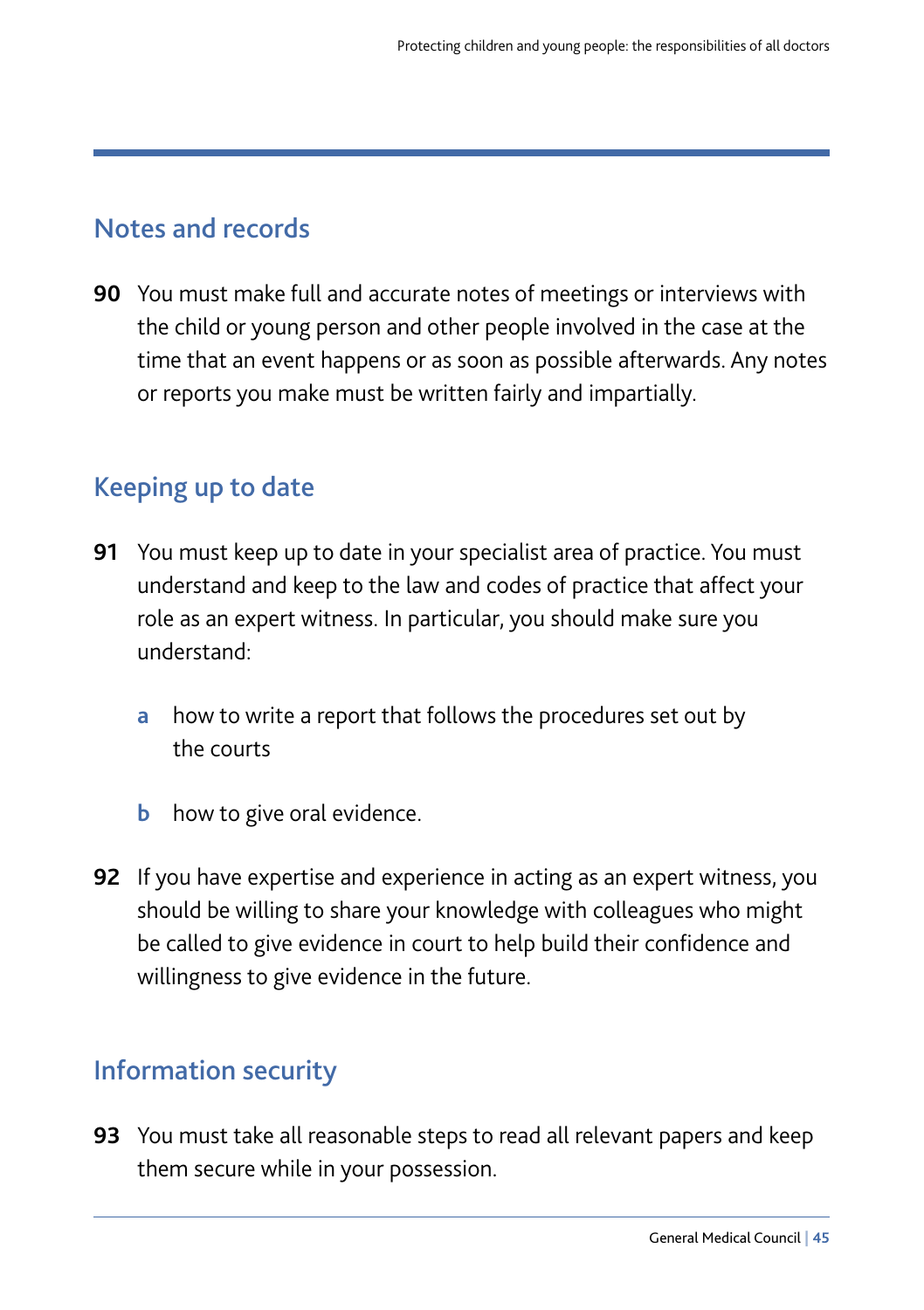- **94** If you receive information about a person and have reason to believe that they have not given consent for the information to be shared, you should return the information to the person instructing you and seek confirmation that consent has been given.
- **95** You should not reveal confidential information to anyone who is not involved in the court proceedings, unless one of the following is true.
	- **a** The person the information relates to gives their consent (and there are no other restrictions or limits on sharing the information).
	- **b** You must do so by law.
	- **c** You are ordered to do so by a court or tribunal.
	- **d** Your overriding duty to the court and the administration of justice means that you must reveal the information.

#### Conflicts of interest

**96** If there is a possible conflict of interest – for example, you have been professionally or personally involved with one of the people involved in the case in the past, or you have a personal interest in the case – you must make sure the people instructing you, the other party and the judge are made aware of this without delay. You should follow the process for communicating with the court set out in paragraph 88 to do this. You may continue to act as an expert witness only if the court decides the conflict of interest will not affect the case.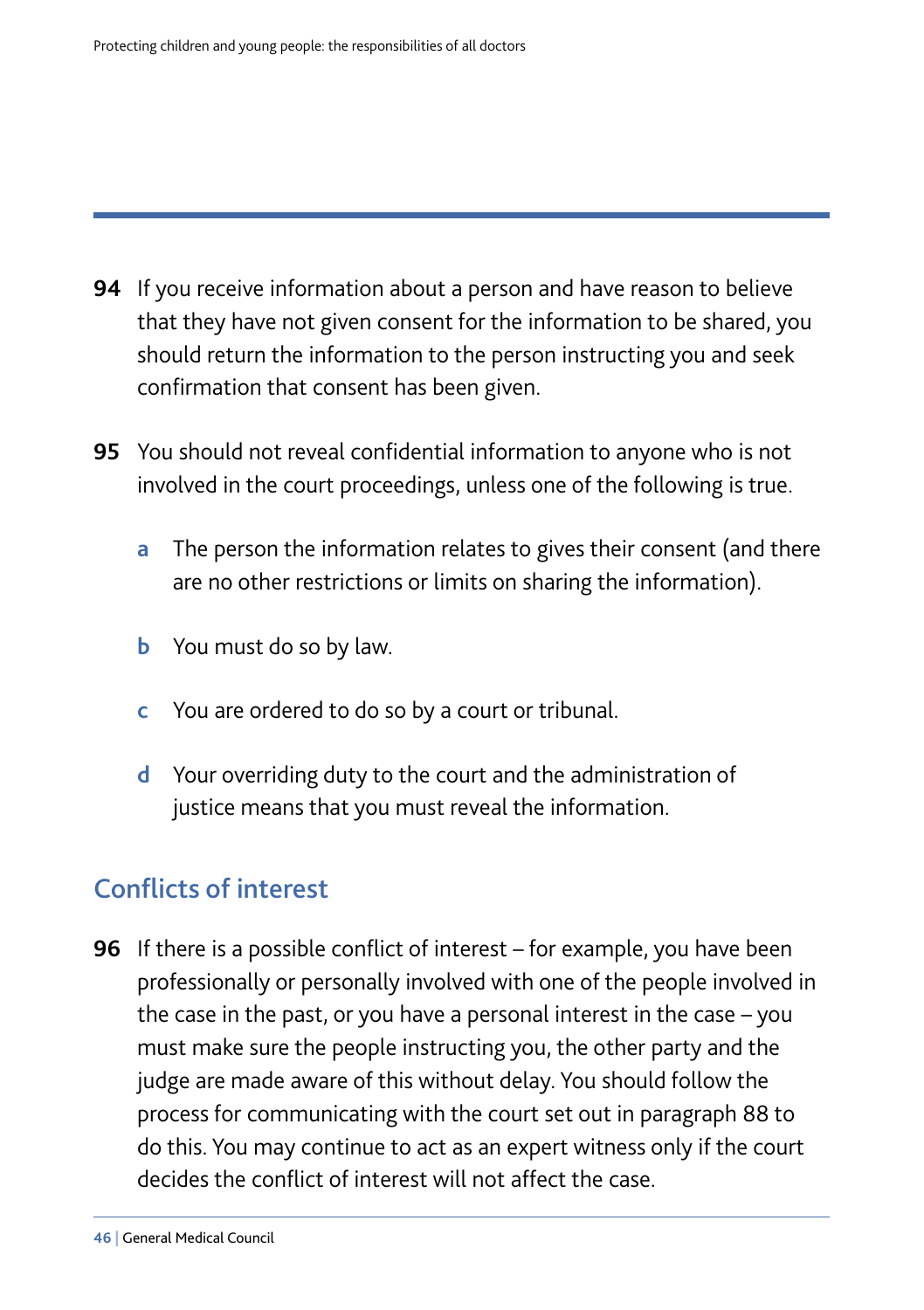# Appendix 1 – Assessing the capacity of a child or young person

- **1** For any investigations or treatments you propose, you must decide whether a child or young person is able to understand what is involved, why you need to carry out the investigation or treatment, and what the possible consequences are. They must also understand the consequences of not having the investigation or treatment. They can consent to the investigation or treatment only if they are able to understand, retain, use and weigh up this information, and explain their decision to others. This means you must make sure that a child or young person has received all the relevant information and that it has been thoroughly discussed with them before deciding whether or not they have the capacity to consent to the investigation or treatment.
- **2** The capacity to consent depends more on a child's or young person's ability to understand and weigh up the options than on their age. When assessing their capacity to consent, you should bear both of the following points in mind.
	- **a** You can presume that a young person has the capacity to consent at the age of 16 years.
	- **b** A person younger than 16 years may have the capacity to consent, depending on their maturity and ability to understand what is involved.\*

<sup>\*</sup> The law relating to consent differs across the UK. 38, 39, 40, 41, 42, 43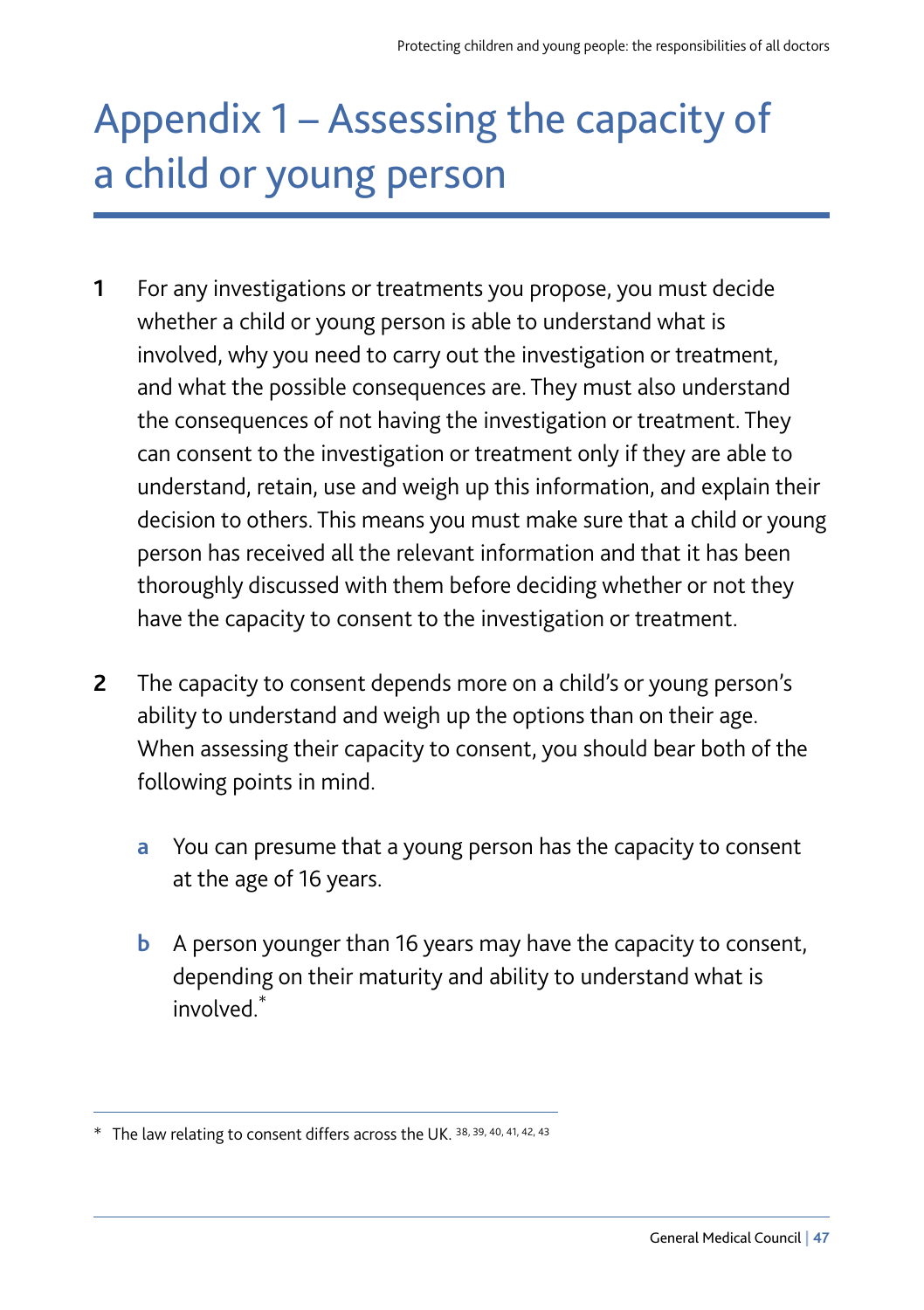**3** It is important that you assess each child's or young person's maturity and understanding, and consider the complexity and importance of the decision to be made. You should remember that a child or young person who has the capacity to consent to straightforward, relatively risk-free treatment may not necessarily have the capacity to consent to complex treatment involving high risks or serious consequences. A child's or young person's capacity to consent can also be affected by their physical and emotional development and by changes in their health and treatment.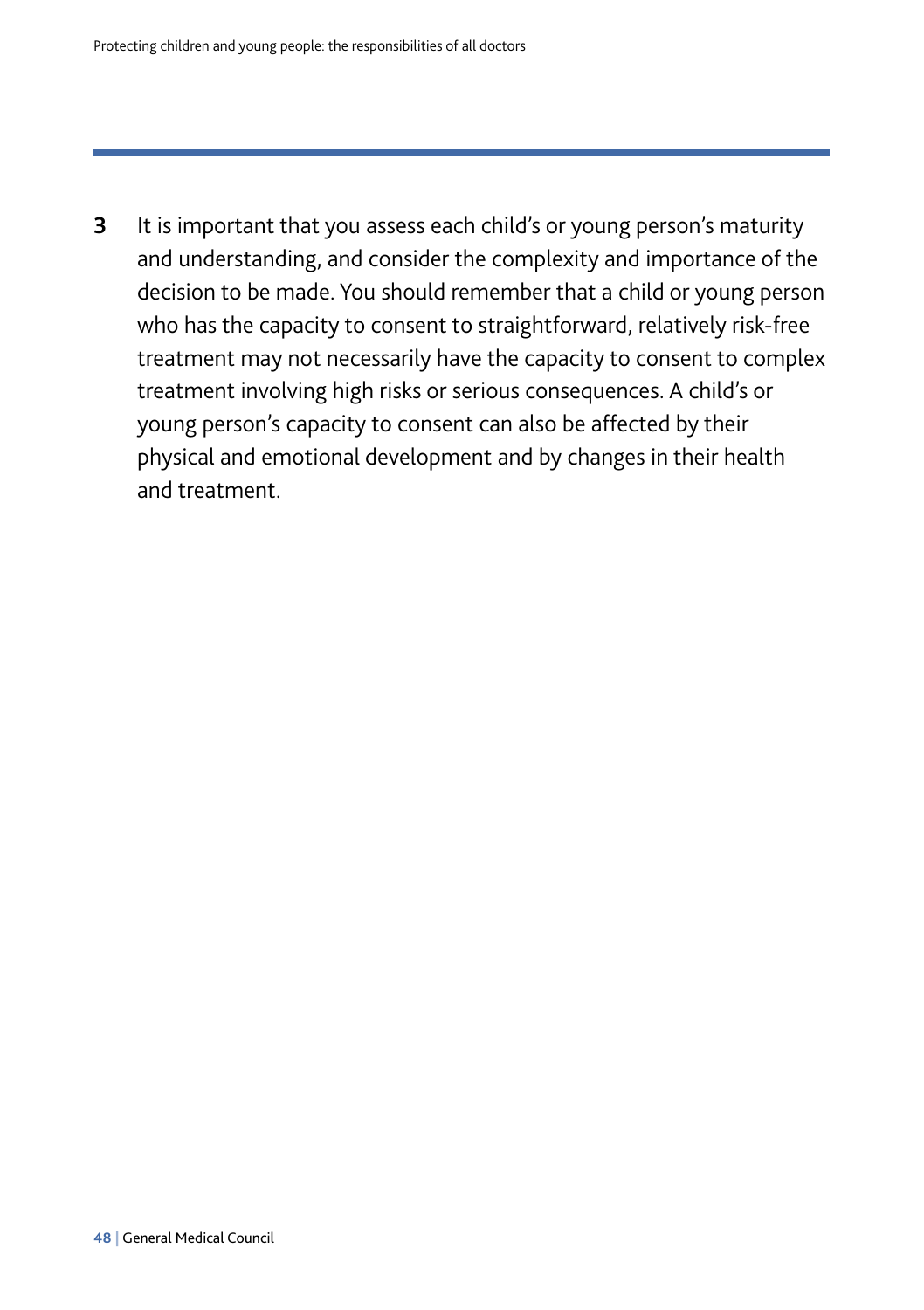### Appendix 2 – Assessing best interests

- **1** The 'best interests' of a child or young person should be the guiding principle in all decisions that may affect them.<sup>44</sup> Assessing a child's or young person's best interests will include what is clinically indicated in a particular case. You should also consider:
	- **a** the views of the child or young person, as far as they can express them, including any preferences they have given in the past
	- **b** the views of the parents
	- **c** the views of other people close to the child or young person
	- **d** the cultural, religious or other beliefs and values of the child or young person or their parents
	- **e** the views of other healthcare professionals involved in providing care to the child or young person, and of any other professionals who have an interest in their welfare
	- **f** which choice, if there is more than one, will least restrict the child's or young person's future options.
- **2** This is not a complete list. The importance you attach to each point will depend on the circumstances, and you should consider any other relevant information. You should not make unjustified assumptions about a child's or young person's best interests based on irrelevant or discriminatory factors, such as their behaviour, appearance or disability.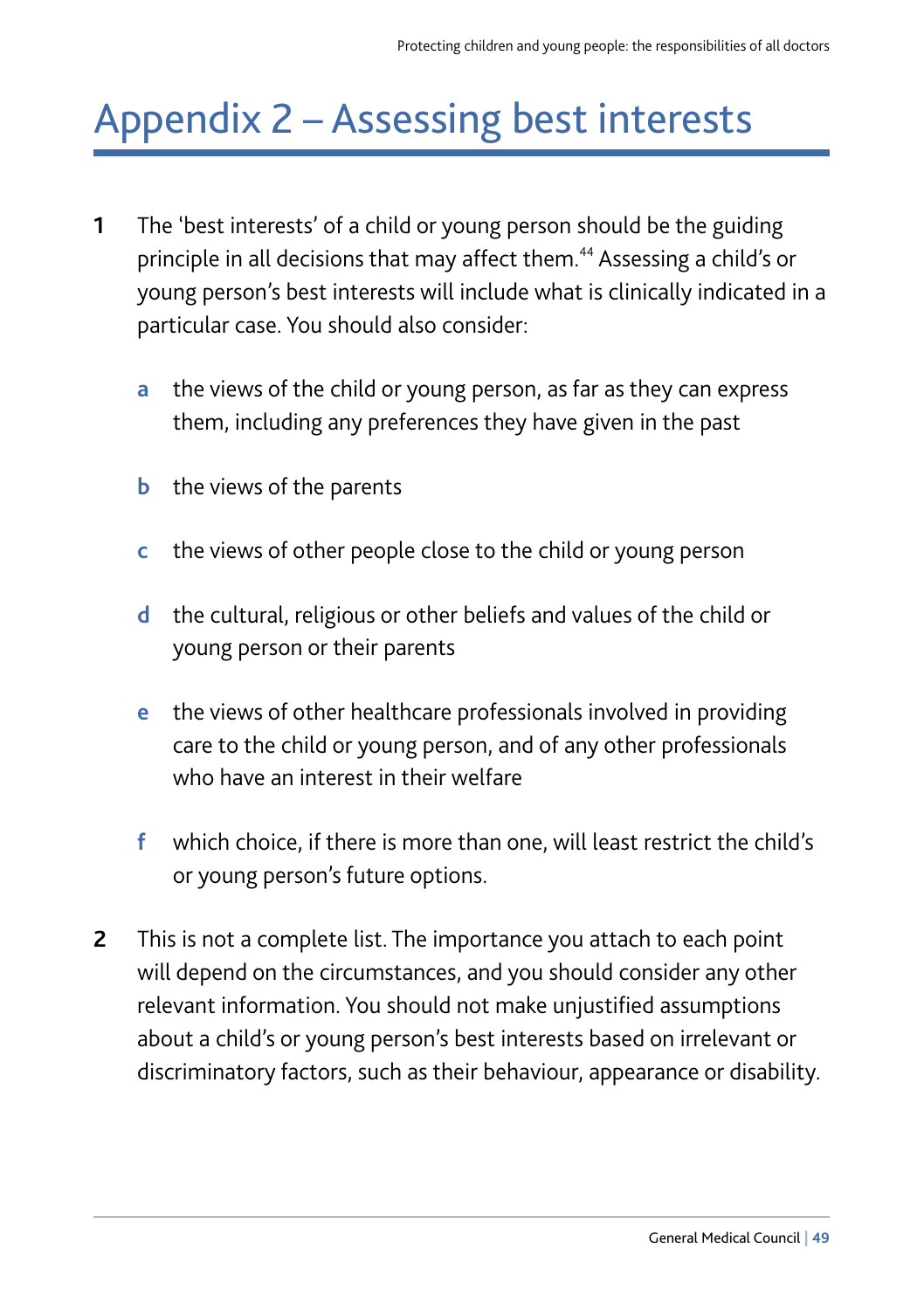# Definitions of children, young people and parents

#### Who are children and young people?

This guidance relates to children and young people from birth until their 18th birthday.

We use the term 'children' to refer to younger children who do not have the maturity and understanding to make important decisions for themselves.

We use the term 'young people' to refer to older or more experienced children who are more likely to be able to make these decisions for themselves.

The law assumes that by the age of 16 years, young people are able to make decisions about their own care, although there are national differences relating to consent to investigations and treatment. However, in brief, the legal position regarding consent for child protection examinations or sharing information relating to child protection concerns is that any child or young person can give consent as long as they have the capacity to do so (see appendix 1 to this guidance). If a child or young person with capacity refuses to give consent, you must respect their decision.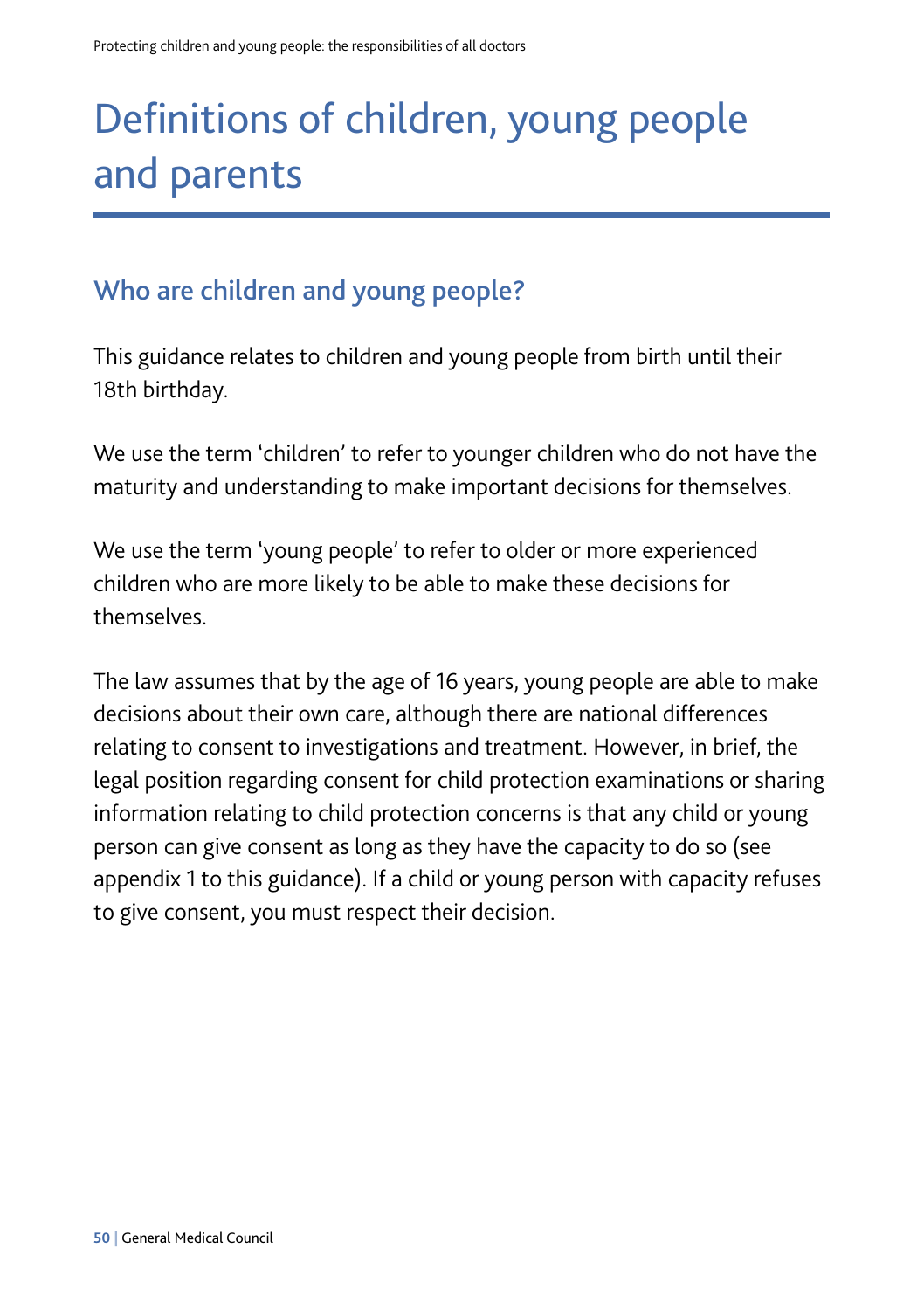#### Parents and parental responsibility

In this guidance, references to 'parents' mean people with parental responsibility and other people who care for or look after children or young people. This might include other family members or adults who live in the same household.

A 'person with parental responsibility' means someone with the rights and responsibilities that parents have in law for their child, including the right to consent to medical treatment for them, up to the age of 18 years in England, Wales and Northern Ireland, and up to 16 years in Scotland.

Mothers and married fathers have parental responsibility, and so do unmarried fathers of children registered since 15 April 2002 in Northern Ireland, since 1 December 2003 in England and Wales and since 4 May 2006 in Scotland, as long as the father is named on the child's birth certificate.

An unmarried father whose child's birth was registered before these dates, or afterwards if they are not named on the child's birth certificate, does not automatically have parental responsibility. He can gain parental responsibility by reregistering a birth, by entering into a parental responsibility agreement with the child's mother or by getting a parental responsibility order from the courts. Married step-parents and registered civil partners can gain parental responsibility in the same ways.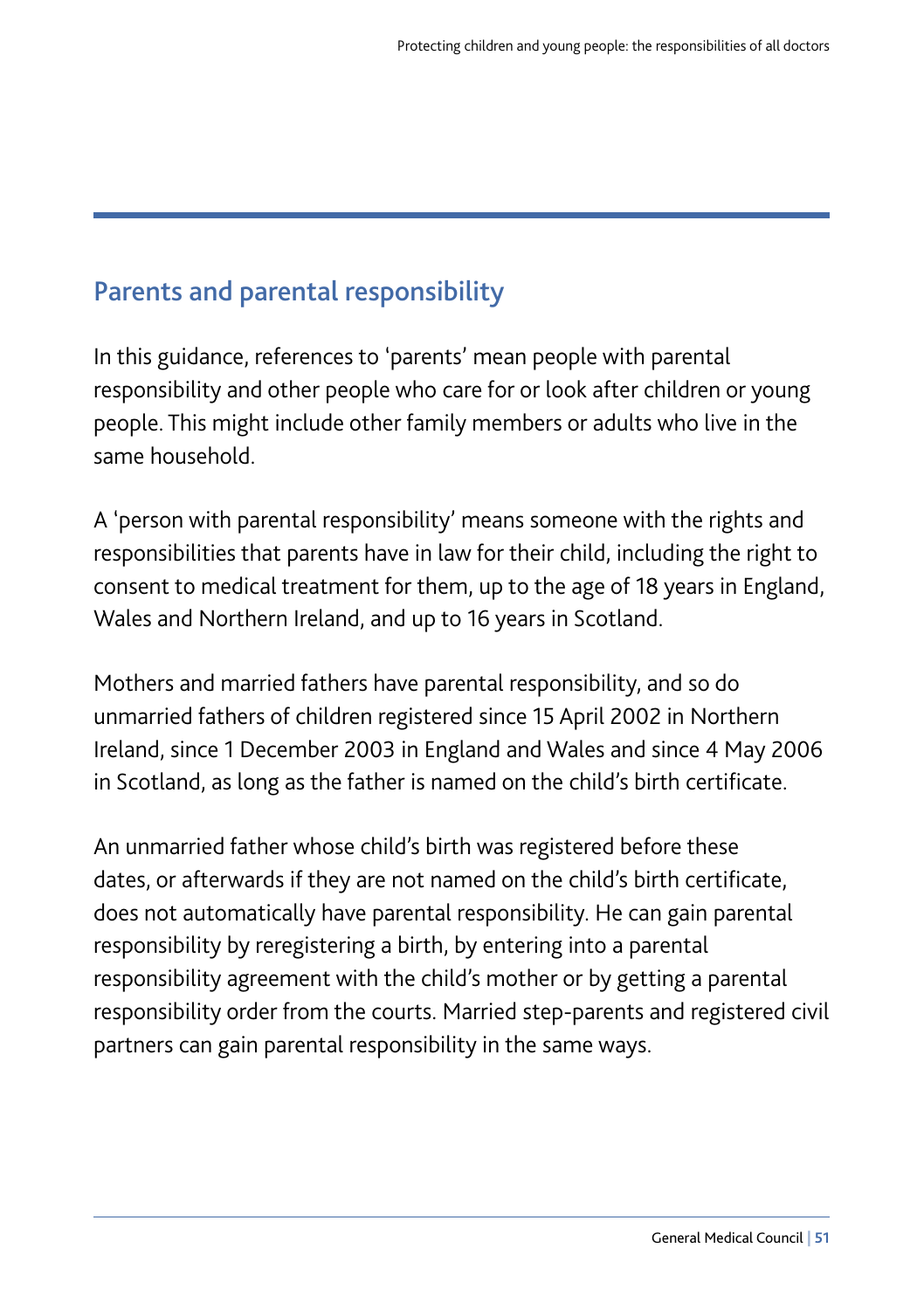Parents do not lose parental responsibility if they divorce. If a child is taken into local authority care under a care order, their parents share parental responsibility with the local authority. If the child is in voluntary care, the local authority has no parental responsibility. Parents lose parental responsibility if a child is adopted. Parental responsibility can be restricted by a court order.

Adoptive parents have parental responsibility, as does a person appointed as a child's testamentary guardian or special guardian, or a person given a residence order. Local authorities have parental responsibility if there is a care order relating to a child.

You may need to get legal advice if you are not sure who has parental responsibility for a child.

The only parental responsibility that continues until the age of 18 years in Scotland is the responsibility to provide guidance to the child.\* The Act refers to parental rights and responsibilities. In this guidance, references to 'parental responsibility' mean parental rights and responsibilities in Scotland.

<sup>\*</sup> See section 1(1)(b)(ii) and section 1(2)(b) of the *Children (Scotland) Act 1995.*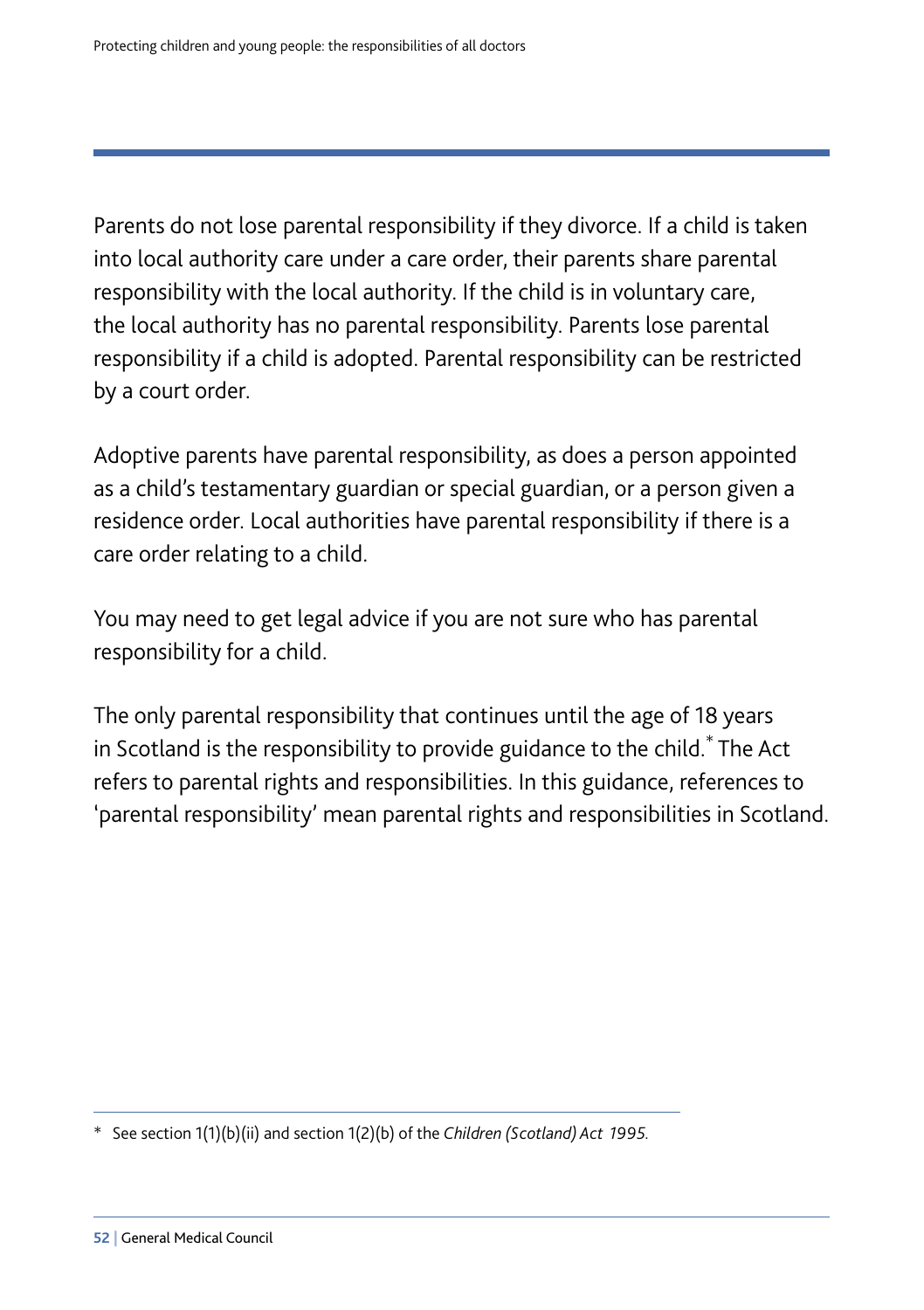# Other sources of information and guidance

#### National law, guidance and reviews

*Children Act 1989* available at **www.legislation.gov.uk/ukpga/1989/41/contents**

*Children Act 2004* available at **www.legislation.gov.uk/ukpga/2004/31/contents** 

*Children (Scotland) Act 1995* available at **www.legislation.gov.uk/ukpga/1995/36/contents** 

*Children (Northern Ireland) Order 1995* available at **www.legislation.gov.uk/nisi/1995/755/contents**

Department for Children, Schools and Families (2010) *Working together to safeguard children: a guide to inter-agency working to safeguard and promote the welfare of children* Nottingham, HM Government, available at **www.education.gov.uk/publications/standard/publicationDetail/Page1/ DCSF-00305-2010**

Area Child Protection Committees (2005) *Regional child protection policy and procedures* Area Child Protection Committees, available at **www.dhsspsni.gov.uk/acpcregionalstrategy.pdf**

The Scottish Government (2010) *National guidance for child protection in Scotland 2010* Edinburgh, The Scottish Government, available at **www.scotland.gov.uk/Resource/Doc/334290/0109279.pdf**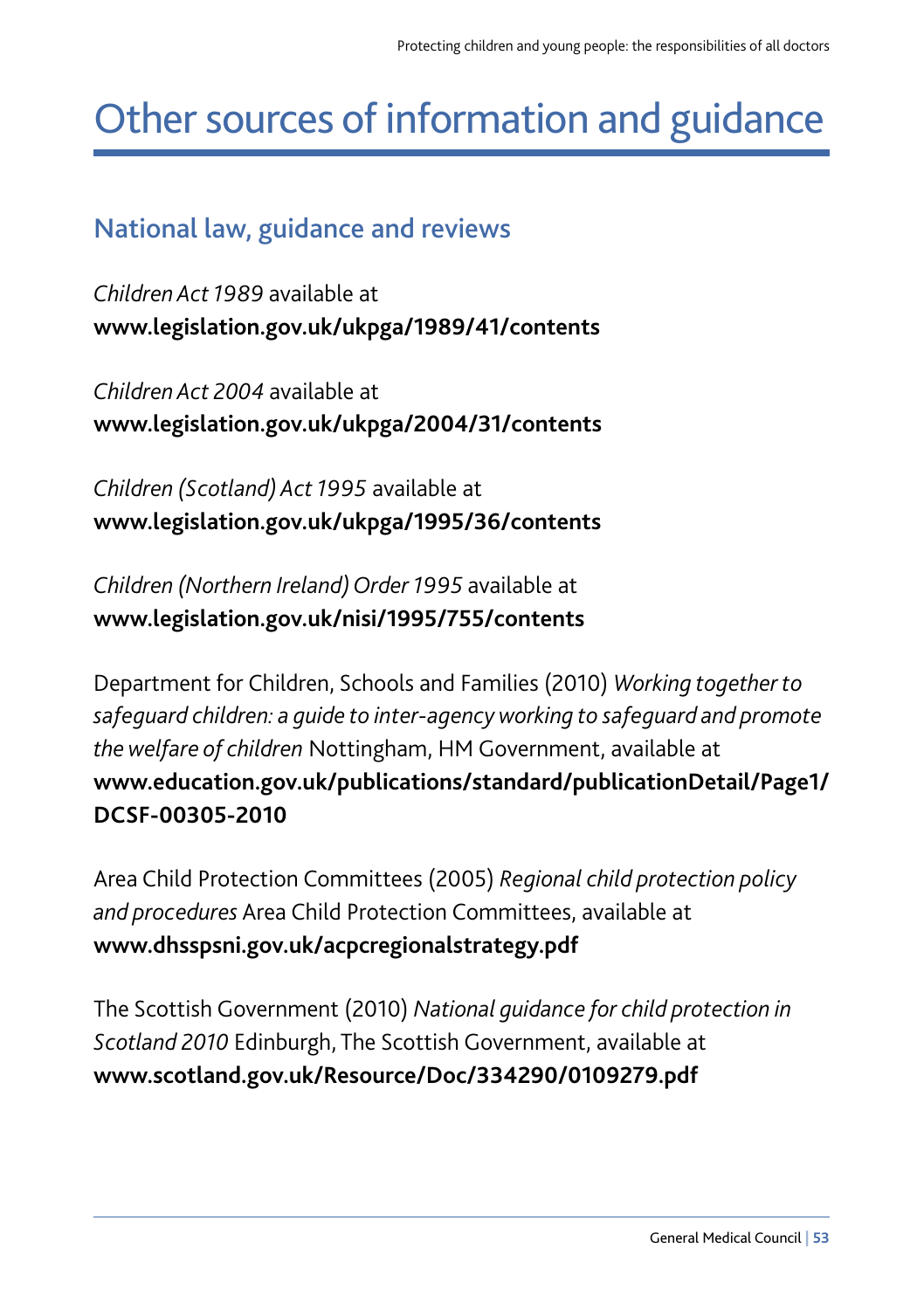Munro E (2011) *The Munro review of child protection: final report: a childcentred system* Norwich, The Stationery Office, available at **www.education.gov.uk/publications/standard/Childrenandfamilies/ Page1/CM%208062**

#### Toolkits and readers

Royal College of Paediatrics and Child Health (2006) *Child protection companion* London, Royal College of Paediatrics and Child Health, available at **www.rcpch.ac.uk/sites/default/files/asset\_library/Health%20 Services/ChildProtCompL.pdf**

Royal College of Paediatrics and Child Health (2007) *Child protection reader: recognition and response in child protection* London, Royal College of Paediatrics and Child Health, available at **www.rcpch.ac.uk/sites/default/files/asset\_library/Health%20Services/ CP\_Reader%5B1%5DO.pdf**

British Medical Association (2009) *Child protection – a tool kit for doctors*  London, British Medical Association, available at **www.bma.org.uk/images/ childprotectiontoolkitmay2009\_tcm41-184943.pdf**

Royal College of Paediatrics and Child Health, Association of Chief Police Officers, Faculty of Forensic and Legal Medicine (2010) *Guidance for best practice for the management of intimate images that may become evidence in court* London, Faculty of Forensic and Legal Medicine, available at **www.rcpch.ac.uk/sites/default/files/GuidanceonIntimateImages 30JUNE2010.pdf**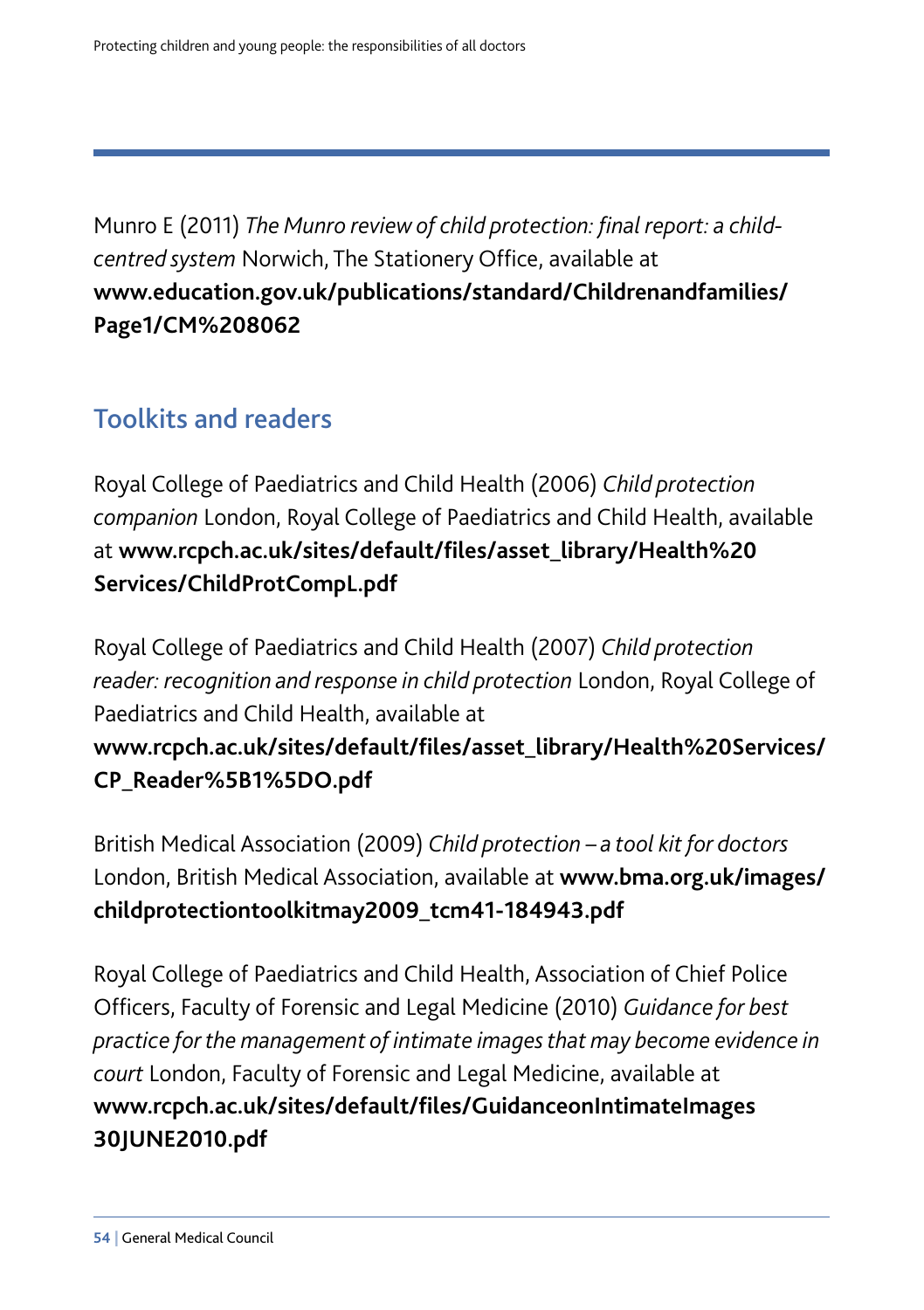Royal College of General Practitioners, National Society for the Prevention of Cruelty to Children (2011) *Safeguarding children and young people: a toolkit for General Practice* Royal College of General Practitioners, National Society for the Prevention of Cruelty to Children, available at **www.rcgp.org.uk/pdf/CIRC\_2Safeguarding%20Children%20Young%20 PeopleA%20Toolkit%20for%20General%20Practice.pdf**

Royal College of Paediatrics and Child Health, Royal College of Physicians of London and its Faculty of Forensic and Legal Medicine (2008) *The physical signs of child sexual abuse: an evidence-based review and guidance for best practice* London, Royal College of Physicians of London and its Faculty of Forensic and Legal Medicine, available at **www.rcpch.ac.uk/csa**

National Institute for Health and Clinical Excellence (2009) *When to suspect child maltreatment* London, National Institute for Health and Clinical Excellence, available at **guidance.nice.org.uk/CG89/Guidance/pdf/ English**

#### **Training**

Royal College of Paediatrics and Child Health, et al (2010) *Safeguarding children and young people: roles and competences for healthcare staff: intercollegiate report* London, Royal College of Paediatrics and Child Health, available at **www.rcpch.ac.uk/sites/default/files/Safeguarding%20 Children%20and%20Young%20people%202010\_0.pdf**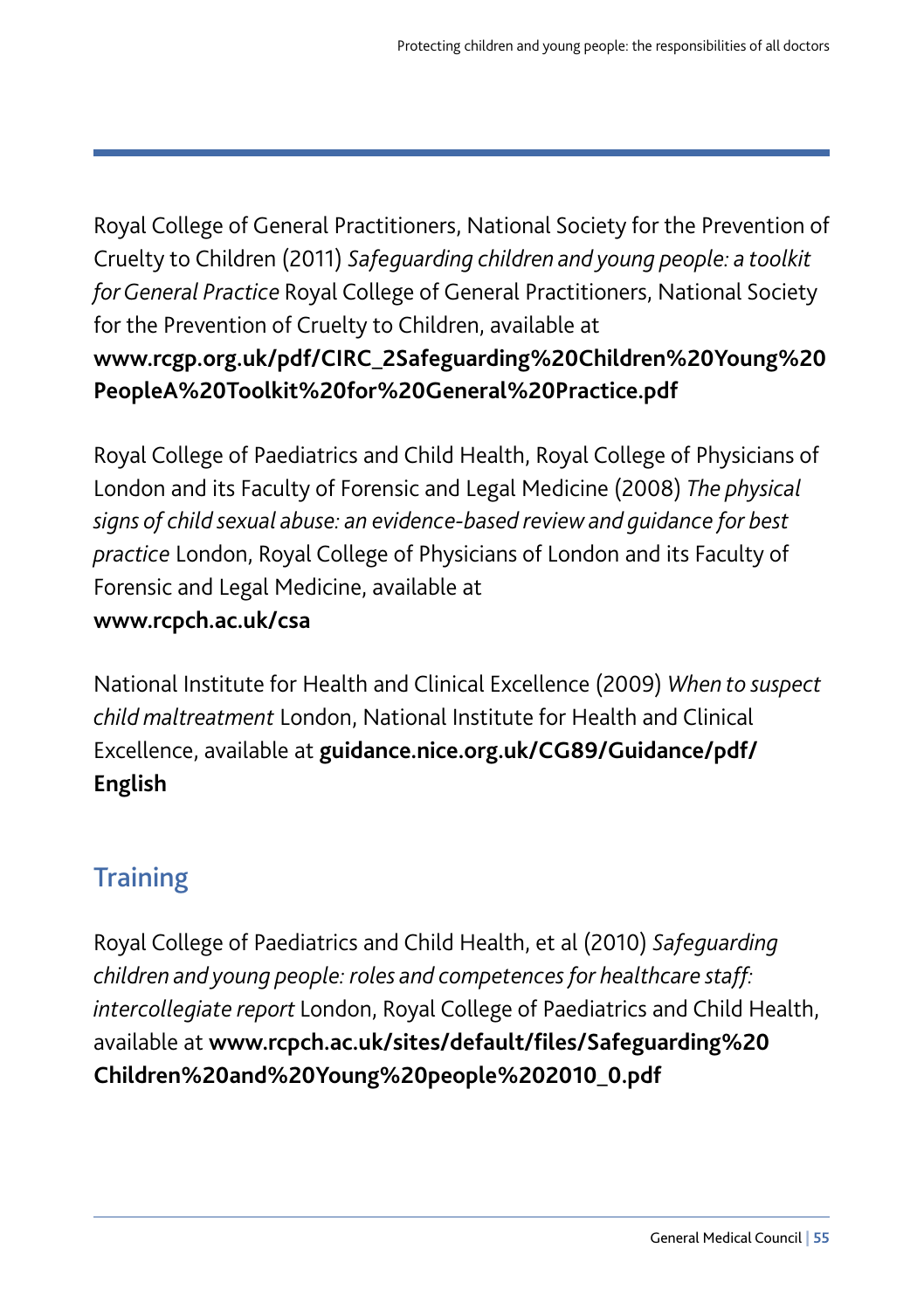#### Giving evidence in court

British Medical Association (2008) *Expert witness guidance* London, British Medical Association

The Right Honourable Justice Wall (2007) *A handbook for expert witnesses in Children Act cases* Bristol, Jordans, 2nd edn

#### Useful information available online

The Academy of Medical Royal Colleges **www.aomrc.org.uk**

The Civil Justice Council **www.judiciary.gov.uk/about-the-judiciary/advisory-bodies/cjc**

Family Justice Council **www.judiciary.gov.uk/about-the-judiciary/advisory-bodies/fjc** 

The Crown Prosecution Service (Disclosure manual) **www.cps.gov.uk/legal/d\_to\_g/disclosure\_manual/**

The Scottish Children's Reporter Administration **www.scra.gov.uk**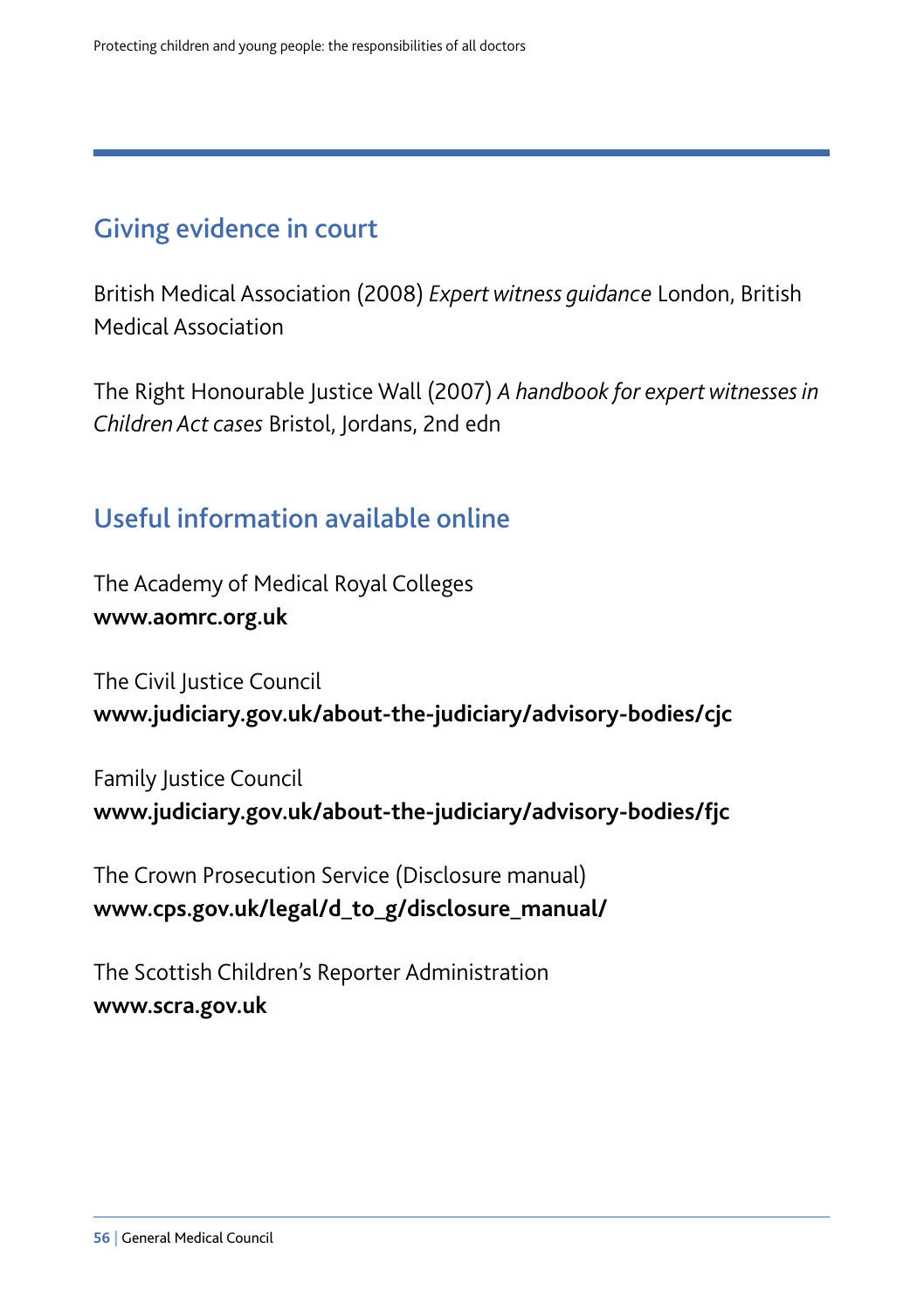#### Sources of independent advice and support for parents and families

The **NSPCC** is a national charity campaigning on behalf of children and young people. The NSPCC has helplines that children and adults can ring for advice and support. Children and young people can call ChildLine on 0800 1111. Adults can call 0808 800 5000 for help and advice. **www.nspcc.org.uk**

The **Family Rights Group** (FRG) provides free confidential advice and support to families whose children are involved with local authority children's services. Families can call its advice service free on 0808 801 0366 or send an email to advice@frg.org.uk. FRG also has a range of free advice sheets on its website.

#### **www.frg.org.uk**

The **Coram Children's Legal Centre** (CCLC) provides free legal information, advice and representation to children and young people, and their families, and to carers and professionals. Families can call its advice service free on 08088 020 008 for legal advice on any topic.

#### **www.childrenslegalcentre.com**

The **law societies** provide internet-based search facilities to help people find solicitors.

England and Wales: **www.lawsociety.org.uk**

Scotland: **www.lawscot.org.uk**

Northern Ireland: **www.lawsoc-ni.org**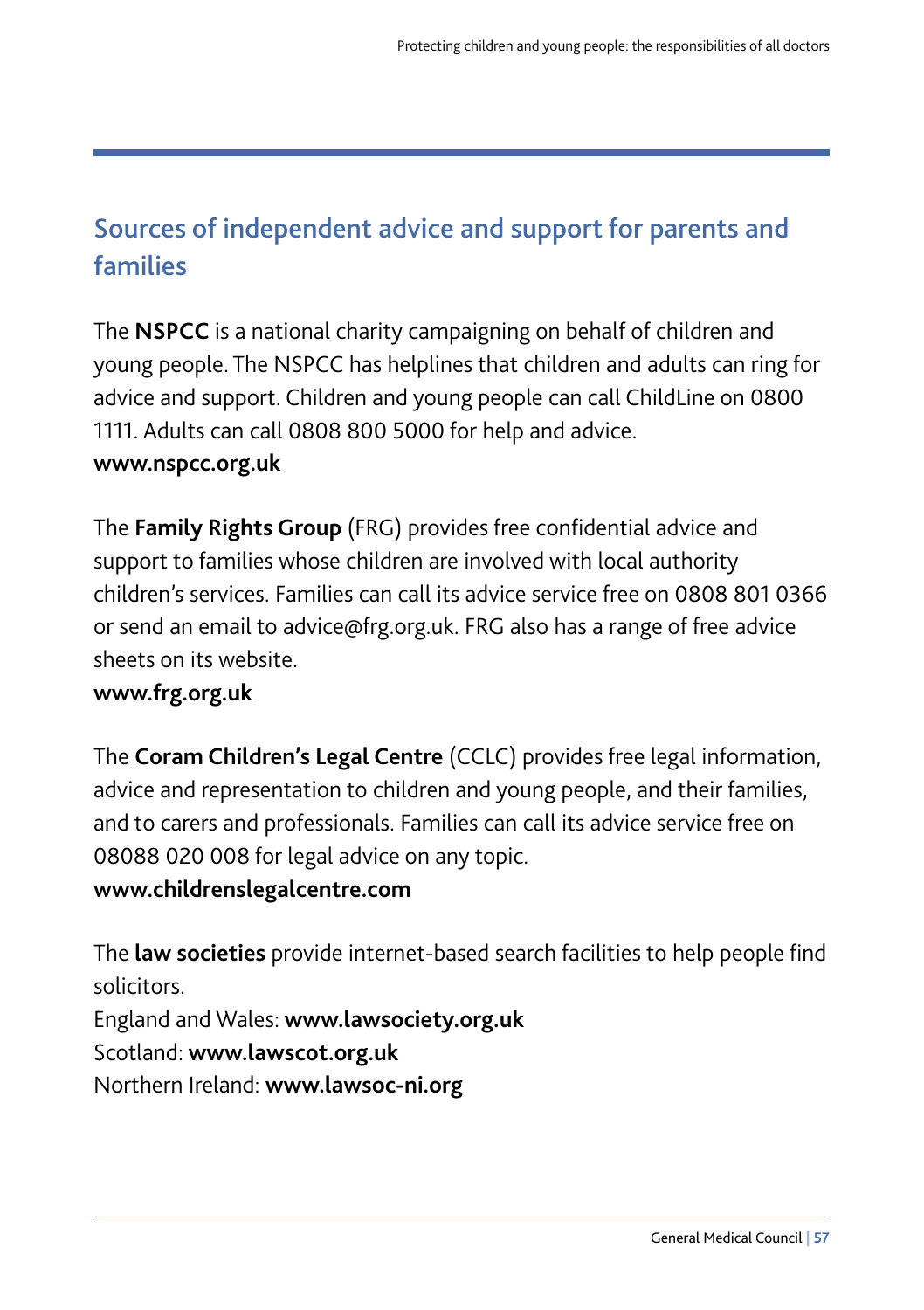**Citizens Advice** is an independent organisation providing free, confidential and impartial advice on all subjects to anyone. There is also advice and information on its website.

#### **www.citizensadvice.org.uk**

**Family Lives** is a national charity providing help and support on all aspects of family life. It has a confidential service called Parentline (0808 800 2222), which parents can call for free from landlines and most mobiles for information, advice, guidance and support on any aspect of parenting and family life.

#### **www.familylives.org.uk**

**Home-Start UK** is a nationwide charity supporting children and families through a network of volunteers.

**www.home-start.org.uk** 

**Family Action** is a charity providing practical, emotional and financial support to disadvantaged and socially isolated families. **www.family-action.org.uk**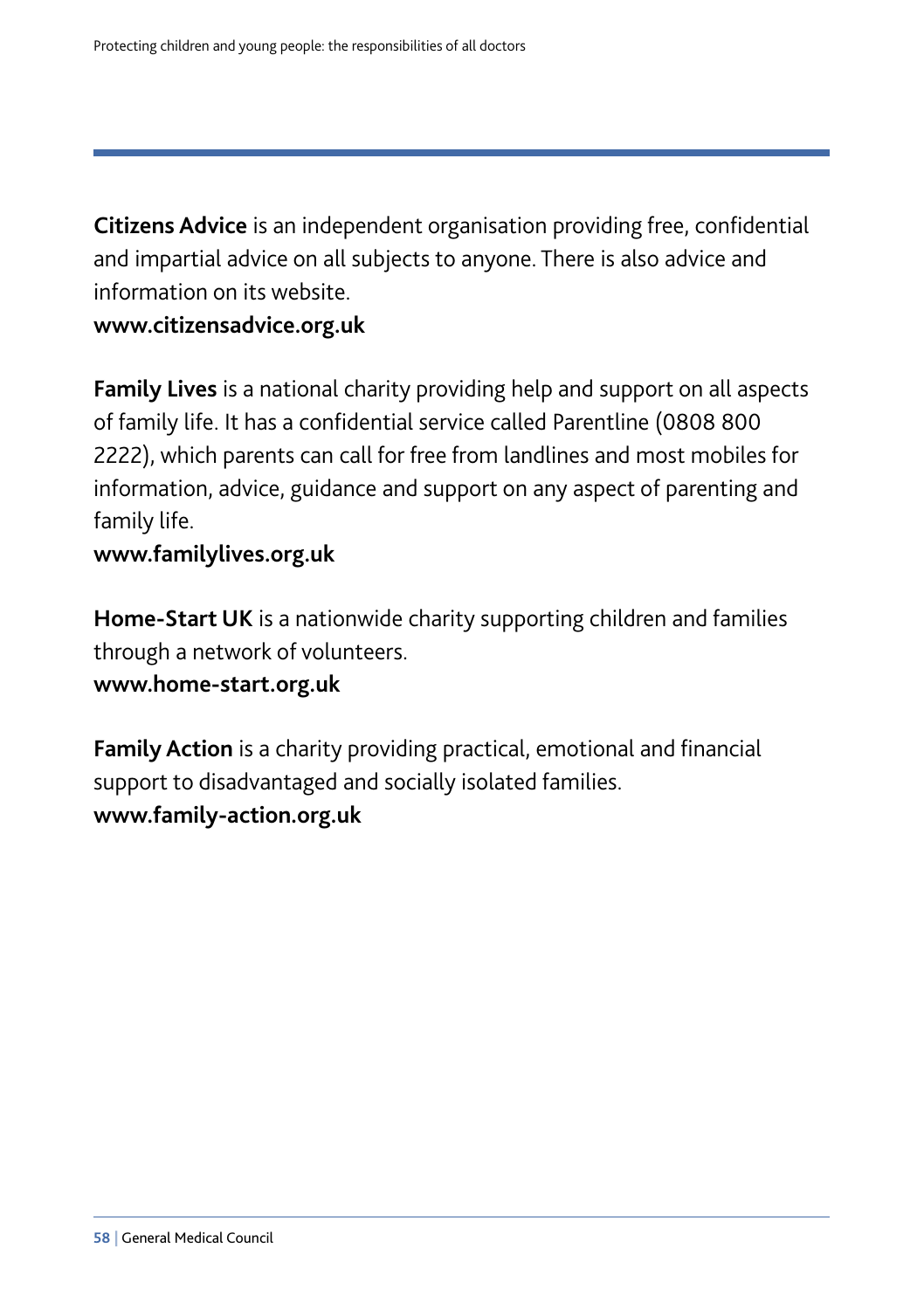### References

- 1 General Medical Council (2006) *Good Medical Practice* London, General Medical Council, paragraphs 24–28, available at **www.gmc-uk.org/gmp**
- 2 Department for Children, Schools and Families (2010) *Working together to safeguard children: a guide to inter-agency working to safeguard and promote the welfare of children* Nottingham, HM Government, available at **www.education.gov.uk/publications/standard/publicationDetail/ Page1/DCSF-00305-2010**
- 3 The Scottish Government (2010) *National guidance for child protection in Scotland 2010* Edinburgh, The Scottish Government, available at **www.scotland.gov.uk/Resource/Doc/334290/0109279.pdf**
- 4 Area Child Protection Committees (2005) *Regional child protection policy and procedures* Area Child Protection Committees, available at **www.dhsspsni.gov.uk/acpcregionalstrategy.pdf**
- 5 General Medical Council (2007) *0–18 years: guidance for all doctors* London, General Medical Council, available at **www.gmc-uk.org/0-18**
- 6 General Medical Council (2009) *Confidentiality* London, General Medical Council, available at **www.gmc-uk.org/confidentiality**
- 7 General Medical Council (2008) *Consent: patients and doctors making decisions together* London, General Medical Council, available at **www.gmc-uk.org/consent**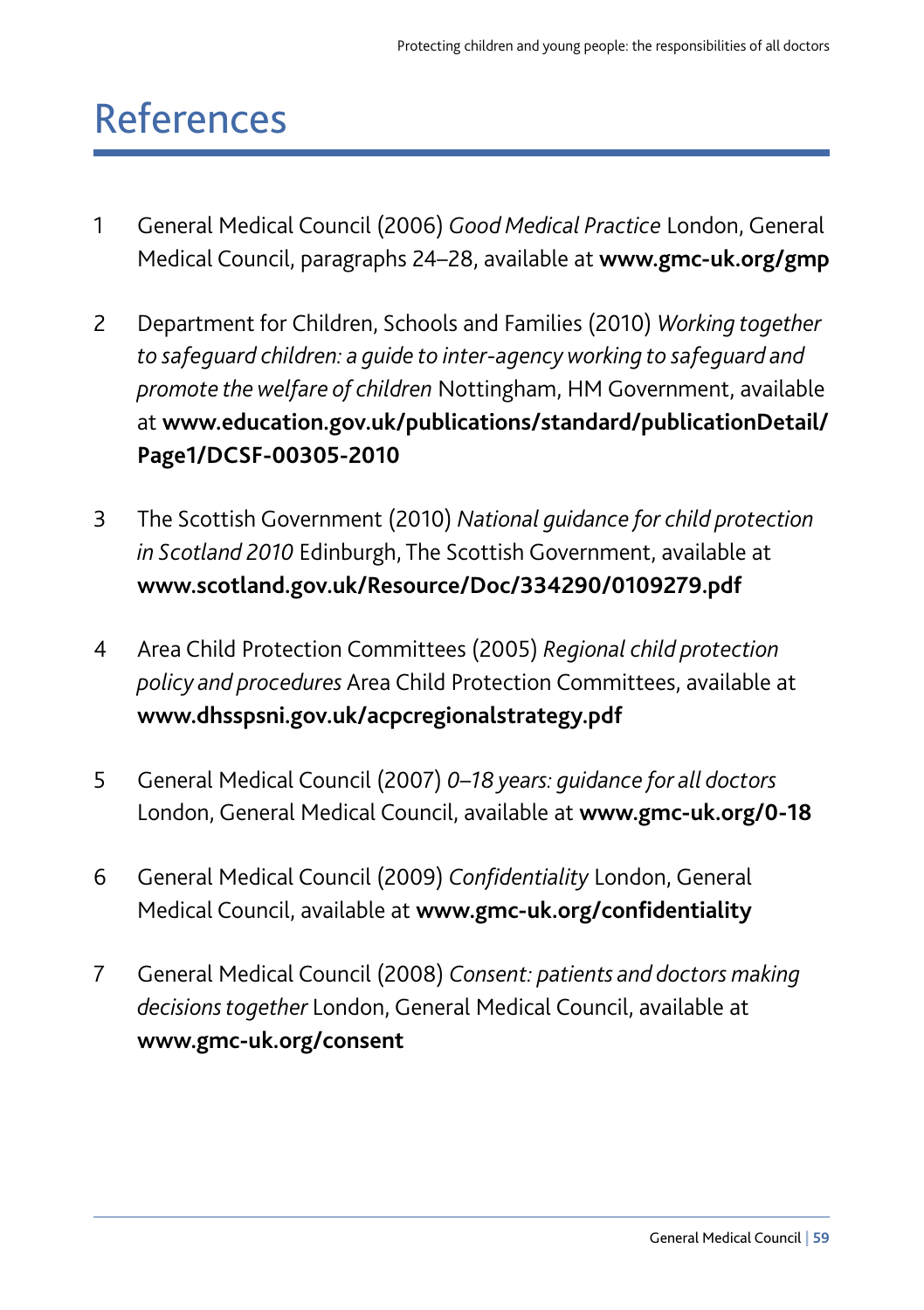- 8 Royal College of Paediatrics and Child Health, et al (2010) *Safeguarding children and young people: roles and competences for healthcare staff: intercollegiate report* London, Royal College of Paediatrics and Child Health, available at **www.rcpch.ac.uk/sites/default/files/ Safeguarding%20Children%20and%20Young%20people%20 2010\_0.pdf**
- 9 National Institute for Health and Clinical Excellence (2009) *When to suspect child maltreatment* London, National Institute for Health and Clinical Excellence, available at **guidance.nice.org.uk/CG89/ Guidance/pdf/English**
- 10 Munro E (2011) *The Munro review of child protection: final report: a childcentred system* Norwich, The Stationery Office, available at **www.education.gov.uk/publications/standard/Childrenandfamilies /Page1/CM%208062**
- 11 Royal College of Paediatrics and Child Health, Royal College of Physicians of London and its Faculty of Forensic and Legal Medicine (2008) *The physical signs of child sexual abuse: an evidence-based review and guidance for best practice* London, Royal College of Physicians of London and its Faculty of Forensic and Legal Medicine, available at **www.rcpch.ac.uk/csa**
- 12 Royal College of Paediatrics and Child Health (2006) *Child protection companion* London, Royal College of Paediatrics and Child Health, available at **www.rcpch.ac.uk/sites/default/files/asset\_library/ Health%20Services/ChildProtCompL.pdf**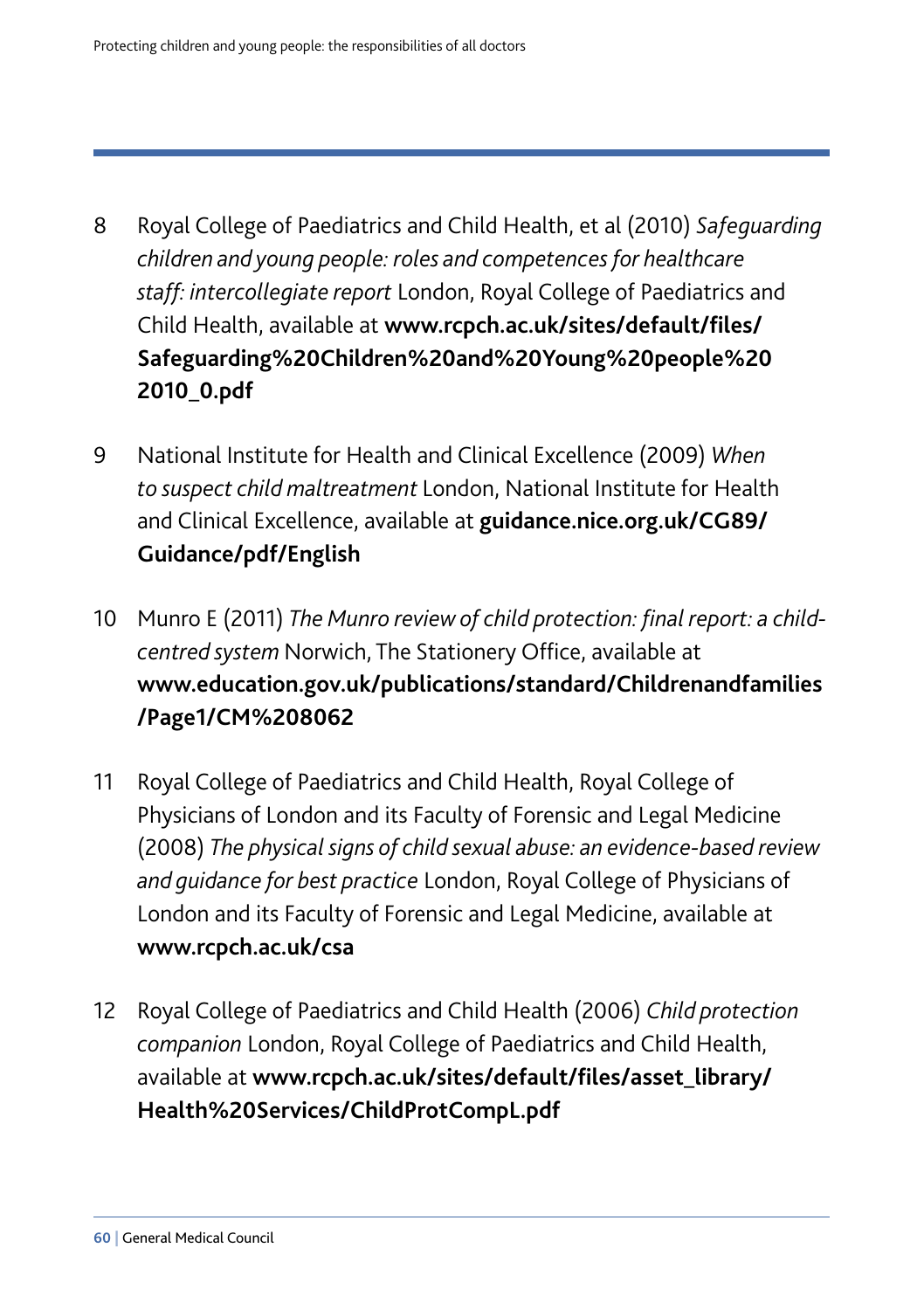- 13 Royal College of Paediatrics and Child Health (2007) *Child protection reader: recognition and response in child protection* London, Royal College of Paediatrics and Child Health, available at **www.rcpch.ac.uk/sites/default/files/asset\_library/Health%20 Services/CP\_Reader%5B1%5DO.pdf**
- 14 General Medical Council (2008) *Personal beliefs and medical practice* London, General Medical Council, paragraphs 12–16, available at **www.gmc-uk.org/guidance/ethical\_guidance/personal\_beliefs.asp**
- 15 *Female Genital Mutilation (England, Wales and Northern Ireland) Act 2003*
- 16 *Prohibition of Female Genital Mutilation (Scotland) Act 2005*
- 17 HM Government *Multi-agency practice guidelines: female genital mutilation* HM Government, available at **www. dh.gov.uk/en/Publicationsandstatistics/Publications/ PublicationsPolicyAndGuidance/DH\_124551**
- 18 The Scottish Government has published fact sheets on female genital mutilation, which can be found here: **www.scotland.gov.uk/Topics/ People/Equality/violence-women/MinorityEthnicIssuesPages/ FemaleGenitalMutilation**
- 19 Information on the Department of Health, Social Services and Public Safety's work in Northern Ireland on domestic violence is available here: **www.dhsspsni.gov.uk/domestic\_violence**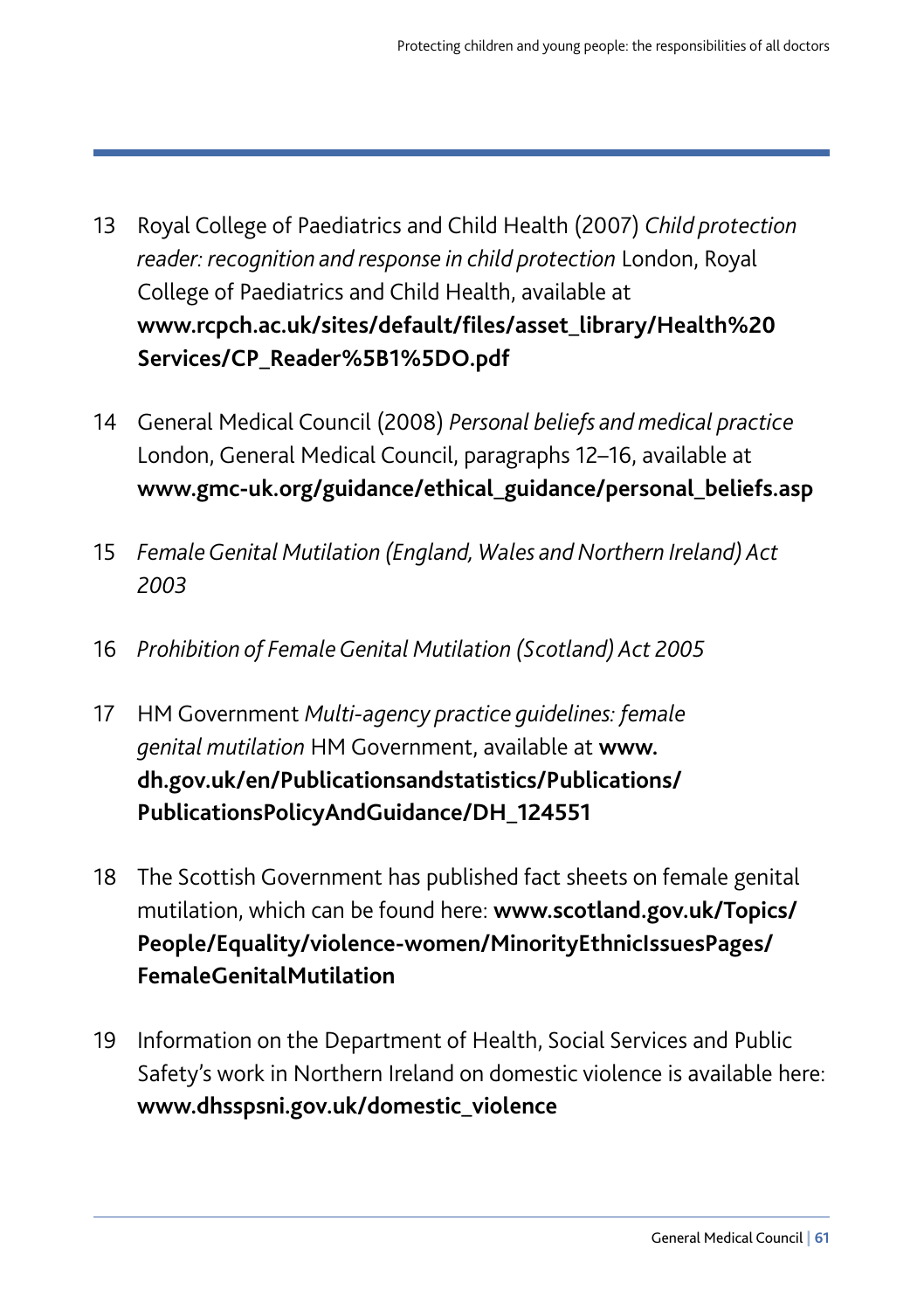- 20 Department of Health (2006) *Records management: NHS code of practice* London, Department of Health, available at **www.dh.gov.uk/en/Publicationsandstatistics/Publications/ PublicationsPolicyAndGuidance/DH\_4131747**
- 21 The Scottish Government (2008) *Records management: NHS code of practice* (Scotland) Edinburgh, The Scottish Government, available at **www.scotland.gov.uk/Publications/2008/07/01082955/0**
- 22 National Assembly for Wales (2000) *Welsh health circular (2000) 71* Cardiff, National Assembly for Wales, available at **www.wales.nhs.uk/ sites3/Documents/783/WHC%5F2000%5F71.pdf**
- 23 Department of Health, Social Services and Public Safety, Northern Ireland (2005) *Good management, good records* Belfast, Department of Health, Social Services and Public Safety, Northern Ireland, available at **www.dhsspsni.gov.uk/gmgr**
- 24 General Medical Council (2006) *Maintaining boundaries* London, General Medical Council, available at **www.gmc-uk.org/guidance/ ethical\_guidance/maintaining\_boundaries.asp**
- 25 General Medical Council (2011) *Making and using visual and audio recordings of patients* London, General Medical Council, available at **www.gmc-uk.org/recordings**
- 26 *Regulation of Investigatory Powers Act 2000* sections 28–30
- 27 *Regulation of Investigatory Powers (Scotland) Act 2000* sections 5–8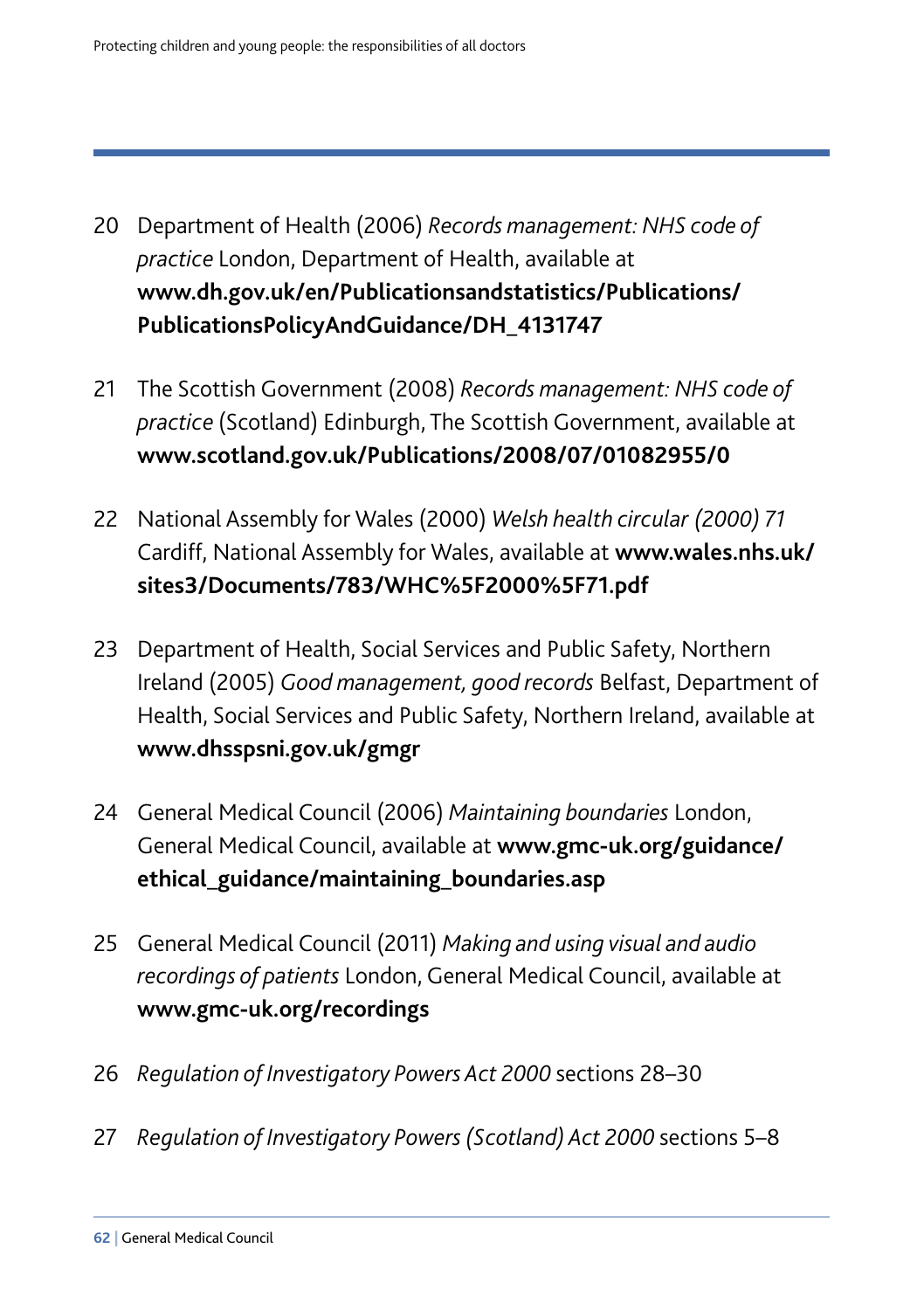- 28 Royal College of Paediatrics and Child Health, Association of Chief Police Officers, Faculty of Forensic and Legal Medicine (2010) *Guidance for best practice for the management of intimate images that may become evidence in court* London, Faculty of Forensic and Legal Medicine, available at **www.rcpch.ac.uk/sites/default/files/ GuidanceonIntimateImages30JUNE2010.pdf**
- 29 Children's HIV Association (2009) *HIV testing guidelines for children of confirmed or suspected HIV-positive parents* Children's HIV Association, available at **chiva.org.uk/files/guidelines/hiv-testing09.pdf**
- 30 General Medical Council (2009) *Confidentiality: disclosing information about serious communicable diseases* London, General Medical Council, available at **www.gmc-uk.org/Confidentiality\_disclosing\_info\_ serious\_commun\_diseases\_2009.pdf\_27493404.pdf**
- 31 Ministry of Justice *Civil Procedure Rules* London, The Stationery Office, rule 35.3
- 32 Ministry of Justice *Criminal Procedure Rules* London, The Stationery Office, rule 33.2
- 33 *Act of Adjournal (Criminal Procedure Rules) 1996*
- 34 *Criminal Justice (Evidence) (Northern Ireland) Order 2004*
- 35 Ministry of Justice *Family Procedure Rules* London, The Stationery Office, rule 25.3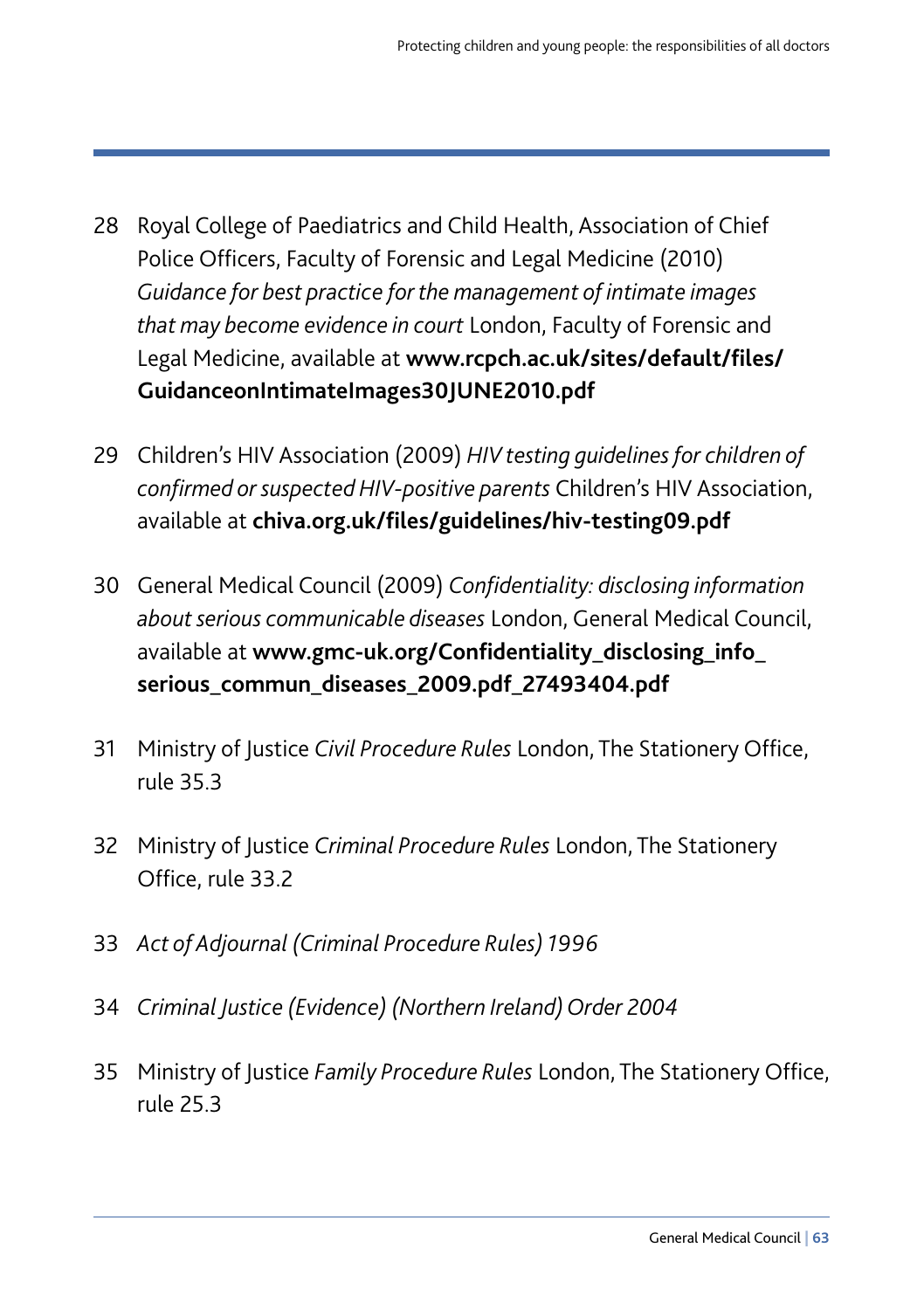- *Children's Hearings (Scotland) Rules 1996*
- The Right Honourable Justice Wall (2007) *A handbook for expert witnesses in Children Act cases* Bristol, Jordans, 2nd edn
- *Family Law Reform Act 1969*
- *Age of Majority Act (Northern Ireland) 1969*
- *Age of Legal Capacity (Scotland) Act 1991*
- *Adults with Incapacity (Scotland) Act 2000*
- *Mental Capacity Act 2005*
- Gillick v West Norfolk and Wisbech AHA [1985] UKHL 7 **www.bailii.org/uk/cases/UKHL/1985/7.html**
- UN Refugee Agency (2008) *UNHCR guidelines on determining the best interests of the child* Geneva, UN Refugee Agency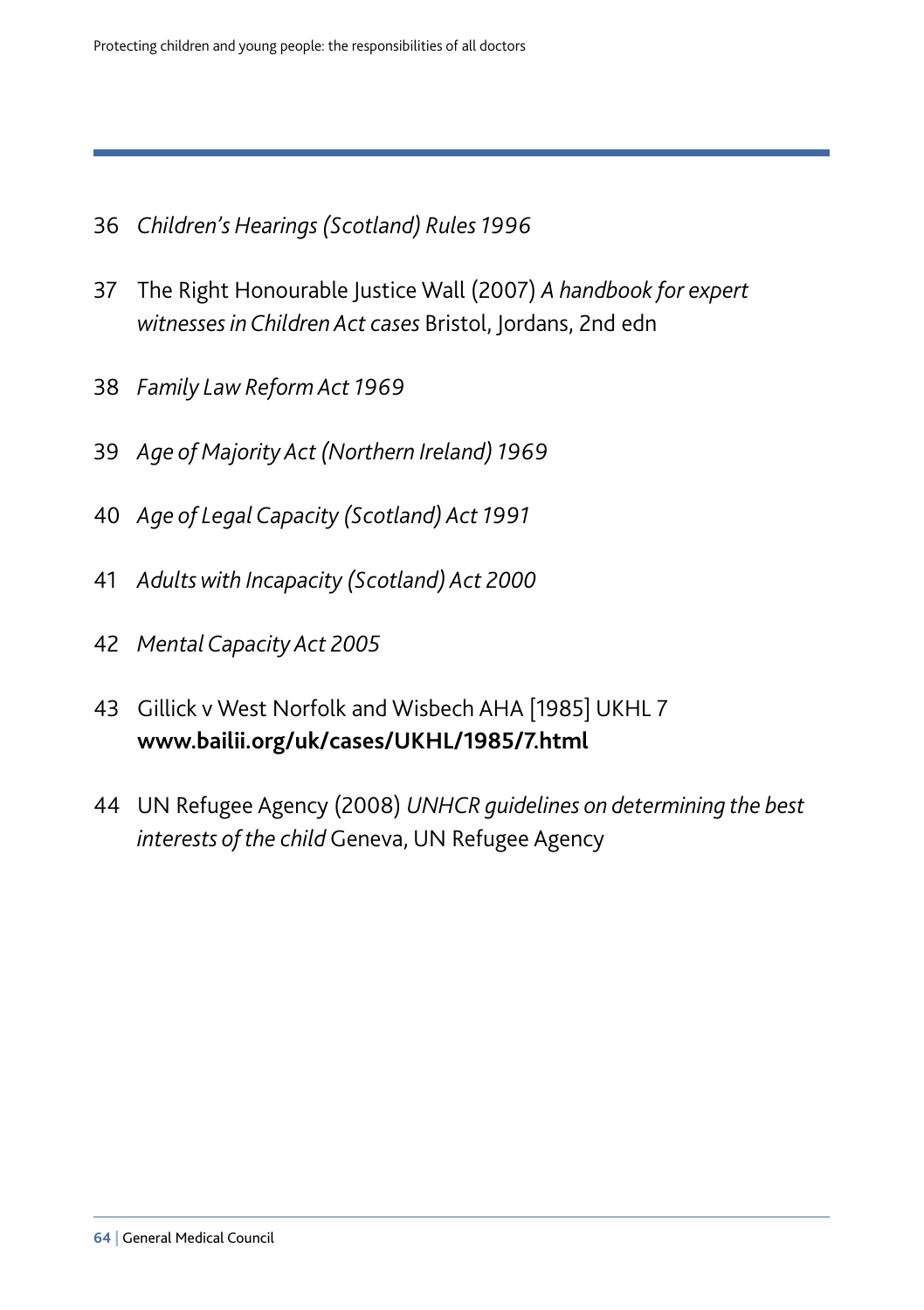